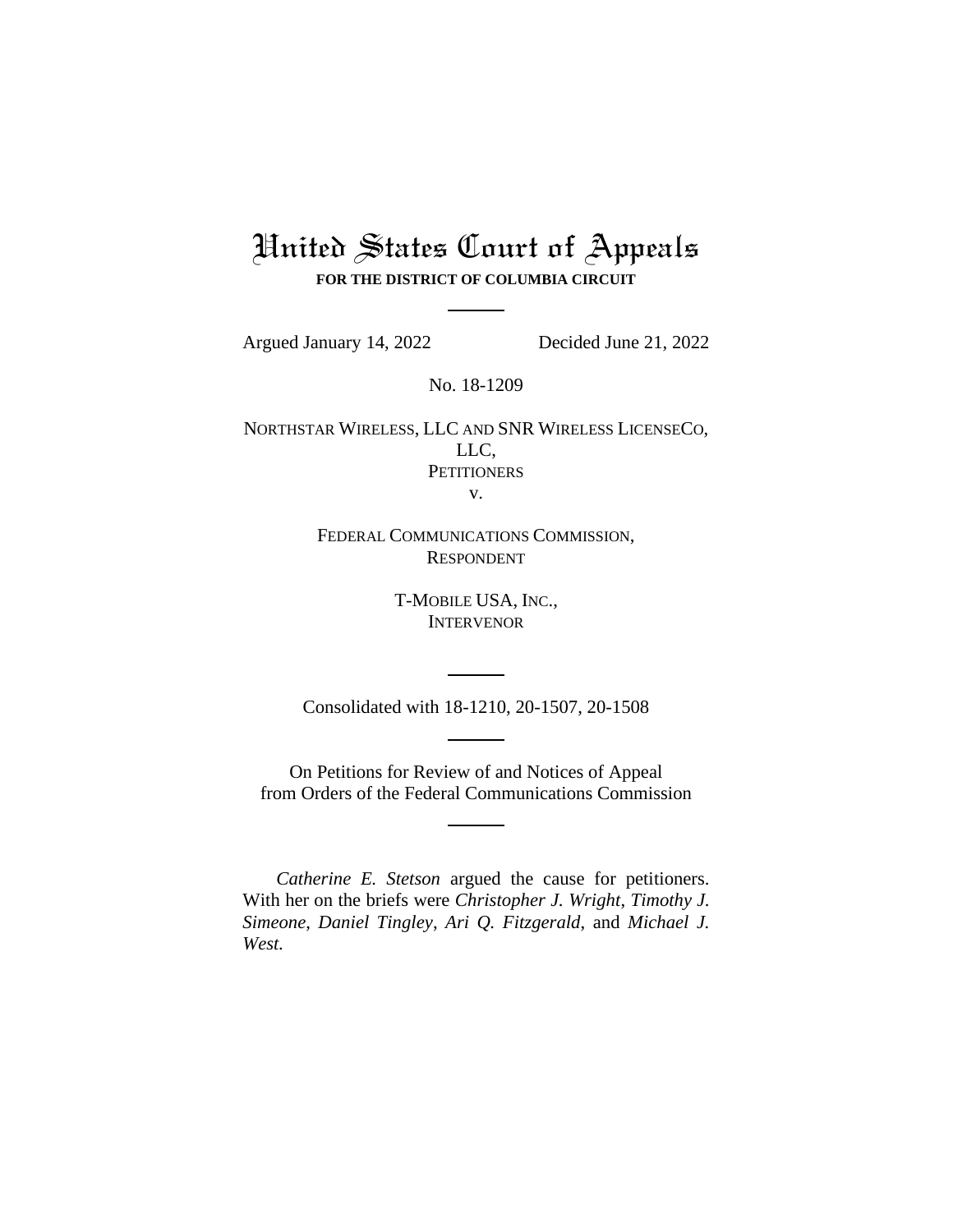*Bryan N. Tramont* and *Jennifer B. Tatel* were on the briefs for intervenor DISH Network Corporation in support of petitioners. *Joseph W. Lindsay* entered an appearance.

*Lawrence J. Spiwak* was on the brief for *amicus curiae*  Phoenix Center for Advanced Legal and Economic Public Policy Studies in support of petitioners.

*Maureen K. Flood*, Counsel, Federal Communications Commission, argued the cause for respondent. With her on the brief were *Robert B. Nicholson* and *Robert J. Wiggers*, Attorneys, U.S. Department of Justice, and *Jacob M. Lewis*, Associate General Counsel, Federal Communications Commission. *Richard K. Welch*, Deputy Associate General Counsel, entered an appearance.

*James P. Young, C. Frederick Beckner III*, *Christopher T. Shenk*, *Alice A. Wang*, *Russell H. Fox*, *Robert G. Kidwell*, *Bennett L. Ross*, and *Jeremy J. Broggi* were on the brief for intervenors AT&T Services, Inc., et al. in support of respondents. *Helgi C. Walker* entered an appearance.

Before: MILLETT and JACKSON\*, *Circuit Judges*, and EDWARDS, *Senior Circuit Judge*.

Opinion for the Court filed by *Circuit Judge* MILLETT.

MILLETT, *Circuit Judge*: In late 2014 and early 2015, petitioners Northstar Wireless, LLC ("Northstar"), and SNR Wireless LicenseCo, LLC ("SNR") placed more than \$13 billion in winning bids at a Federal Communications Commission auction to license wireless spectrum. Because

<sup>\*</sup> Circuit Judge Jackson was a member of the panel at the time the case was argued but did not participate in this opinion.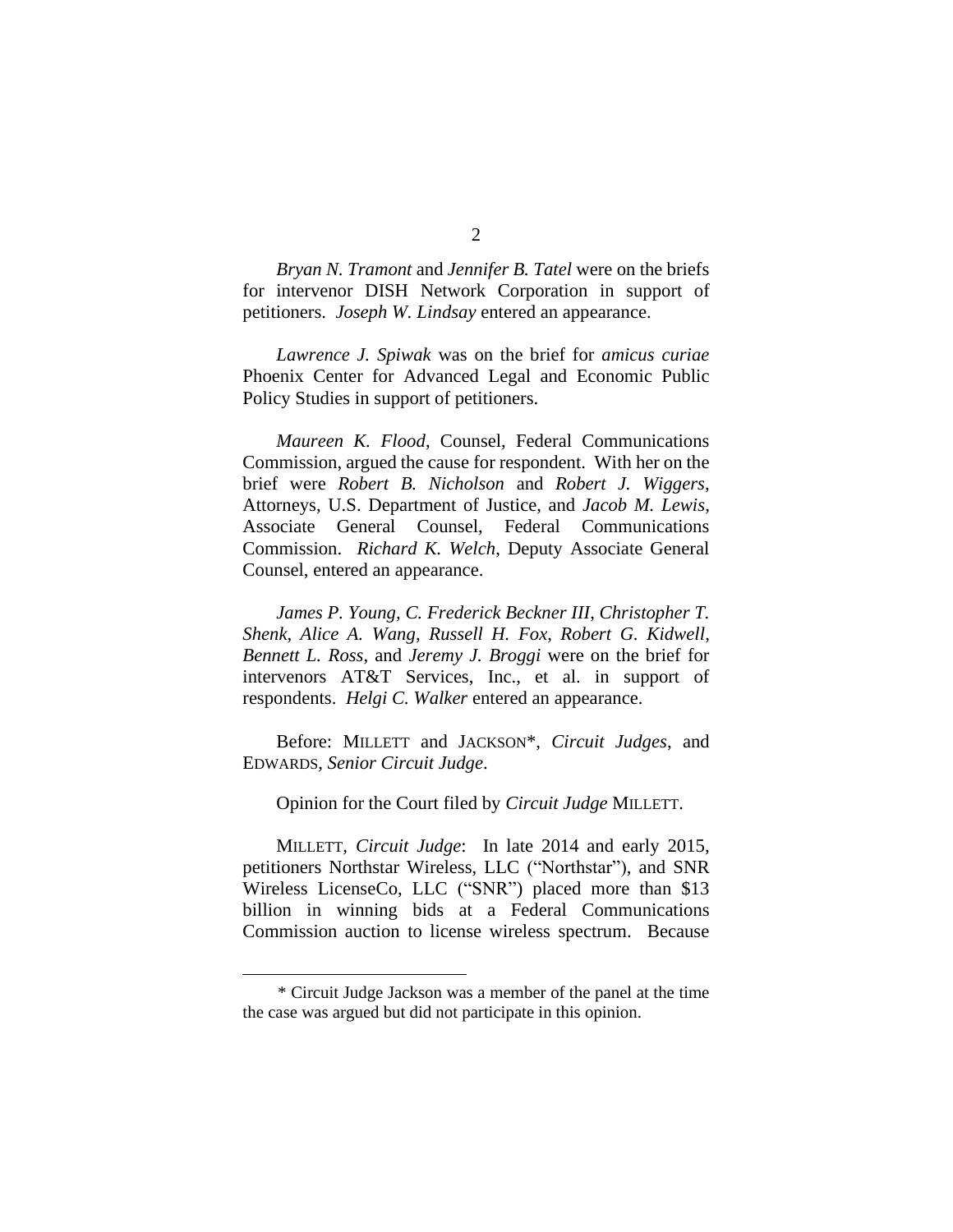both Northstar and SNR were brand new companies with virtually no revenue, they each claimed the 25% discounts on their winning bids that the Commission offered in such auctions to very small businesses. After the auction concluded, though, the Commission determined that neither company was eligible for the very-small-business discount because both were *de facto* controlled by their biggest investor, the large telecommunications company DISH Network Corporation ("DISH").

Northstar and SNR (collectively, "Companies") petitioned for review of that decision. In 2017, we affirmed the Commission's order in part. *See SNR Wireless LicenseCo, LLC v. FCC*, 868 F.3d 1021, 1025 (D.C. Cir. 2017). While we held that the Commission's decision to deny the discounts was generally sound, we found that agency precedent required the Commission to give the Companies a chance to cure the problems in their agreements with DISH. *Id*. This court remanded for the Commission to afford the Companies that opportunity. *Id.*

Back before the Commission, Northstar and SNR each modified their agreements with DISH in substantially identical fashion. After the Companies were afforded the opportunity to meet with Commission staff and some Commissioners, the Commission found that the Companies remained under DISH's *de facto* control and denied them the 25% discount on their bid prices. Northstar and SNR have again sought our review, contending that the Commission flouted this court's orders in *SNR Wireless* by not working closely enough with them to reduce DISH's control, wrongfully found them to be controlled by DISH, and penalized them without fair notice.

We reject the Companies' challenges to the Commission's orders. The Commission complied with our previous decision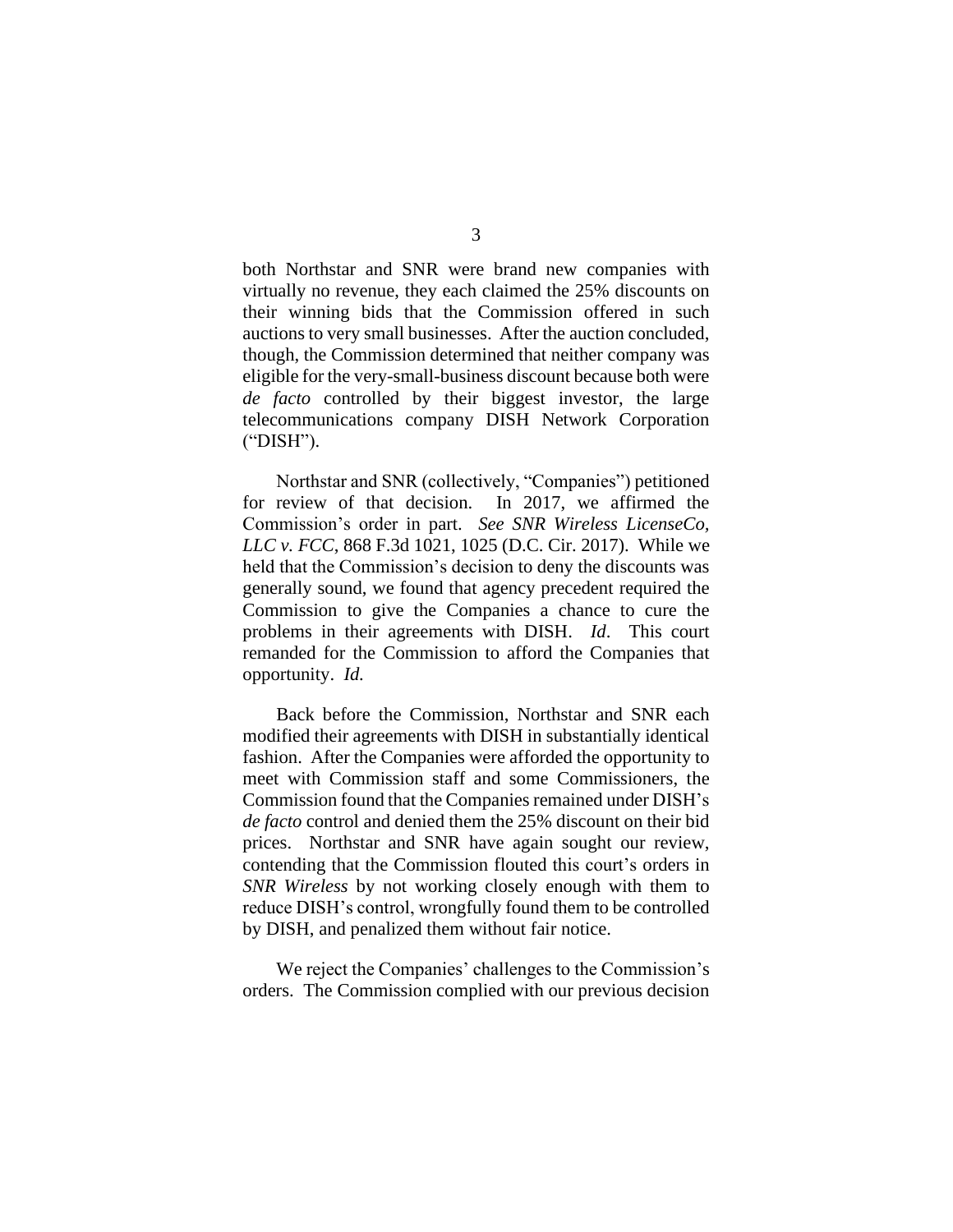by affording the Companies an opportunity to cure. The Commission also reasonably applied its precedent to the Companies and gave them fair notice of the legal standards that it would apply in analyzing their claims to be very small companies.

## **I**

## **A**

The Communications Act of 1934 tasks the Commission with regulating "all the channels of radio transmission"—that is, the electromagnetic spectrum used to send and receive wireless data. 47 U.S.C. § 301; *see also NTCH, Inc. v. FCC*, 950 F.3d 871, 874 (D.C. Cir. 2020) (per curiam). Because transmissions can interfere with one another when they are broadcast in the same portions of spectrum, the Commission "awards licenses to operate in specific frequency ranges, or 'bands.'" *AT&T Servs., Inc. v. FCC*, 21 F.4th 841, 843 (D.C. Cir. 2021) (citation omitted). Licensed companies can use spectrum to transmit content such as phone calls and videos.

In 1993, Congress gave the Commission the authority to license spectrum through competitive auctions. *See* Omnibus Budget Reconciliation Act of 1993, Pub. L. No. 103-66, § 6002, 107 Stat. 312, 387–397 (codified at 47 U.S.C. § 309(j)). Congress directed the Commission, in designing its auction rules, to "promot[e] economic opportunity and competition \* \* \* by disseminating licenses among a wide variety of applicants, including" small businesses. 47 U.S.C. § 309(j)(3)(B); *see also id.* § 309(j)(4)(D). At the same time, Congress directed the agency to avoid "unjust enrichment" and to allow for the "rapid deployment of new technologies, products, and services for the benefit of the public[.]" *Id.*  $§ 309(j)(3)(C)$ , (A).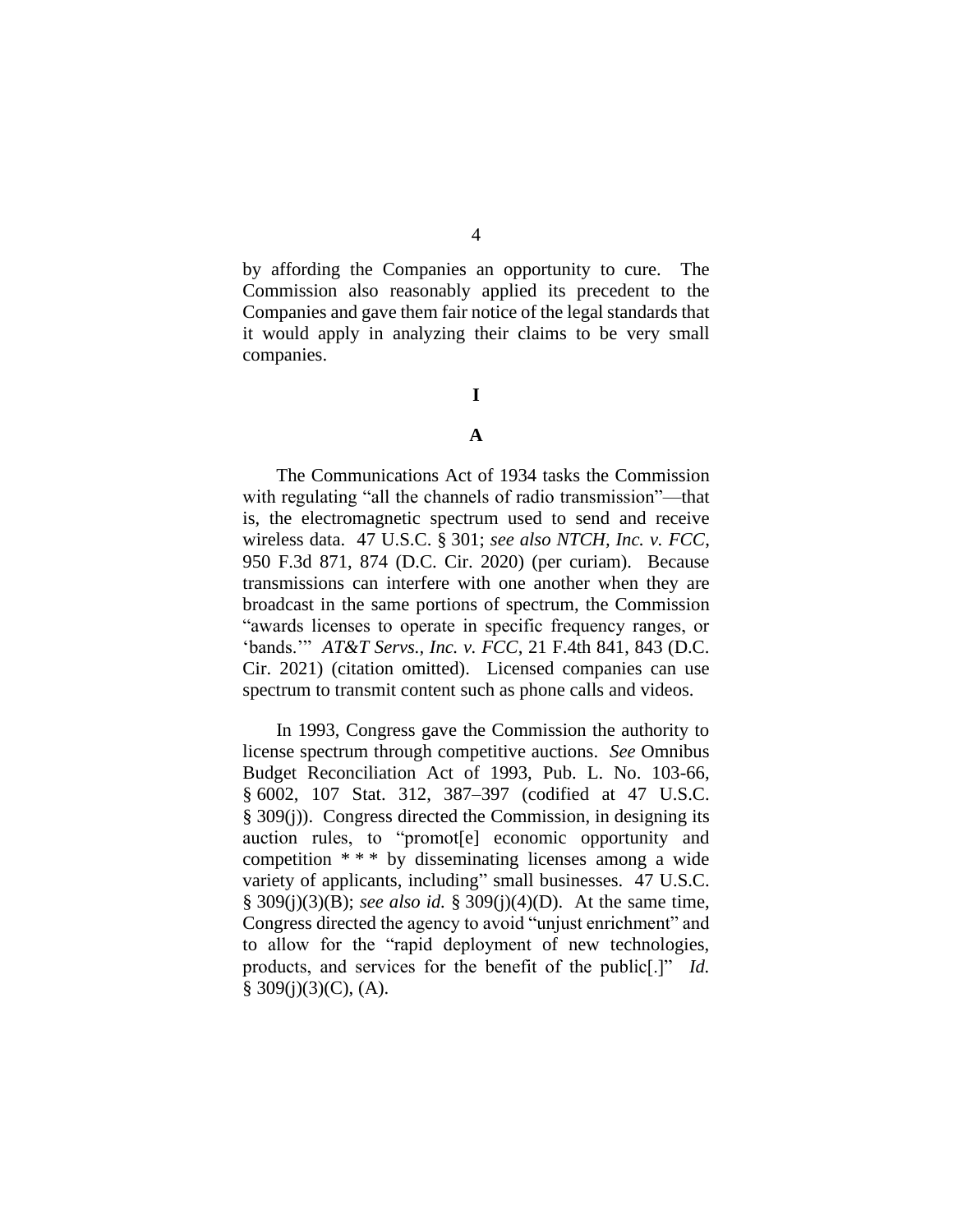Commission regulations encourage small businesses to participate in spectrum auctions by offering qualifying businesses "bidding credits[,]" which are discounts applied after an auction to reduce the cost of the acquired licenses. *See* 47 C.F.R. § 1.2110(a), (f)  $(2014).$ <sup>1</sup> To qualify for bidding credits, a business must show that its average revenues fall below threshold amounts set by the Commission. *Id.*  $§ 1.2110(b)(1)(i), (f)(2).$ 

Because acquiring and using wireless spectrum is expensive, small companies often rely on investments from larger, more established companies. *SNR Wireless*, 868 F.3d at 1044. To ensure that "bidding credits can only be used by genuinely small businesses—not by small sham companies that are managed by or affiliated with big businesses"—the Commission attributes to an applicant the revenues of any entity that *de facto* or *de jure* controls it. *Id.* at 1026; *see also* 47 C.F.R.  $\S 1.2110(b)(1)(i)$ , (c). Nonetheless, to allow small companies to participate in auctions, the Commission's Wireless Telecommunications Bureau ("Wireless Bureau") has granted some small businesses bidding credits even when they were subject to "extensive supervision" by their established investors. *SNR Wireless*, 868 F.3d at 1044.

Auction participants apply for bidding credits in a two-step process. *See United States ex rel. Vermont Nat'l Tel. Co. v. Northstar Wireless, LLC*, 34 F.4th 29, 31–32 (D.C. Cir. 2022). Before the auction begins, a business seeking bidding credits must file a short-form application certifying that it qualifies for such credits. *See* 47 C.F.R. § 1.2105(a); *id*. § 1.2110(b). The Commission does not determine bidding credit eligibility before the auction. So a bidding credit applicant that chooses

 $<sup>1</sup>$  All regulatory citations are to the 2014 edition of the Code of</sup> Federal Regulations, which was in effect at the time of the auction at issue in this case.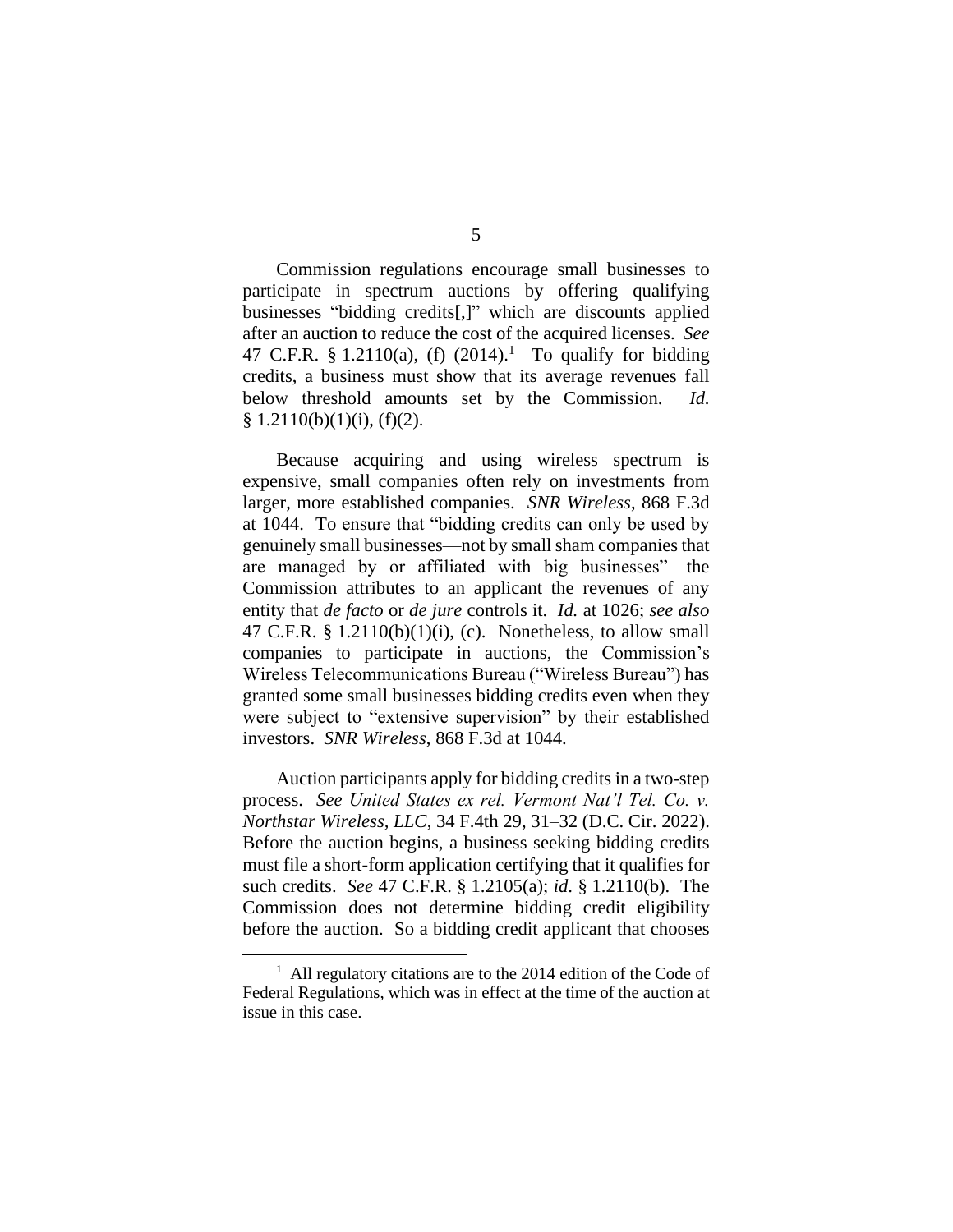to bid at auction "assumes a binding obligation to pay its full bid amount upon acceptance of the winning bid at the close of an auction." *Id.* § 1.2104(g)(2); *see also Auction of Advanced Wireless Servs. (Aws-3) Licenses Scheduled for Nov. 13, 2014*, 29 FCC Rcd. 8386, 8417 ¶ 101 n.180 (2014) ("*2014 Auction Notice*").

An applicant that wins a license in the auction and wishes to obtain bidding credits must then submit a more detailed, long-form application that the agency uses to assess whether the applicant is eligible for bidding credits. *See* 47 C.F.R. § 1.2110(j); *SNR Wireless*, 868 F.3d at 1027. If the Commission finds that a business does not qualify for bidding credits, the company must pay the full winning price on its licenses or face default penalties. *See* 47 C.F.R. §§ 1.2104(g)(2), 1.2109(c); *2014 Auction Notice*, 29 FCC Rcd. at 8417 ¶ 101 n.180, 8450–8451 ¶¶ 239–240. While the Commission uses bright-line rules to determine *de jure* control of the applicant companies, it assesses whether they are subject to *de facto* control by another entity "on a case-by-case basis." 47 C.F.R. § 1.2110(c)(2)(i). The Commission has established several guidelines to analyze this "highly contextual" question. *SNR Wireless*, 868 F.3d at 1026.

First, under a test announced in the agency's *Intermountain Microwave* decision, the Commission considers six factors, such as another entity's control over the small businesses' daily operations and major policy decisions, to determine whether the applicant is *de facto* controlled by that other entity. *See Intermountain Microwave*, 12 F.C.C. 2d 559, 559–560 (1963); *SNR Wireless*, 868 F.3d at 1030–1031.

Second, the Commission has said that an entity may still be considered independent even if a passive investor retains certain veto powers over the business's decisionmaking. *See*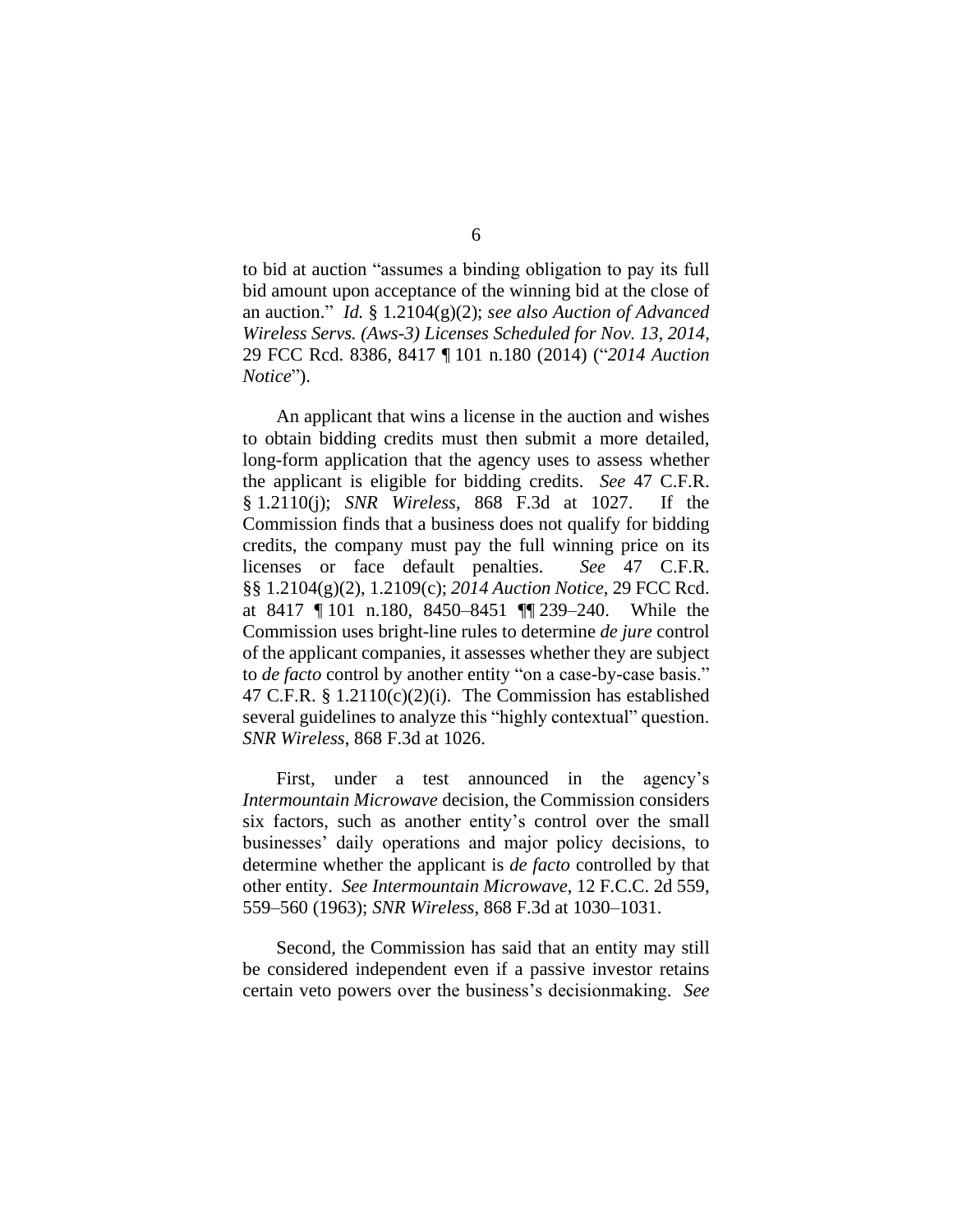*In the Matter of Implementation of Section 309(j) of the Commc'ns Act—Competitive Bidding*, 10 FCC Rcd. 403, 447– 448 ¶¶ 80–81 (1994) (referred to as the "*Fifth Memorandum Opinion & Order*" or "*Fifth MO&O*"); *see also Baker Creek Communications, L.P.*, 13 FCC Rcd. 18709, 18714–18715 ¶ 9 (1998); s*ee also In re Stratos Glob. Corp.*, 22 FCC Rcd. 21328, 21343 ¶ 36 n.107 (2007) (full Commission adopting *Baker Creek*). A passive investor can "generally" play a role in a small business's major corporate decisions, such as the assumption of "significant corporate debt" and the sale of "major corporate assets[,]" without the Commission automatically deeming the investor to be in *de facto* control. *Fifth MO&O*, 10 FCC Rcd*.* at 448 ¶ 81. Still, the Commission has been explicit that "the aggregate effect of multiple" investor protections could be sufficient to find a small business under the *de facto* control of the investor. *Id.* at 449 ¶ 82.

Third, the Commission advised, in its *Fifth Memorandum Opinion & Order*, that it will closely scrutinize applicants' "put options"—that is, their right to sell themselves to investors. *Fifth MO&O*, 10 FCC Rcd. at 455–456 ¶¶ 95–96. Although such rights may appear to give small businesses control over future mergers, the Commission has explained that put options may be combined with other terms to "financially \* \* \* force the [small business] into a sale (or major refinancing)[.]" *Id.* at ¶ 96. In such a case, the Commission will deem the small business *de facto* controlled from the time of the auction. *Id.*; *see also* 47 C.F.R. § 1.2110(c)(2)(ii)(A)(*2*).

#### **B**

#### **1**

In 2014, the Wireless Bureau announced an upcoming auction for companies to bid on more than 1,600 spectrum licenses. *See 2014 Auction Notice*, 29 FCC Rcd. 8386. The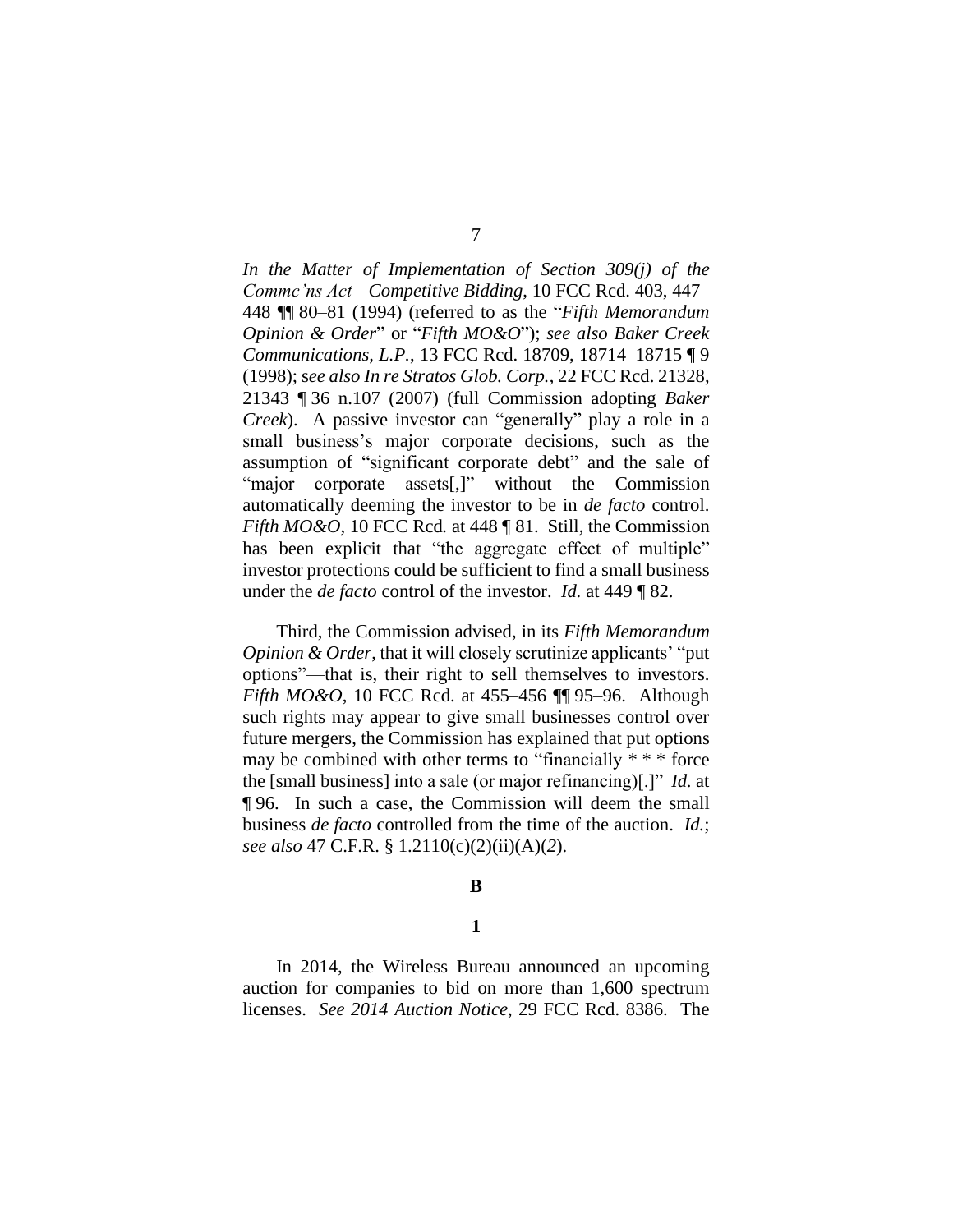agency offered bidding credits covering 25% of the cost of licenses to those winning bidders that had "attributed average annual gross revenues" of \$15 million or less over the prior three years. *Id.* at 8412 ¶ 82. The Bureau then referred interested bidders to Commission regulations, as well as the *Intermountain Microwave* and *Baker Creek* orders, for guidance on the agency's *de facto* control standards for bidding-credit applications. *Id.* at 8412–8413 ¶¶ 84–86 & n.151.

Seventy entities qualified to compete in the auction, which ran between late 2014 and early 2015. *See Auction 97: Advanced Wireless Services (AWS-3)*, FCC (2020), https://www.fcc.gov/auction/97 (last accessed June 13, 2022). The winning bids totaled more than \$41 billion. *Id.*

Among the biggest winners were SNR and Northstar, two "small companies that were formed just in time to file shortform applications" to participate in the auction as very small businesses. *SNR Wireless*, 868 F.3d at 1027. At the time they filed their short-form applications, both companies "lacked officers, directors," and virtually any revenue. *Id.*; *see also In re Northstar Wireless, LLC*, 30 FCC Rcd. 8887, 8910–8911 ¶ 53 (2015) ("*2015 Order*"). Northstar and SNR did, though, have one very large investor: DISH, which held an 85% stake in each company. *See 2015 Order*, 30 FCC Rcd. at 8893–8894 ¶¶ 14, 17; *see also id.* (noting that DISH holds its shares in the Companies through wholly owned subsidiaries). DISH (i) managed the Companies' businesses, (ii) was their principal investor and creditor, (iii) retained the power to veto important corporate decisions, and (iv) coordinated its own bidding strategy in the auction with the Companies. *Id.* at 8896–8897 ¶¶ 21, 23; *SNR Wireless*, 868 F.3d at 1027. Northstar and SNR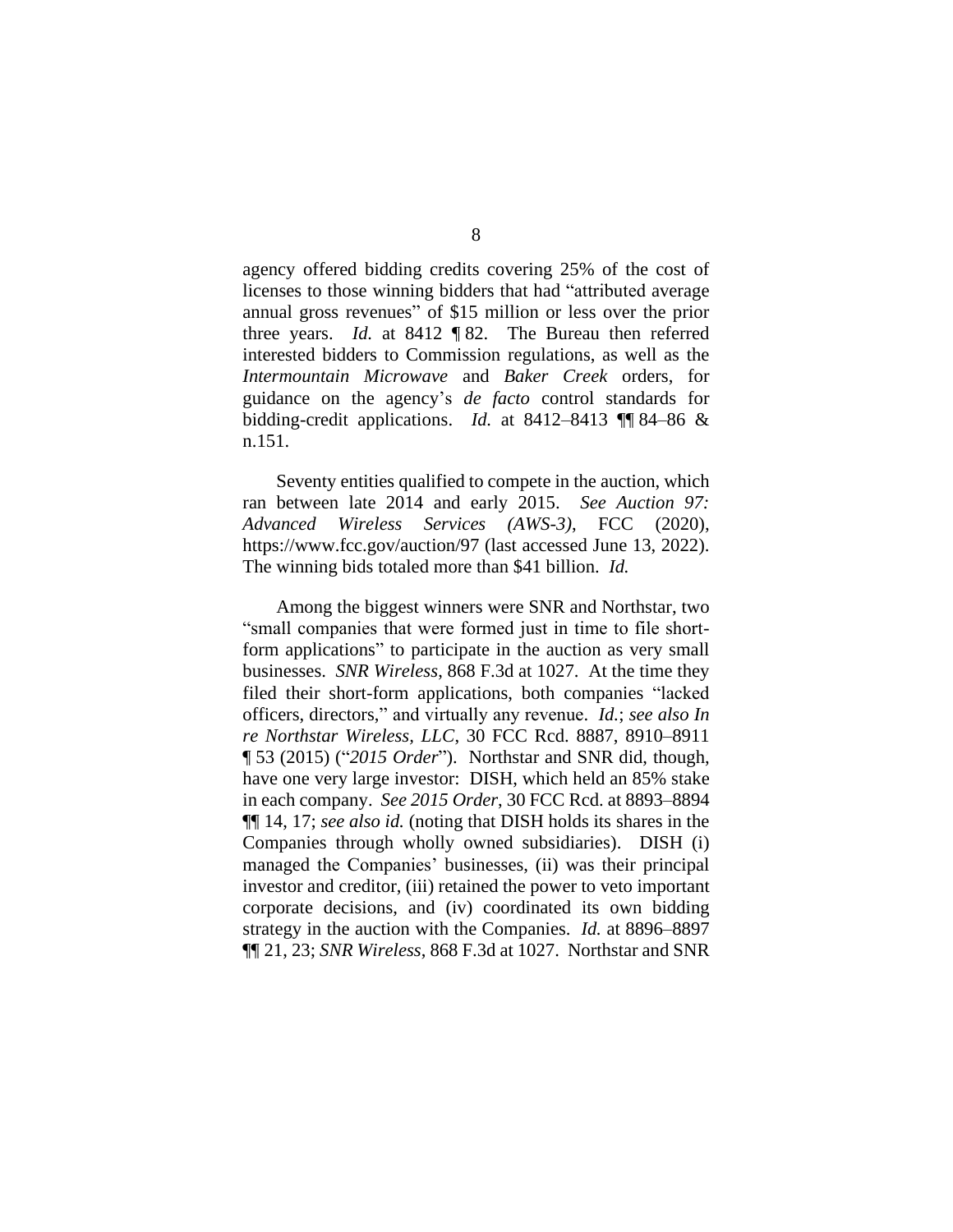both described DISH as holding "non-controlling interests" in the Companies.<sup>2</sup>

Together, the newly formed and effectively revenue-less Northstar and SNR won 43.5% of all the licenses in the auction, and their winning bids collectively added up to \$13.3 billion. *2015 Order*, 30 FCC Rcd. at 8888 ¶ 3. Collectively, the licenses would together give the Companies spectrum rights "cover[ing] the entire United States." *Northstar Wireless, LLC*, 35 FCC Rcd. 13317, 13345 ¶ 84 n.191 (2020) ("*2020 Order*"). DISH financed approximately 98% of the Companies' winning bids. *2015 Order*, 30 FCC Rcd. at 8924 ¶ 84.

**2**

Shortly after the auction, Northstar and SNR each filed long-form applications seeking to obtain very-small-business bidding credits worth approximately \$3.3 billion. *SNR Wireless*, 868 F.3d at 1027–1028; *2015 Order*, 30 FCC Rcd. at 8891 ¶ 10 nn.15–16. Over the next three months, SNR and Northstar repeatedly amended their filings in response to requests from Commission staff for more information. *2015 Order*, 30 FCC Rcd. at 8891 ¶ 10 nn.15–16, 8949 ¶ 151 n.431.

Several parties petitioned the Wireless Bureau to deny the Companies bidding credits. *See 2015 Order*, 30 FCC Rcd. at 8889 ¶ 4 & n.7, 8900 ¶ 30. In July 2015, officials from the Wireless Bureau, the Office of General Counsel, and the offices of all five Commissioners met with SNR, Northstar, and

<sup>2</sup> SNR Wireless LicenseCo, LCC, FCC Form 175 Exhibit A, Auction File No. 0006458318 (Sept. 12, 2014), at 6; *accord*  Northstar Wireless, LLC, FCC Form 601 Exhibit A, ULS File No. 0006670613 (Feb. 13, 2015), at 13 (referring to DISH's "noncontrolling interest").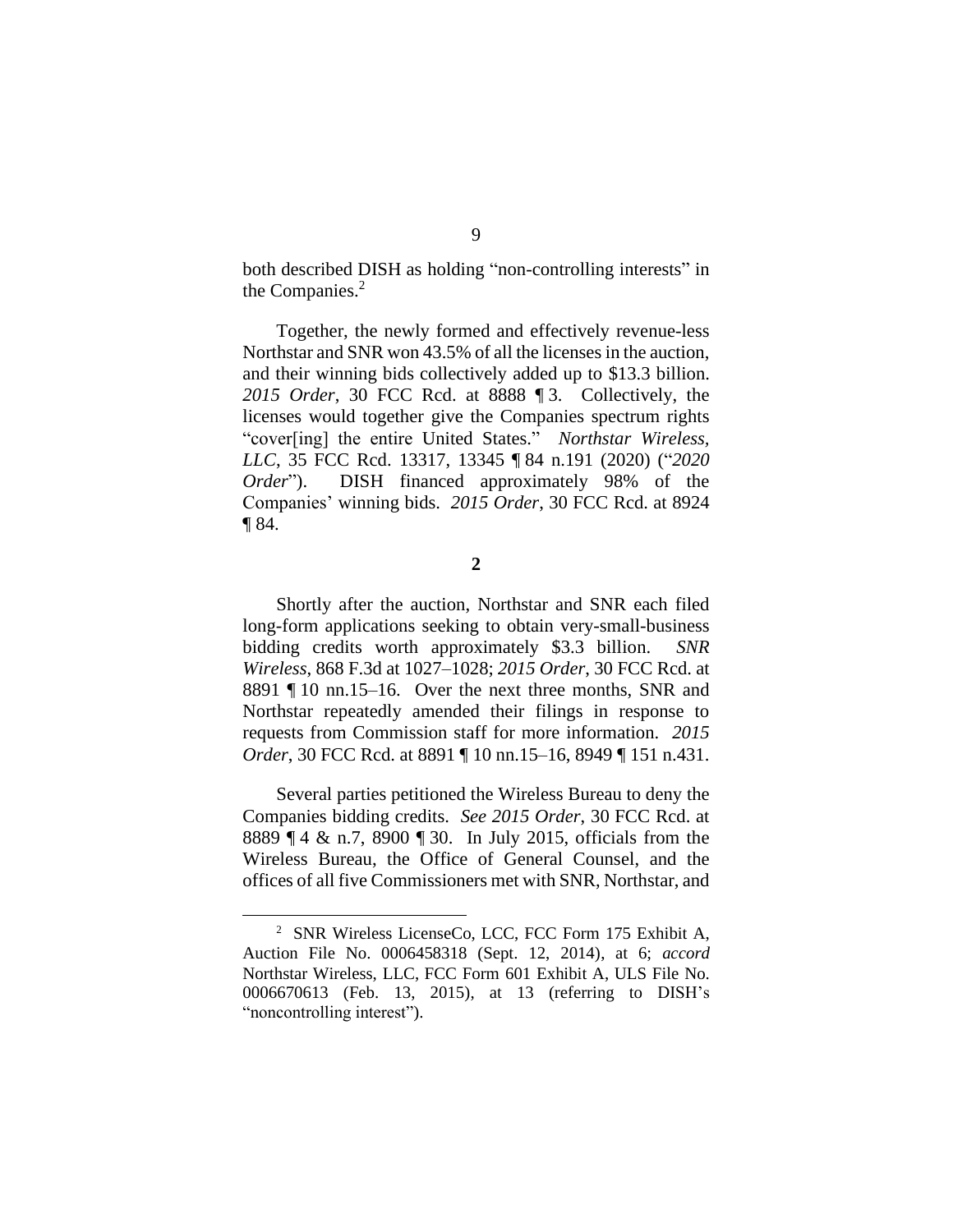other interested parties to lay out the Commission's concerns with the applications.<sup>3</sup>

In August 2015, the Commission issued an order finding that DISH *de facto* controlled Northstar and SNR. *See 2015 Order*, 30 FCC Rcd. at 8889 [4. And because DISH had more than \$13 billion in average annual revenue in the three years prior to the auction, the agency denied the Companies' request for very-small-business bidding credits. *Id.*

The Commission rested its decision on several findings relevant here. First, the agency concluded that DISH's investor protections swept more broadly than the "typical" protections outlined in *Baker Creek*. *2015 Order*, 30 FCC Rcd. at 8913 ¶¶ 60–61. Particularly concerning to the agency was the fact that DISH held several levers to tightly constrain the Companies' spending. *Id.* at 8916 ¶ 64, 8918 ¶ 67. Because the Companies would need to expend large sums to roll out the nationwide wireless network needed to support the acquired licenses, those spending controls placed DISH firmly in the driver's seat. *Id.* at 8918 ¶ 67.

Second, the agency found that DISH controlled the Companies in all six ways identified in *Intermountain Microwave*. *See 2015 Order*, 30 FCC Rcd. at 8918–8928 ¶¶ 69–99. Not only did DISH possess strong contractual rights to control Northstar and SNR's decisions, but it had also agreed

<sup>&</sup>lt;sup>3</sup> See Letter from Jean L. Kiddoo, Deputy Bureau Chief, Wireless Telecomm. Bureau, to Marlene H. Dortch, Sec'y, FCC (July 22, 2015), https://wireless2.fcc.gov/UlsEntry/attachments/ attachmentViewRD.jsp;ATTACHMENTS=BhrpvT1PbTmyhR53D RfGLDpJs0hZ21zkr6xC4kFmZns1cC0KPMwS!1071318750!5601 30442?applType=search&fileKey=1174580406&attachmentKey=1 9721827&attachmentInd=applAttach ("2015 Kiddoo Letter") (last accessed June 13, 2022).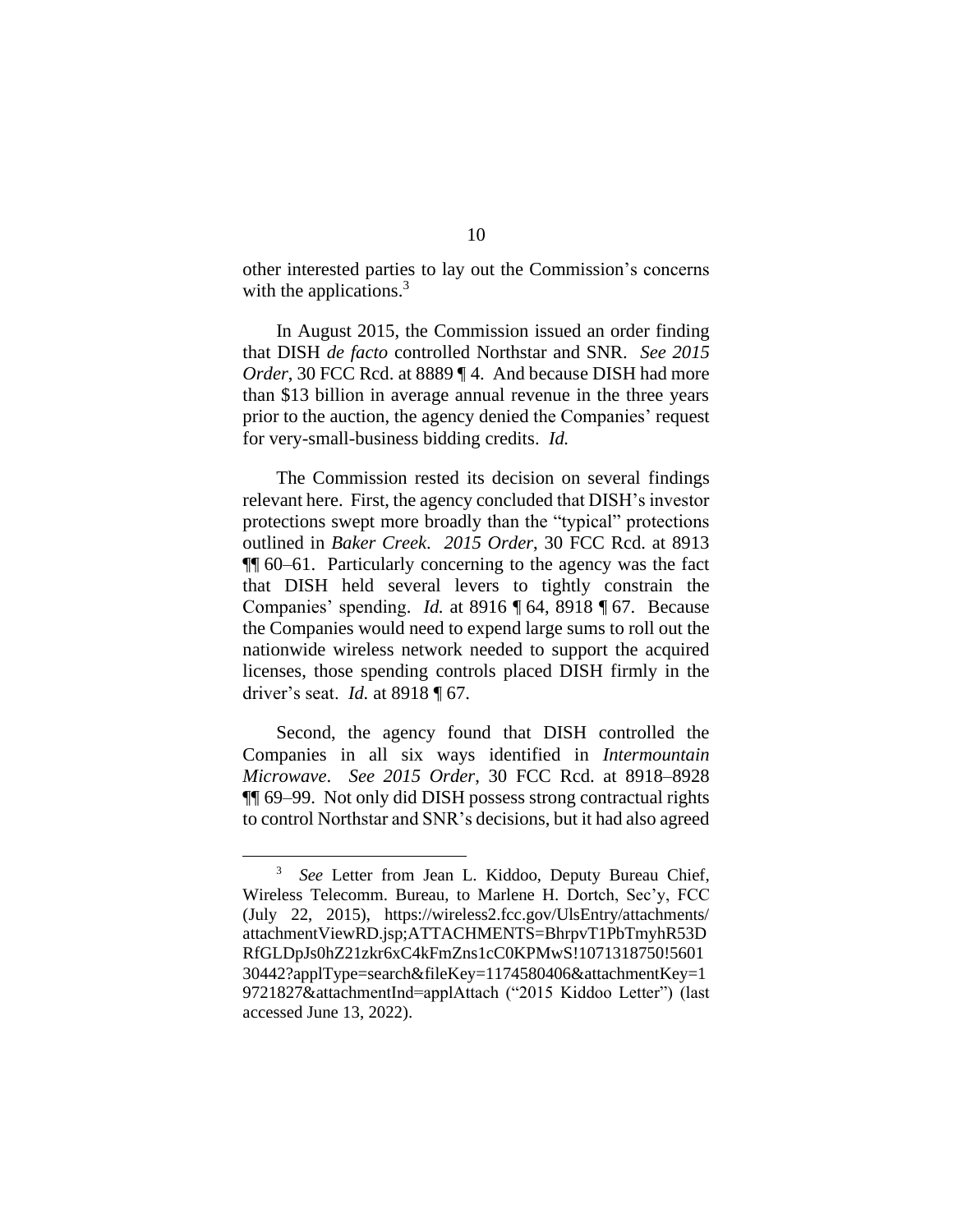in its Management Services Agreements with the Companies to "build out, manage, and operate [the Companies' wireless] network[s.]" *Id.* at 8919 ¶ 71; *see also id.* at 8935–8936 ¶ 117. Additionally, the Companies were barred from paying any of their employees more than \$200,000 a year without DISH's permission, and DISH could hire and fire a wide range of workers in its capacity as manager. *Id.* at 8915 ¶ 61, 8922 ¶¶ 80–81. DISH also could channel most of the Companies' profits to itself and so ensure that SNR and Northstar depended on it for future funding. *Id.* at 8924–8925 ¶¶ 85, 89. The Commission was further concerned about DISH's power to dictate the Companies' "use of their licenses" and the "fundamental choice of whether to remain in operation." *Id.* at 8927 ¶ 94. The Companies' failure to compete with one another at the auction—instead operating in tandem to make bids that advanced DISH's interests—underscored their subordinate relationship to DISH. *Id.* at 8931–8934 ¶¶ 109– 114.

Third, the Commission found that SNR and Northstar's put options were designed to force the Companies to sell themselves to DISH. *2015 Order*, 30 FCC Rcd. at 8928–8931 ¶¶ 100–105. The agency observed that DISH could prevent the Companies' managers from selling their interests to anyone else for 10 years. *Id.* at 8928–8929 ¶ 101. With the Companies hemmed in, DISH made them offers they could hardly refuse. In particular, the agreements with DISH gave SNR and Northstar a single 30-day window each to exercise their put options, be bought out by DISH at a guaranteed rate of return, and walk away debt free. *Id.* at 8929–8930 ¶ 103. If they turned that deal down, the Companies would face billions of dollars of debt due within two years with far too little revenue to pay it. *Id.* at 8930 ¶ 104. That framework closely mirrored a scenario the Commission had previously indicated could well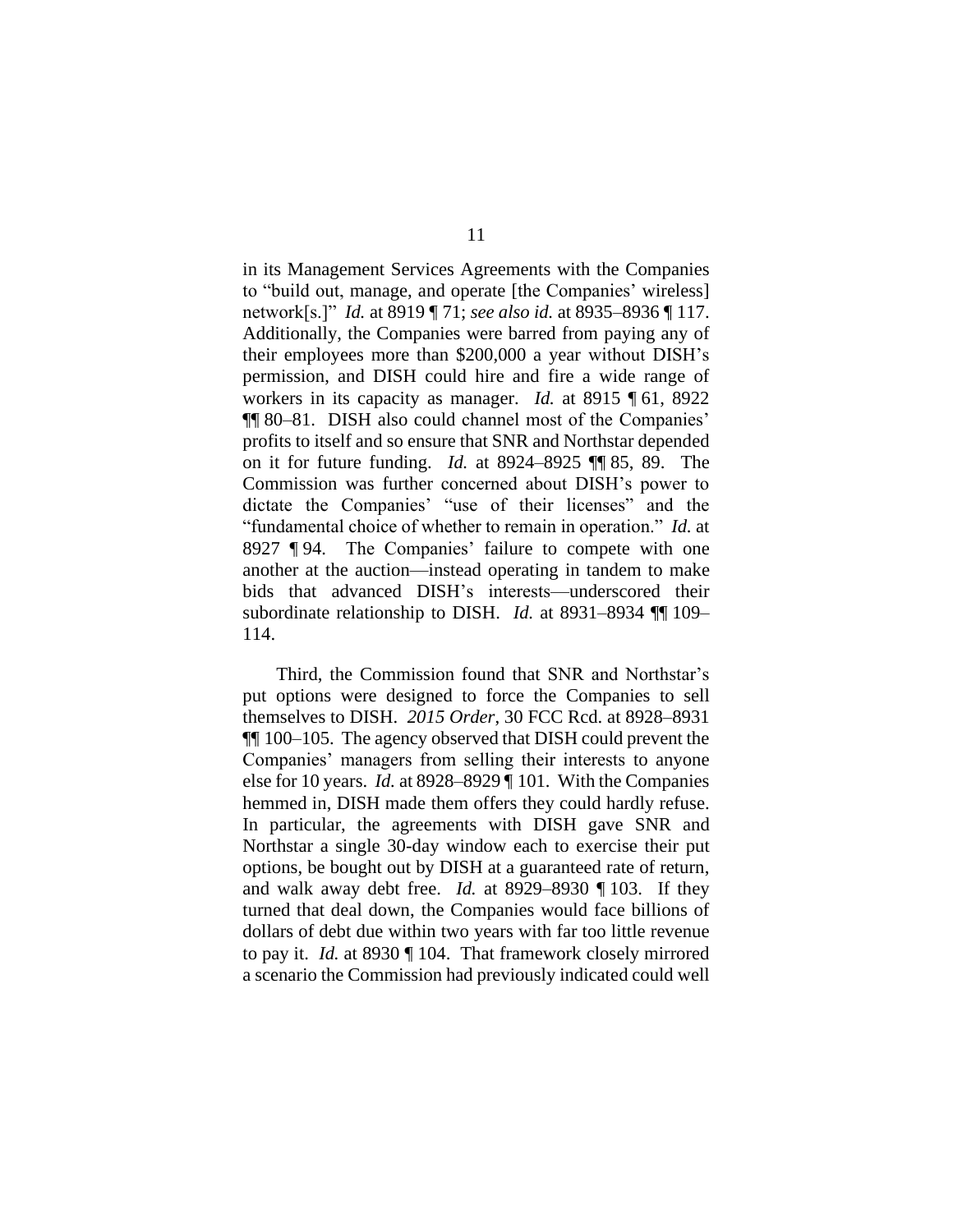## constitute a *de facto* transfer of control. *Id.* at 8930–8931 ¶ 105 (quoting *Fifth MO&O*, 10 FCC Rcd at 456 ¶ 96).

Having found the Companies ineligible for bidding credits, the Commission applied its written policies to require the Companies to pay the full price for their licenses or face default penalties. *2015 Order*, 30 FCC Rcd. at 8951 ¶ 156, 8949–8951 ¶¶ 152–155. The Commission did not give the Companies an opportunity to fix the control issues the agency had identified. *See SNR Wireless*, 868 F.3d at 1028.

Northstar and SNR agreed to buy some of the licenses they had won and defaulted on others. *See 2020 Order*, 35 FCC Rcd. at 13324  $\sqrt{23}$  & n.43. As to the defaulted licenses, the Commission ordered the Companies to pay any shortfall between their winning bids and the price the agency obtained for those licenses in future auctions, as well as a penalty of 15% of either the winning bid in the original auction or a subsequent winning bid by a new purchaser, whichever is less. *SNR Wireless*, 868 F.3d at 1029; *see also* 47 C.F.R. § 1.2104(g)(2)(ii); *2014 Auction Notice*, 29 FCC Rcd. at 8451 ¶ 240. While the final amount they owe in penalties has not yet been determined, the Companies already have paid the Commission hundreds of millions of dollars in interim fees. *See SNR Wireless*, 868 F.3d at 1029.

**3**

Northstar and SNR sought review of the Commission's order in this court. *See SNR Wireless*, 868 F.3d at 1029. We upheld the agency's finding that DISH exercised *de facto*  control over both companies, explaining that the Commission's "pragmatic application of *Intermountain Microwave*" comported with its precedent and supported denying the Companies bidding credits. *Id.* at 1033–1034.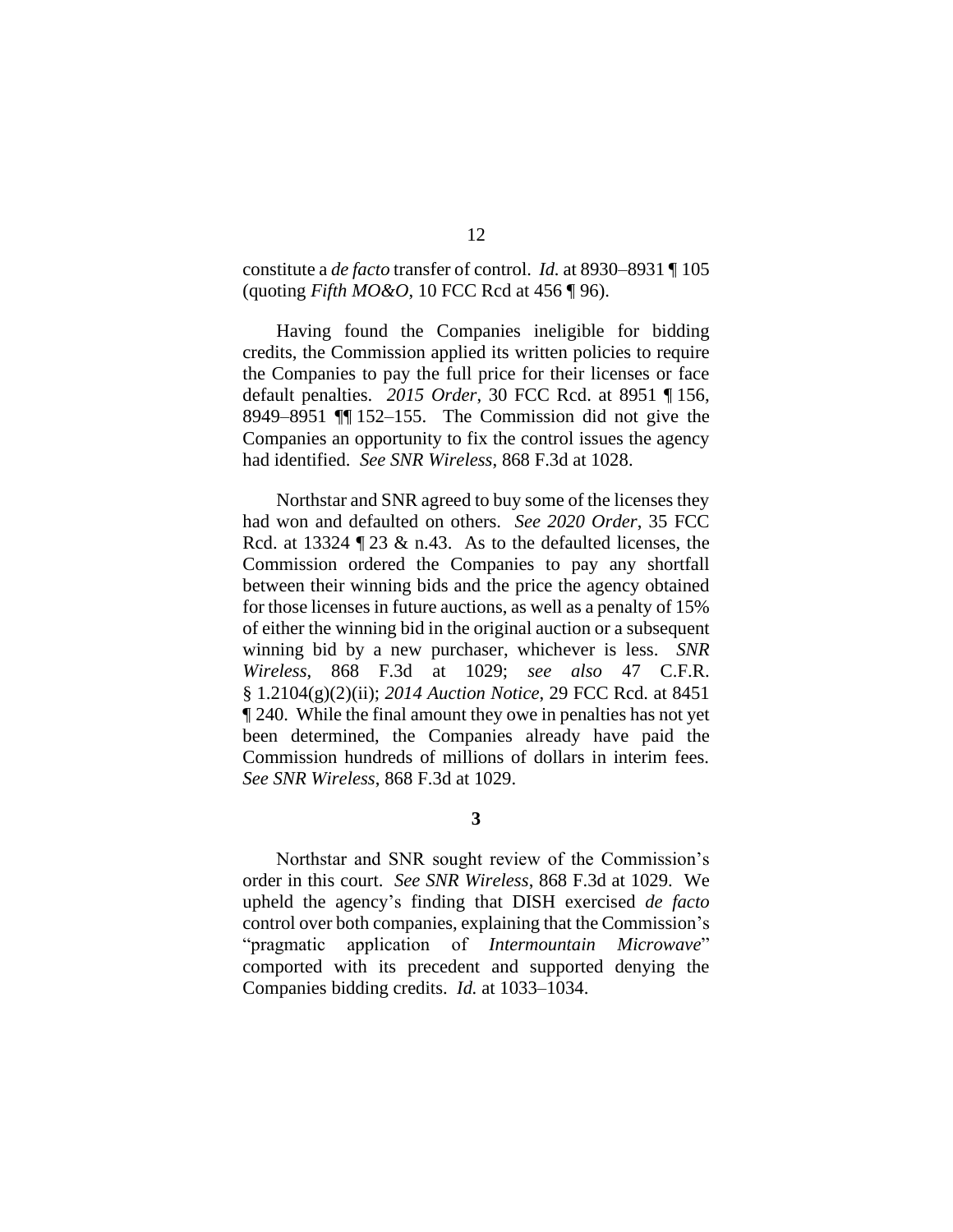We also upheld the Commission's determination that the Companies' put options, in combination with their debt obligations, gave them no practical choice but to sell themselves to DISH just five years after acquiring their licenses. *See SNR Wireless*, 868 F.3d at 1034–1035. Because DISH could prevent Northstar and SNR from borrowing enough money to build a wireless network, or from selling their businesses to a third party, neither company could hope to pay off its multi-billion-dollar debt. *Id.* That left the Companies with "only one path to avoiding certain financial failure:" sell themselves to DISH in the contractually provided single time frame before their immense loans came due. *Id.* The *Fifth Memorandum Opinion & Order* had warned applicants that such an arrangement could result in a finding of *de facto*  control. *Id.* at 1035.

This court also rejected the Companies' argument that the Commission arbitrarily departed from previous *de facto* control decisions by its Wireless Bureau, because the Bureau's unexplained rulings did not bind the agency as a matter of law. *See SNR Wireless*, 868 F.3d at 1035–1042.

But we agreed with SNR and Northstar that they lacked fair notice that the agency would deny them a chance to cure the control issues it had identified. *See SNR Wireless*, 868 F.3d at 1043–1046. While Commission precedent had given the Companies fair notice of the control standards it applied in denying them bidding credits, we held that the agency failed to warn them that they would be denied an "opportunity to cure" any control problems before being subjected to the Commission's remedies. *Id.* at 1025. We then ordered the Commission to provide "an opportunity for [the Companies] to renegotiate their agreements with DISH[,]" but added that "[n]othing in our decision requires the [Commission] to permit a cure." *Id.* at 1046.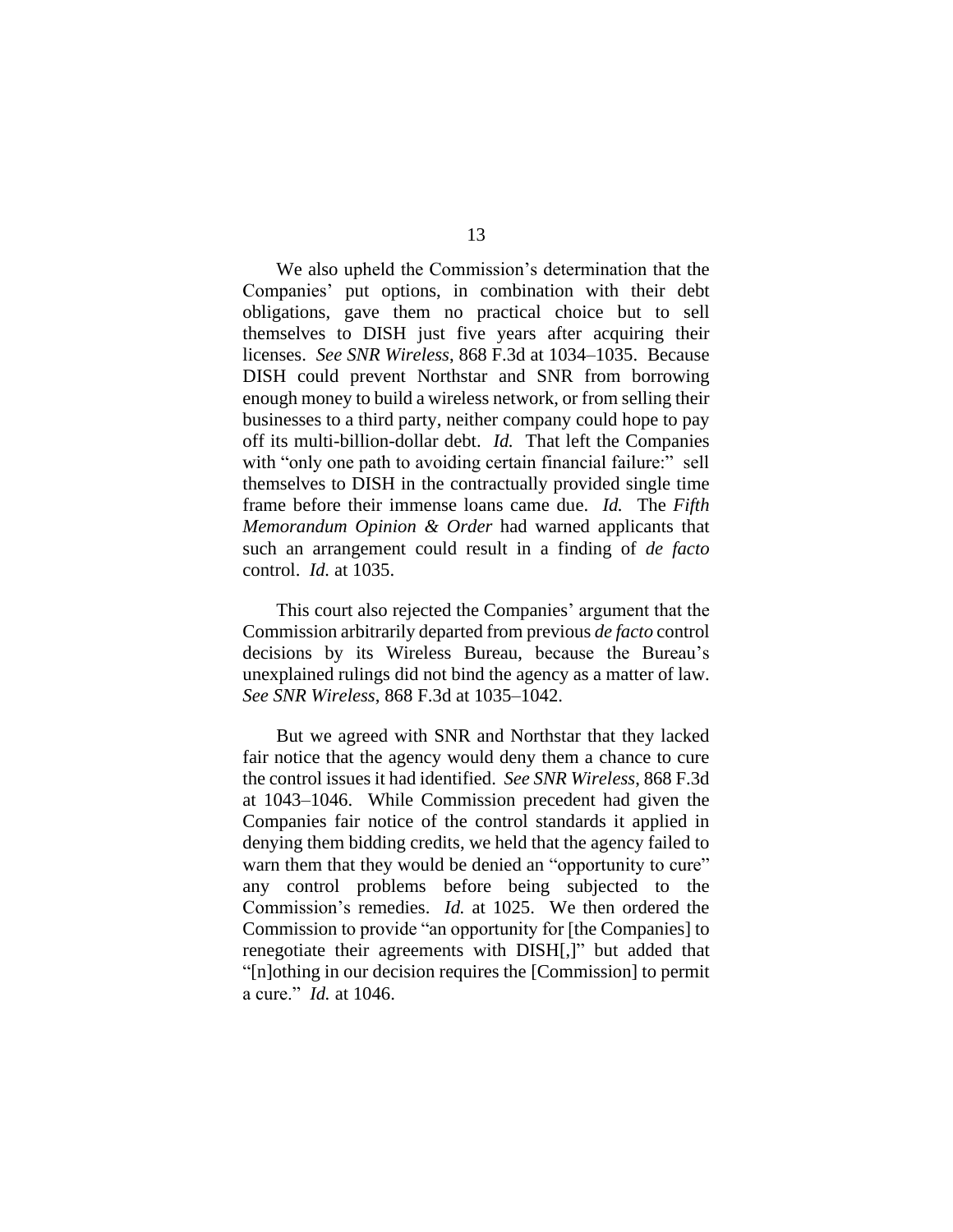Following this court's decision, Northstar and SNR wrote to Commission staff seeking to negotiate an agreement that would allow them to receive the very-small-business bidding credits. The agency did not respond. Instead, in January 2018, the Wireless Bureau issued an order laying out its procedures for the remand. *See In re Northstar Wireless, LLC*, 33 FCC Rcd. 231 (2018). Under that plan, the Bureau gave the Companies time to revise their agreements with DISH and refile a request for very-small-business bidding credits. *Id.* at 232–233 ¶¶ 5–6. Interested third parties could then comment on the filings, and SNR and Northstar would have another chance to revise their agreements in response. *Id.* at 233–234  $\P\P$  7–8.

The Companies appealed the Bureau's order to the Commission. They argued, as relevant here, that this court's decision and agency precedent required the Commission on remand to engage in "iterative, responsive negotiation[s]" with SNR and Northstar to "cure the [Commission's] *de facto*  control concerns." Joint Appendix ("J.A.") 377.

The Commission affirmed the Bureau's order in relevant part. *See In re Northstar Wireless, LLC*, 33 FCC Rcd. 7248 (2018) ("*Remand Procedures Order*"). The agency ruled that our decision did not require it to work directly with the Companies to formulate a cure. Instead, all the agency had to do was give Northstar and SNR the opportunity to renegotiate their agreements with DISH to come into compliance with Commission standards. *Id.* at 7251–7252 ¶¶ 10–12. That, the Commission said, was exactly what the Bureau's procedure allowed. *Id.* at 7254 ¶ 16.

14

**4**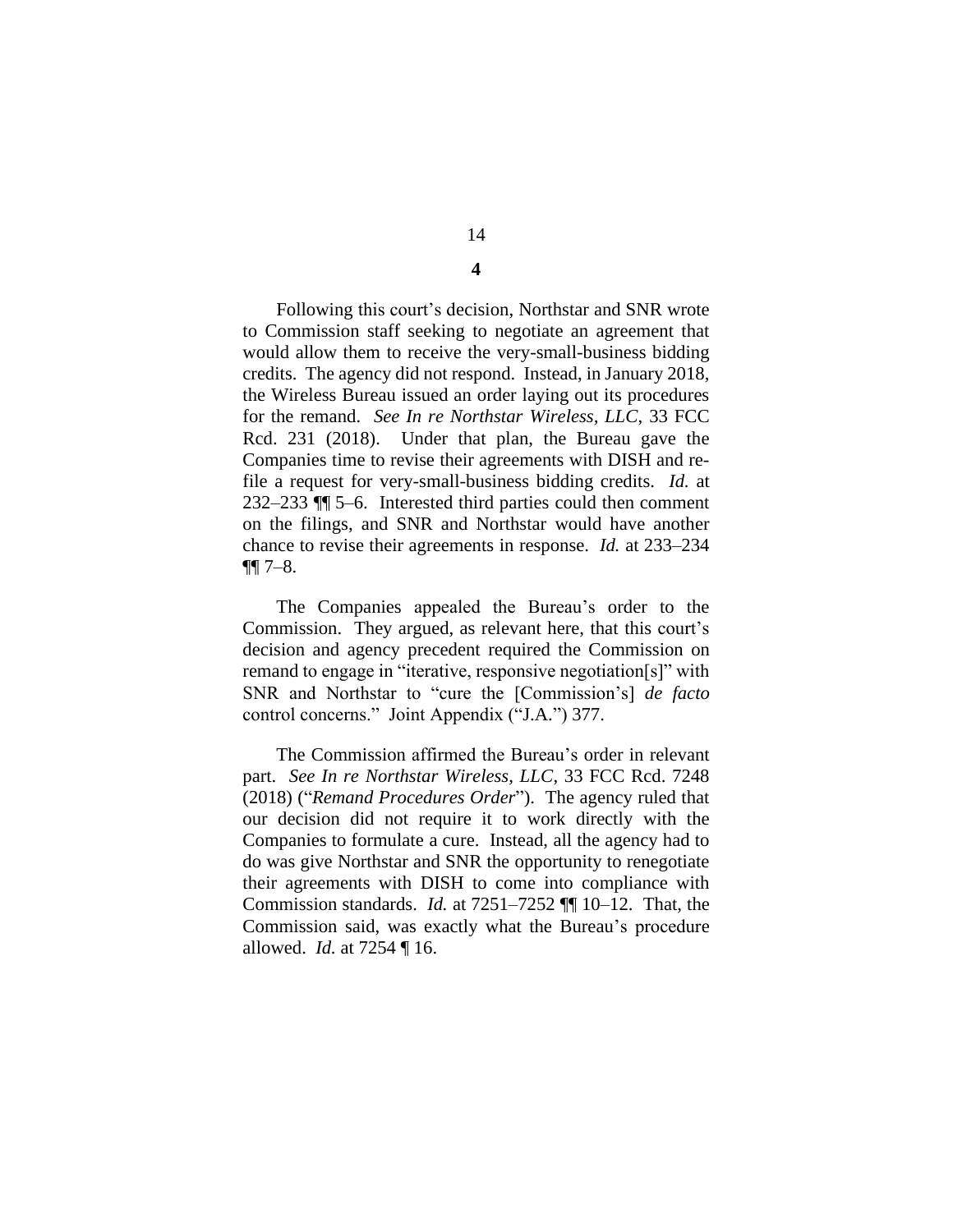In August 2018, the Companies timely sought our review and, at the request of the parties, we held the case in abeyance pending further action by the Commission.

Meanwhile, by June 2018, SNR and Northstar had revised their agreements with DISH and submitted new applications for very-small-business bidding credits. Three parties opposed the Companies' application, all of whom have since intervened in this case. *See 2020 Order*, 35 FCC Rcd. at 13327–13328 ¶ 34. The Companies responded and filed an expert report arguing that "SNR and Northstar each have viable potential business options regarding the use of their respective [spectrum] licenses." J.A. 1548 (Declaration of Carlyn R. Taylor).

In November 2020, SNR and Northstar made their case for bidding credits during virtual meetings with Commissioners Carr, Rosenworcel, Starks, and members of their staff, a member of Commissioner O'Rielly's staff, and an attorney advisor from the agency's Office of General Counsel.<sup>4</sup> At those meetings, the Companies answered questions about the nature of their new agreements, and they then supplemented their responses in letters filed with the Commission. 5

<sup>4</sup> *See* Letter from Ari Q. Fitzgerald, Counsel to SNR Wireless LicenseCo, LLC, and Mark F. Dever, Counsel to Northstar Wireless, LLC, to Marlene H. Dortch, Sec'y, FCC (Nov. 4, 2020) ("November 4 Meeting Letter"), J.A. 1592; Letter from Ari Q. Fitzgerald, Counsel to SNR Wireless LicenseCo, LLC, and Mark F. Dever, Counsel to Northstar Wireless, LLC, to Marlene H. Dortch, Sec'y, FCC (Nov. 17, 2020), J.A. 1616 ("November 17 Meeting Letter").

<sup>5</sup> *See* November 4 Meeting Letter, at J.A. 1592–1599; November 17 Meeting Letter, at J.A. 1616–1627.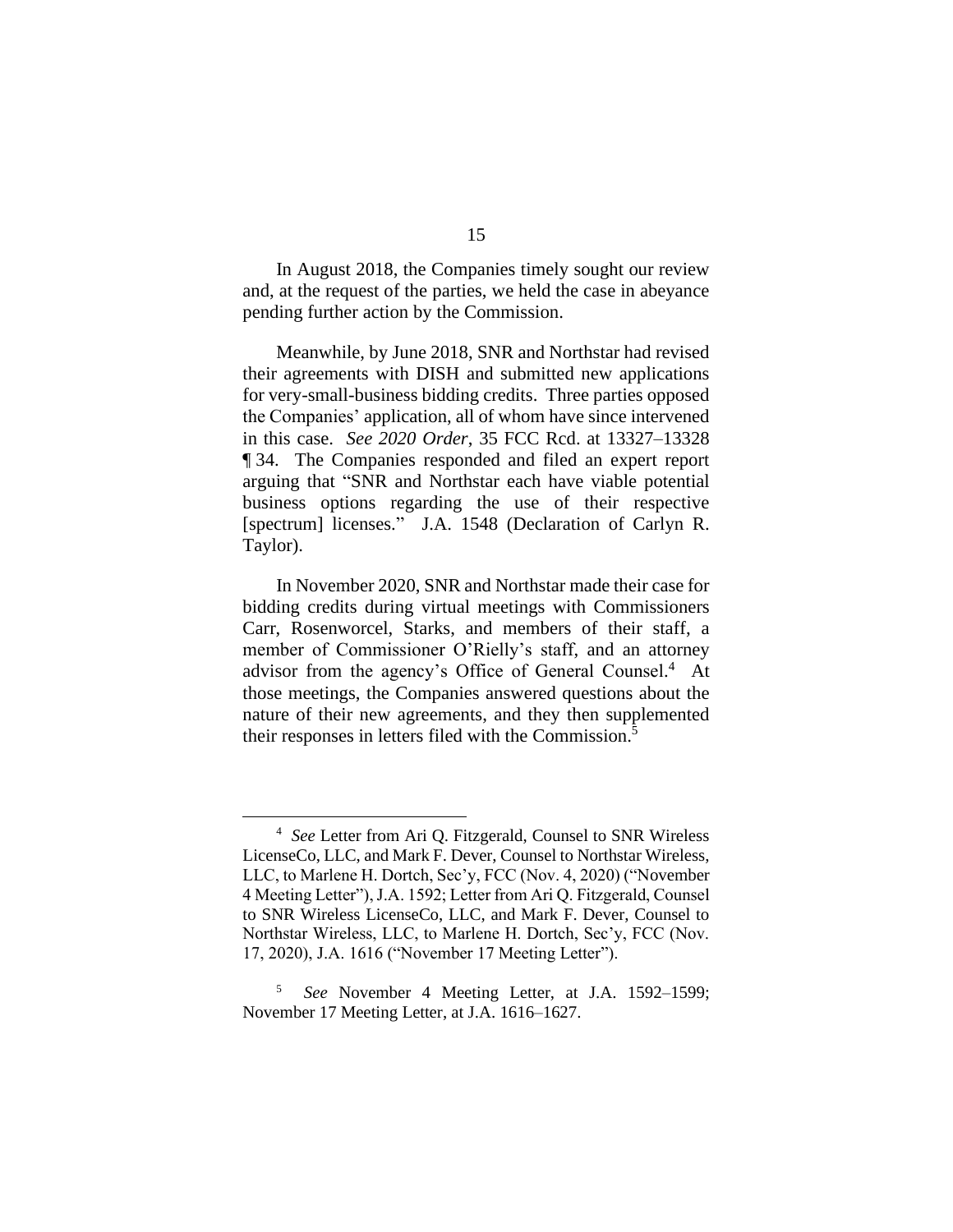Later that month, the Commission found that the attempted cure had not taken: DISH remained in *de facto* control of SNR and Northstar. *See 2020 Order*, 35 FCC Rcd. at 13318 ¶ 5.

In reaching that conclusion, the Commission acknowledged that the Companies and DISH had changed their agreements in several ways. *See 2020 Order*, 35 FCC Rcd. at 13326–13327 ¶ 32. For example, the amendments generally diminished DISH's ability to veto outright some of the Companies' major business decisions. *Id.* at 13339 ¶ 66. The parties also eliminated the Management Services Agreements, gave the Companies the authority to pay employees as they saw fit, and expanded the number of decisions SNR and Northstar could make without consulting DISH. *Id.* at 13326–13327 ¶ 32, 13342 ¶ 79. Finally, the new agreements reduced SNR and Northstar's debt obligations and gave them a second opening in which to sell themselves to DISH for a guaranteed profit. *Id.* at 13326–13327 ¶ 32.

The Commission nevertheless held that DISH was still in *de facto* control of both Companies for two independent reasons.

First, applying *Intermountain Microwave* and *Baker Creek*, the Commission found that DISH retained its power to dominate SNR and Northstar by controlling their access to capital and revenue. *2020 Order*, 35 FCC Rcd. at 13318– 13319 ¶¶ 6–7. The fact that the Companies negotiated substantially identical agreements on remand bolstered this conclusion. *Id.* at 13319 ¶ 8.

Second, under the *Fifth Memorandum Opinion & Order* the Commission found that Northstar and SNR's put options, considered alongside their financial obligations and DISH's investor protections, remained "virtually certain to entice" the Companies to sell themselves to DISH. *2020 Order*, 35 FCC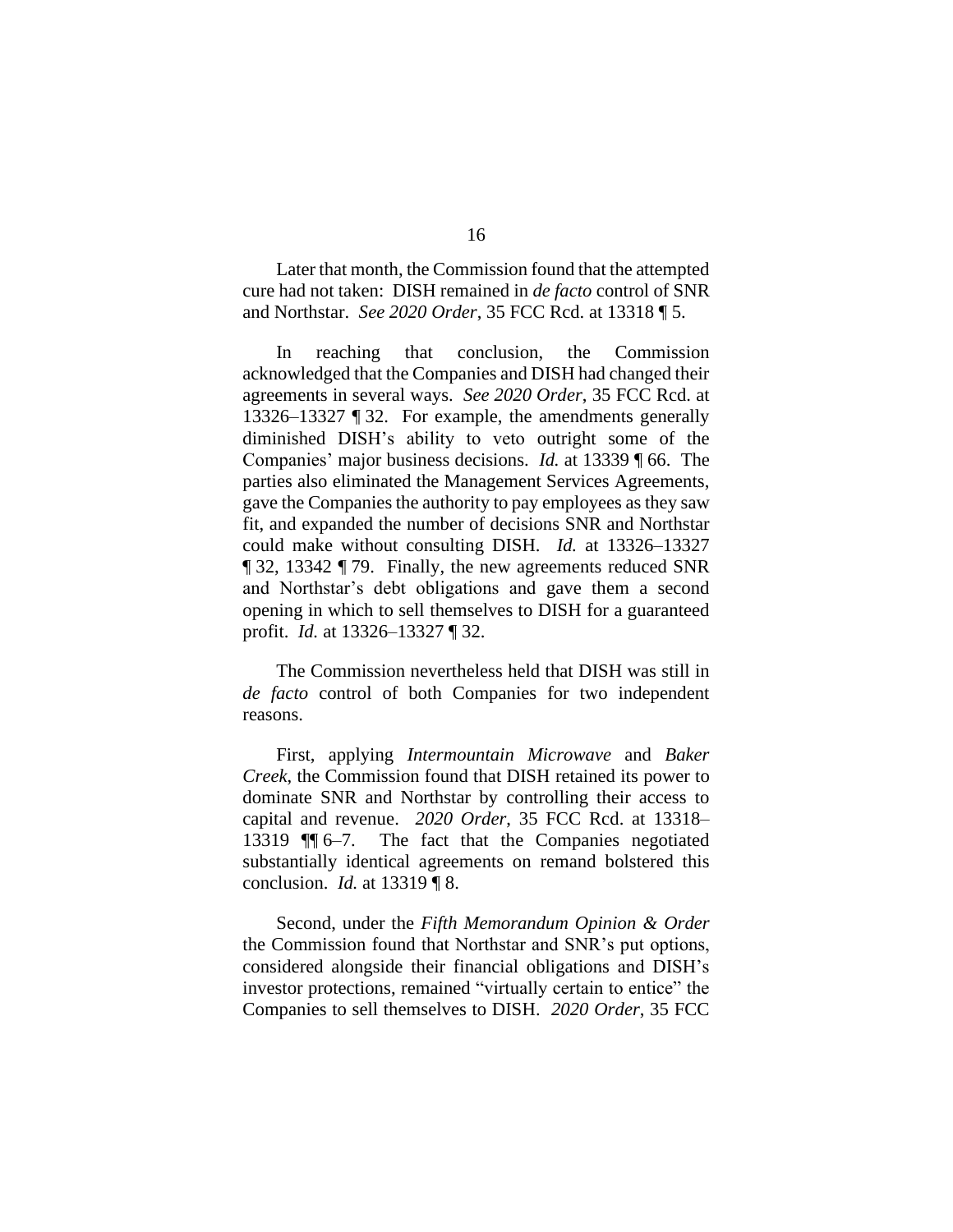Rcd. at 13319–13320 ¶ 11 (quoting *SNR Wireless*, 868 F.3d at 1035).

Northstar and SNR filed timely notices of appeal and petitions for review.

While the petitions and notices of appeal were pending, the parties advised the court that non-DISH investors in SNR and Northstar began selling their shares. In late 2020, DISH acquired all but three percent of Northstar's outstanding common shares from Northstar's managing shareholders. <sup>6</sup> The following year, SNR shareholders exercised their right to sell the company to  $DISH<sup>7</sup>$  And shortly after oral argument,  $DISH$ agreed to extend Northstar's right to sell itself—which was set to expire on January 25, 2022—to July 24, 2022.<sup>8</sup>

<sup>7</sup> *See* DISH Network Corporation Form 8-K, SEC (Nov. 19, 2021), https://www.sec.gov/ix?doc=/Archives/edgar/data/0001001 082/000100108221000023/dish-20211115x8k.htm, at 2 (last accessed June 13, 2022); Letter from Maureen K. Flood, Counsel, FCC, to Mark Langer, Clerk, U.S. Court of Appeals for the District of Columbia Circuit (March 22, 2022); Oral Arg. Tr. 6:12–17.

<sup>8</sup> *See* Letter from Maureen K. Flood, Counsel, FCC, to Mark Langer, Clerk, U.S. Court of Appeals for the District of Columbia Circuit (March 1, 2022). *Compare also* Third Amended and Restated Limited Liability Company Agreement of Northstar Spectrum, LLC by and Between Northstar Manager, LLC and American AWS-3 Wireless II L.L.C. (June 7, 2018), § 8(a), J.A. 679,

<sup>6</sup> *See* AT&T *et al.* Br. 10–11; DISH Network Corporation Form 10-Q, SEC (Nov. 4, 2021), https://www.sec.gov/ix?doc=/Archives/edgar/data/0001001082/000 155837021014419/dish-20210930x10q.htm, at 10 (last accessed June 13, 2022).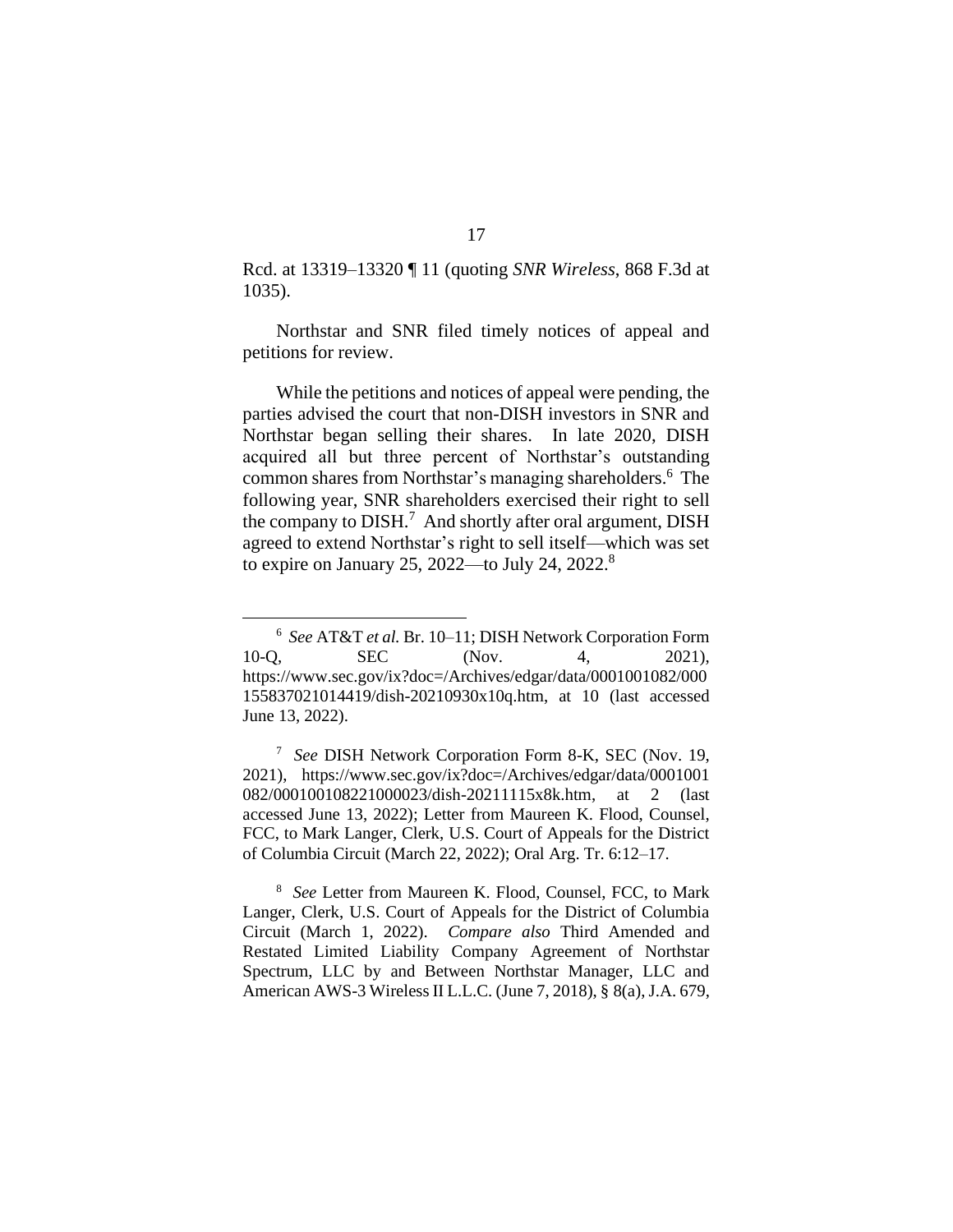## 18 **II**

Northstar and SNR filed timely notices of appeal under 47 U.S.C § 402(b) and petitions for review under 47 U.S.C. § 402(a). "Because we plainly have jurisdiction by the one procedural route or the other, we need not decide which is the more appropriate vehicle for our review." *Verizon v. FCC*, 740 F.3d 623, 634 (D.C. Cir. 2014) (internal quotation marks and citation omitted) (finding jurisdiction without deciding whether it vested through a petition for review under 47 U.S.C.  $\S$  402(a) or a notice of appeal under 47 U.S.C.  $\S$  402(b)).

We must affirm the Commission's decision unless it was "arbitrary, capricious, an abuse of discretion, or otherwise not in accordance with law[.]" 5 U.S.C. § 706(2)(A). Our approach is "deferential," and our task is "simply [to] ensure[] that the agency has acted within a zone of reasonableness" that is, to determine whether the agency "reasonably considered the relevant issues and reasonably explained [its] decision." *FCC v. Prometheus Radio Project*, 141 S. Ct. 1150, 1158 (2021).

*with* First Amendment to the Third Amended and Restated Limited Liability Company Agreement of Northstar Spectrum, LLC, FCC (Jan. 24, 2022), https://wireless2.fcc.gov/UlsEntry/attachments/attachmentViewRD. jsp?applType=search&fileKey=1843738938&attachmentKey=2141 8597&attachmentInd=applAttach (last accessed June 13, 2022).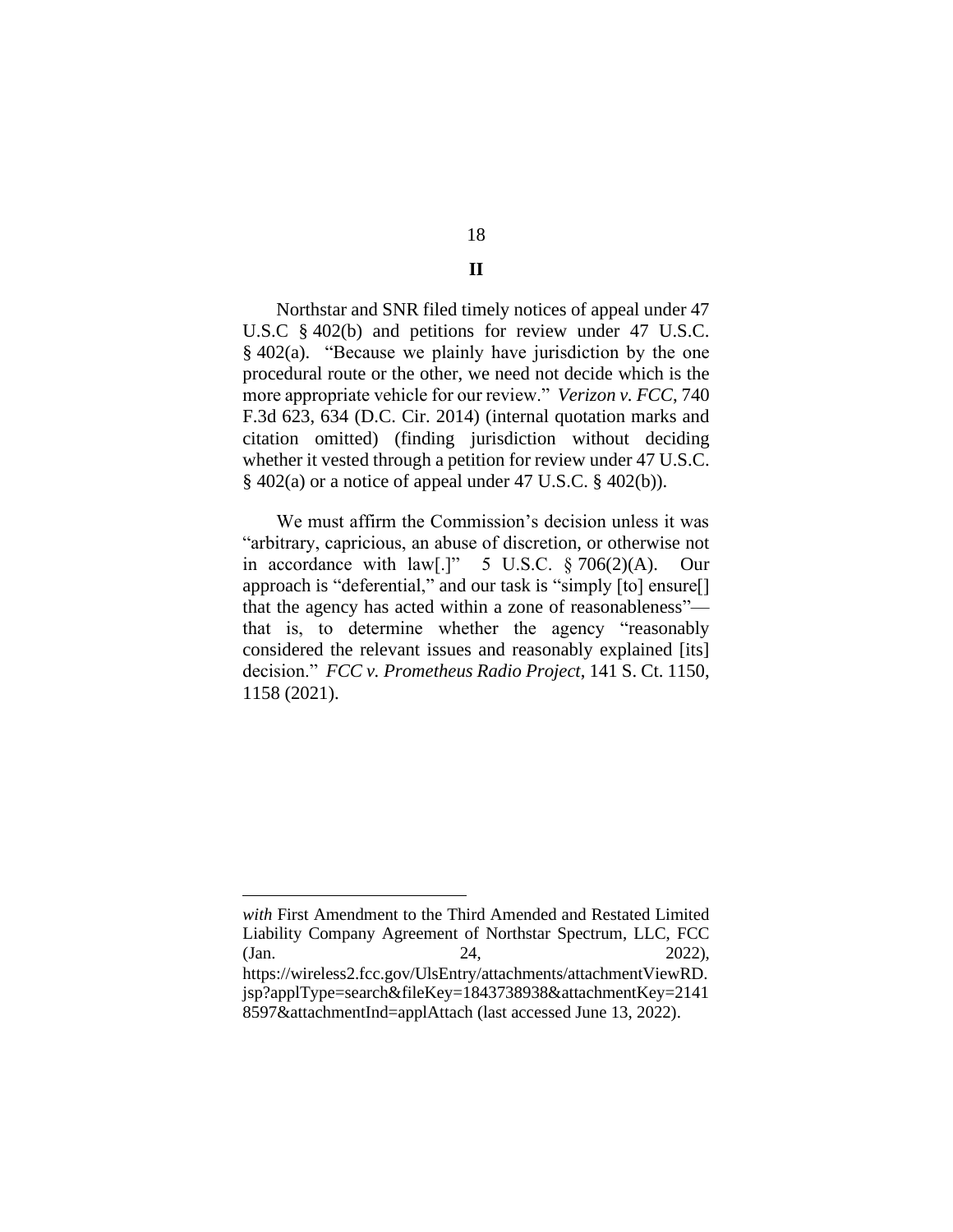19 **III A**

**1**

Northstar and SNR argue that the Commission violated our remand order by declining to negotiate iteratively with the companies over how to secure their *de facto* independence from DISH. We disagree. The agency was under no such obligation.

As we explained in *SNR Wireless*, because the Commission's guidelines for *de facto* control are fact intensive and weigh multiple criteria, the Commission has sometimes provided applicants "a chance to cure" control problems identified by the agency. *SNR Wireless*, 868 F.3d at 1045 (citing *In re Application of ClearComm, L.P.*, 16 FCC Rcd. 18627 (2001)). It is that same "chance to cure" that we ordered the Commission to provide the Companies on remand. Nothing more and nothing less.

The Commission followed that directive. The Commission gave the Companies an "opportunity \* \* \* to renegotiate their agreements with DISH" and then apply again for the very-small-business bidding credits they sought. *SNR Wireless*, 868 F.3d at 1046; *see Remand Procedures Order*, 33 FCC Rcd. at 7253 ¶ 13. Northstar and SNR had the chance to revise their contracts with DISH in light of the detailed guidance they had received from not only prior agency precedent, but also a unanimous Commission decision in their own case, and this court's lengthy analysis of the concerns with their prior agreements. *See Remand Procedures Order*, 33 FCC Rcd. at 7255 ¶ 20; *see also 2015 Order*, 30 FCC Rcd. at 8887–8953; *SNR Wireless*, 868 F.3d at 1029–1042. Together,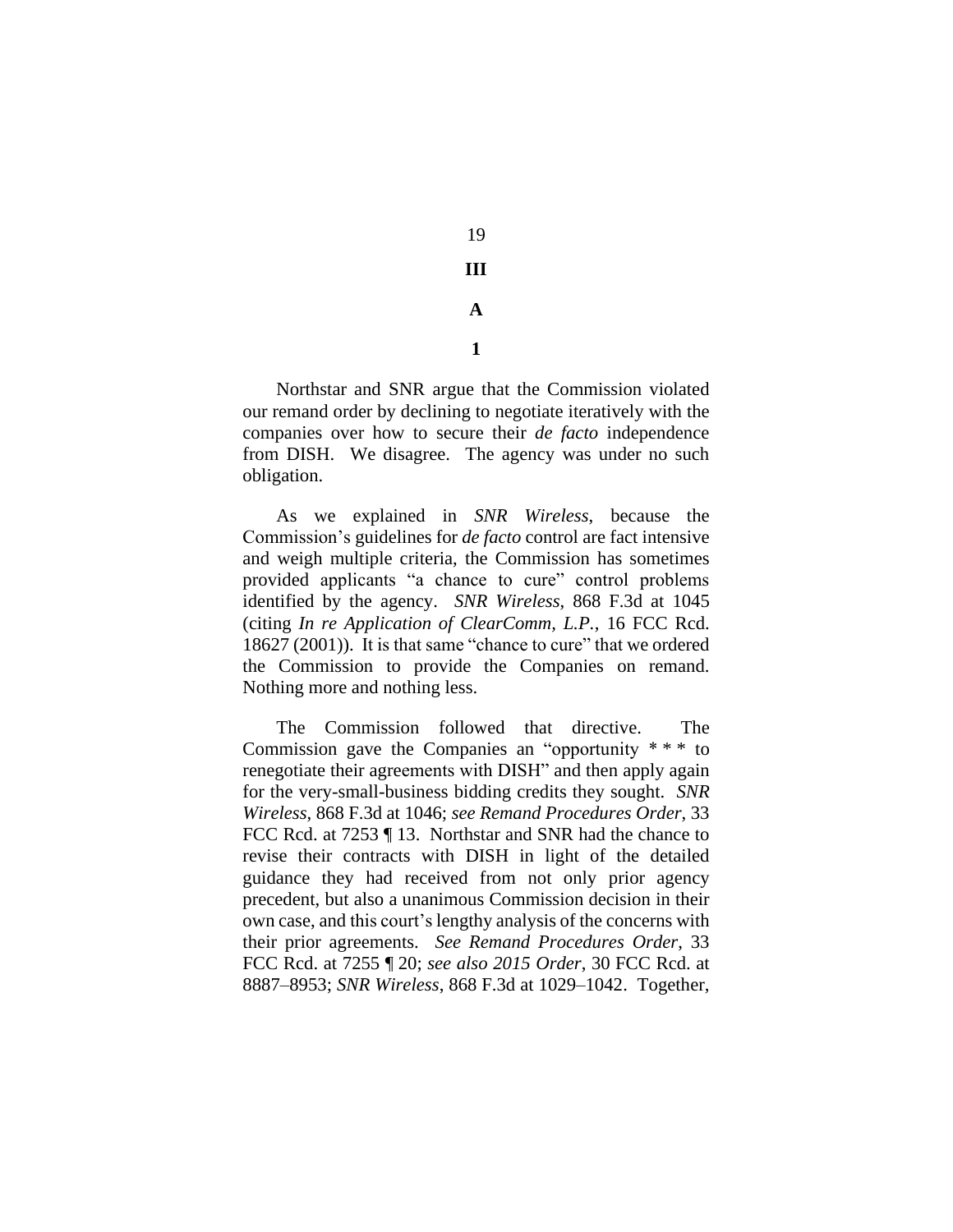that afforded the Companies adequate guidance for eliminating DISH's *de facto* control.

Contrary to the Companies' argument, neither the Commission's decision in *In re Application of ClearComm, L.P.*, 16 FCC Rcd. 18627 (2001), nor our discussion of it, *see SNR Wireless*, 868 F.3d at 1045–1046, required more of the Commission. In *ClearComm*, a small business transferred its licenses to NewComm, a corporation created with funding from a large telecommunications company. 16 FCC Rcd. at 18627–18630 ¶¶ 1–5. Commission staff asked the parties questions about their agreements and, after receiving responses, "raised further questions regarding whether certain" elements of the contracts gave the investor control over NewComm. *Id.* at 18631 ¶ 7. The parties submitted proposed revised agreements "to explicitly address the control concerns[,]" and followed up with executed contracts. *Id.*

Likewise, the Commission here explained its control concerns to the Companies in detail and gave them a chance to establish their independence consistent with that guidance and this court's analysis. *Compare Remand Procedures Order*, 33 FCC Rcd. at 7255 ¶ 20, *with ClearComm*, 16 FCC Rcd. at 18631 ¶ 7.The main difference between the two cases is that the agency here also gave the Companies a lengthy opinion issued by the Commission itself to guide its renegotiations, rather than just interactions with agency staff, and Northstar and SNR had the benefit of additional guidance from a federal court of appeals. On top of that, the Companies had engaged in a back-and-forth with agency staff before the Commission accepted their initial long-form applications, *see Remand Procedures Order*, 33 FCC Rcd. at 7256 ¶ 22, and on remand met with the majority of Commissioners to defend their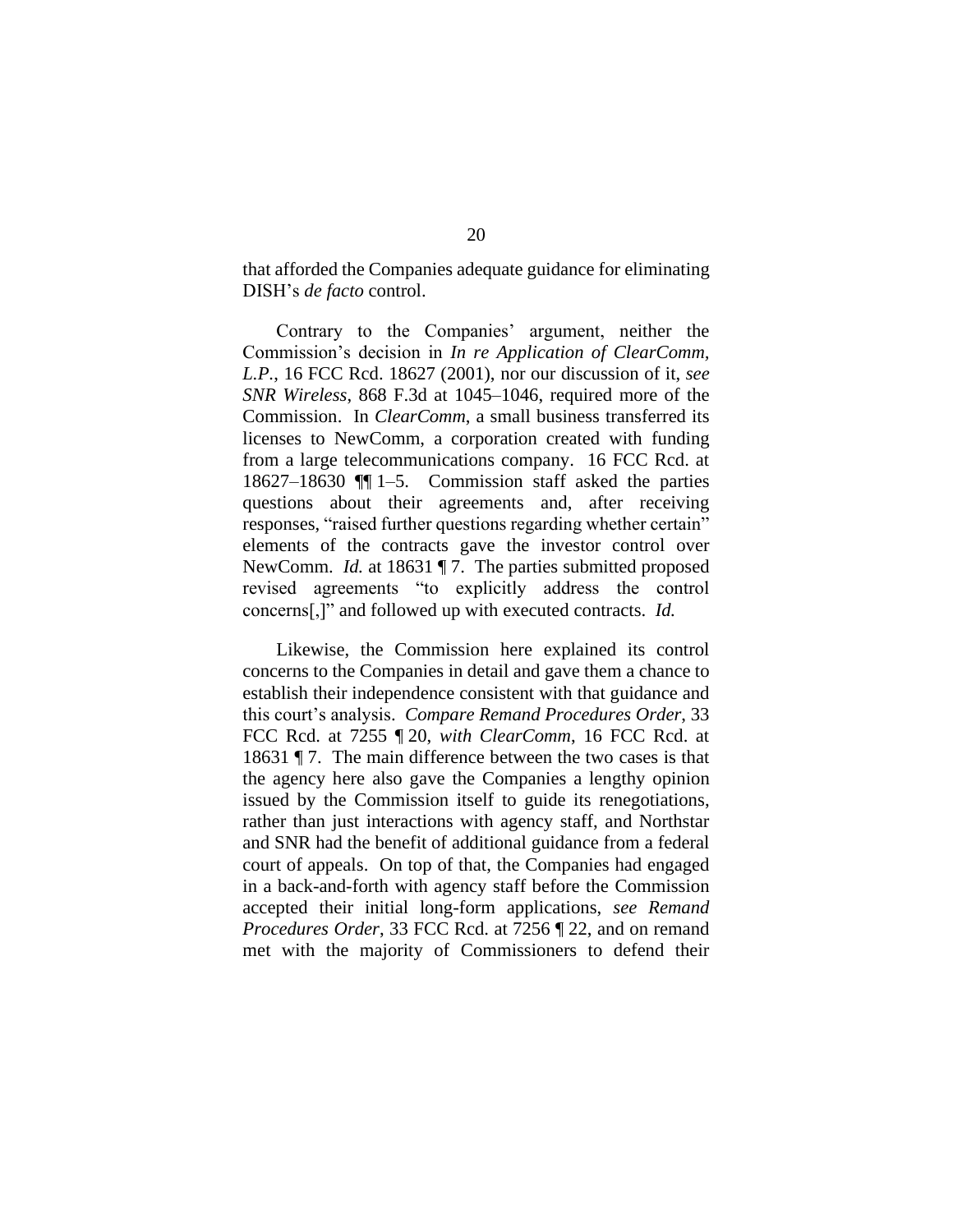amended agreements. <sup>9</sup> Rather than a "second shot in the dark[,]" Companies Opening Br. 26, the Companies enjoyed a well-lit path to a cure.

The Companies contend that we ordered both that they be permitted to renegotiate with DISH *and* that Commission staff engage directly in back-and-forth discussions with them. That is not what we said. Our prior ruling gave the Companies "an opportunity to negotiate a cure[,]" which was to consist of "an opportunity to renegotiate their agreements with DISH[.]" *SNR Wireless*, 868 F.3d at 1046. That was "*the* appropriate remedy" ordered. *Id.* (emphasis added). Counsel for the Companies even acknowledged at oral argument that "precise language [requiring] negotiating with staff, of course, isn't in the opinion[.]" Oral Arg. Tr. 29:4–6. In other words, our remand order required only that the Companies be allowed the opportunity for a cure, not that Commission staff prescribe the cure.

#### **2**

It is black-letter law that agencies must treat like parties alike. The Companies argue that the Commission failed to do so by denying them the kind of repeated staff negotiations the agency had provided to address control problems in the past. The record does not bear out that claim.

First, the Companies are comparing apples to oranges. That is because, "prior to any cure opportunity, [SNR and Northstar] had extensive information about the Commission's views on the ways in which their initial Applications were defective" right from the Commission's mouth, along with this court's "point-by-point elaboration of the Commission's

<sup>9</sup> *See* November 4 Meeting Letter, *supra*, and November 17 Meeting Letter, *supra*.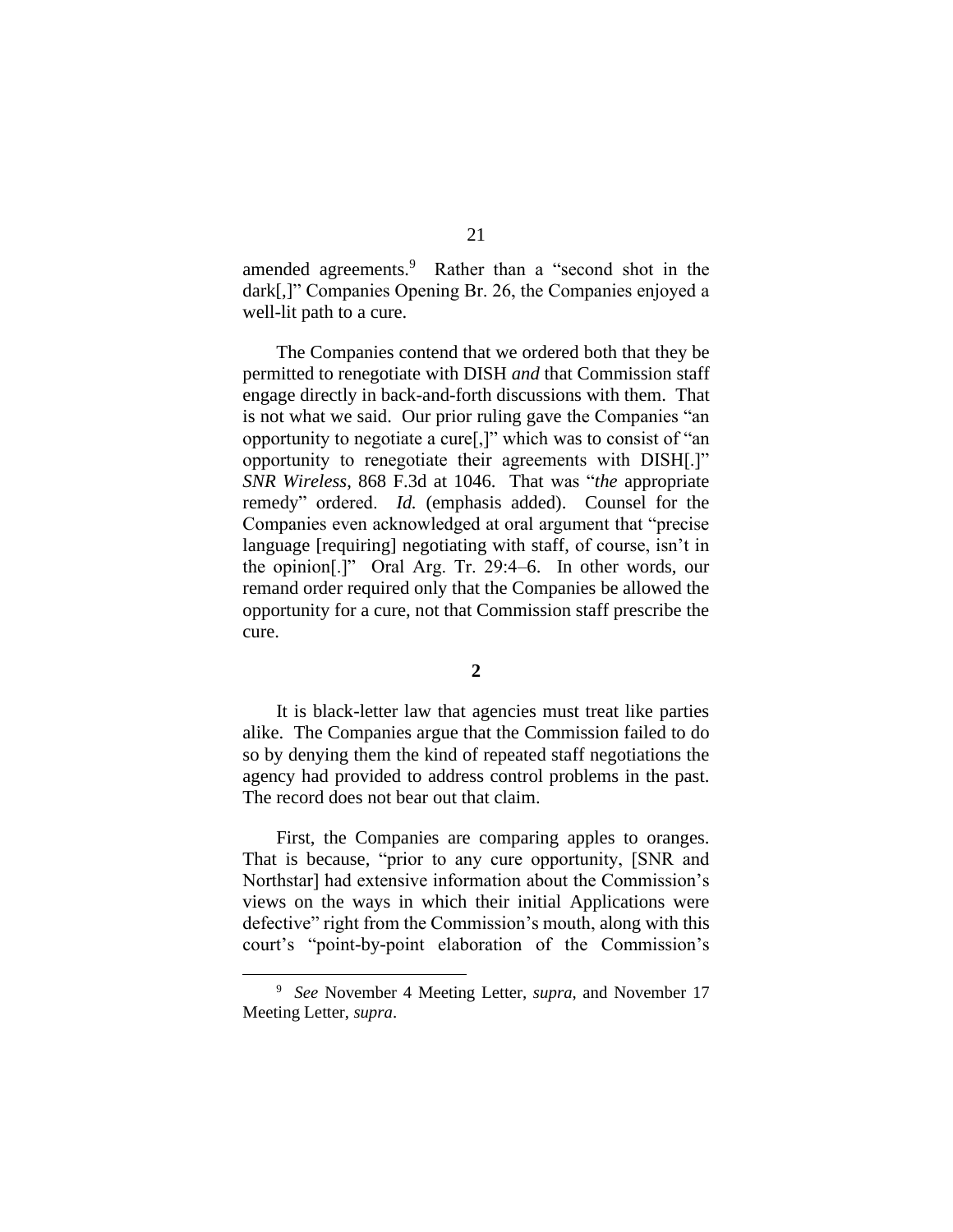analysis[.]" *Remand Procedures Order*, 33 FCC Rcd. at 7255 ¶ 20; *see also id*. at 7255–7256 ¶ 21. The Companies identify no other entity that has been given that same amount of individualized and on-point guidance about the basis for the Commission's *de facto* control finding.

For the same reason, the Companies get no help from the Commission's observation that agency "staff has usually undertaken discussions" with bidding credit applicants "in order to obtain revisions to agreements" and ensure their independence. *In re Implementation of the Commercial Spectrum Enhancement Act and Modernization of the Commission's Competitive Bidding Rules and Procedures*, 21 FCC Rcd. 4753, 4769 ¶ 43 (2006). The Companies did better by getting guidance directly from the Commissioners themselves.

Anyhow, the Companies have had extensive interactions with agency staff. In 2015, Commission staff reached out to the Companies to obtain additional information and allowed them to update their applications repeatedly in response, much as SNR and Northstar say the agency has done with prior applicants. *Compare 2015 Order*, 30 FCC Rcd. at 8949 ¶ 151 n.431, *with* Companies Opening Br. 31–32 & nn.11–13 (citing instances in which Commission staff asked applicants questions about their bidding-credit eligibility). Top-level Commission officials, including representatives from the offices of all five Commissioners, also met with SNR and Northstar to explain the agency's view of their initial agreements with DISH.<sup>10</sup> Not only did the Companies interchange their submissions with agency staff, but on remand they were given the opportunity to field live questions about their amended agreements from the majority of sitting

<sup>10</sup> *See* 2015 Kiddoo Letter, *supra*.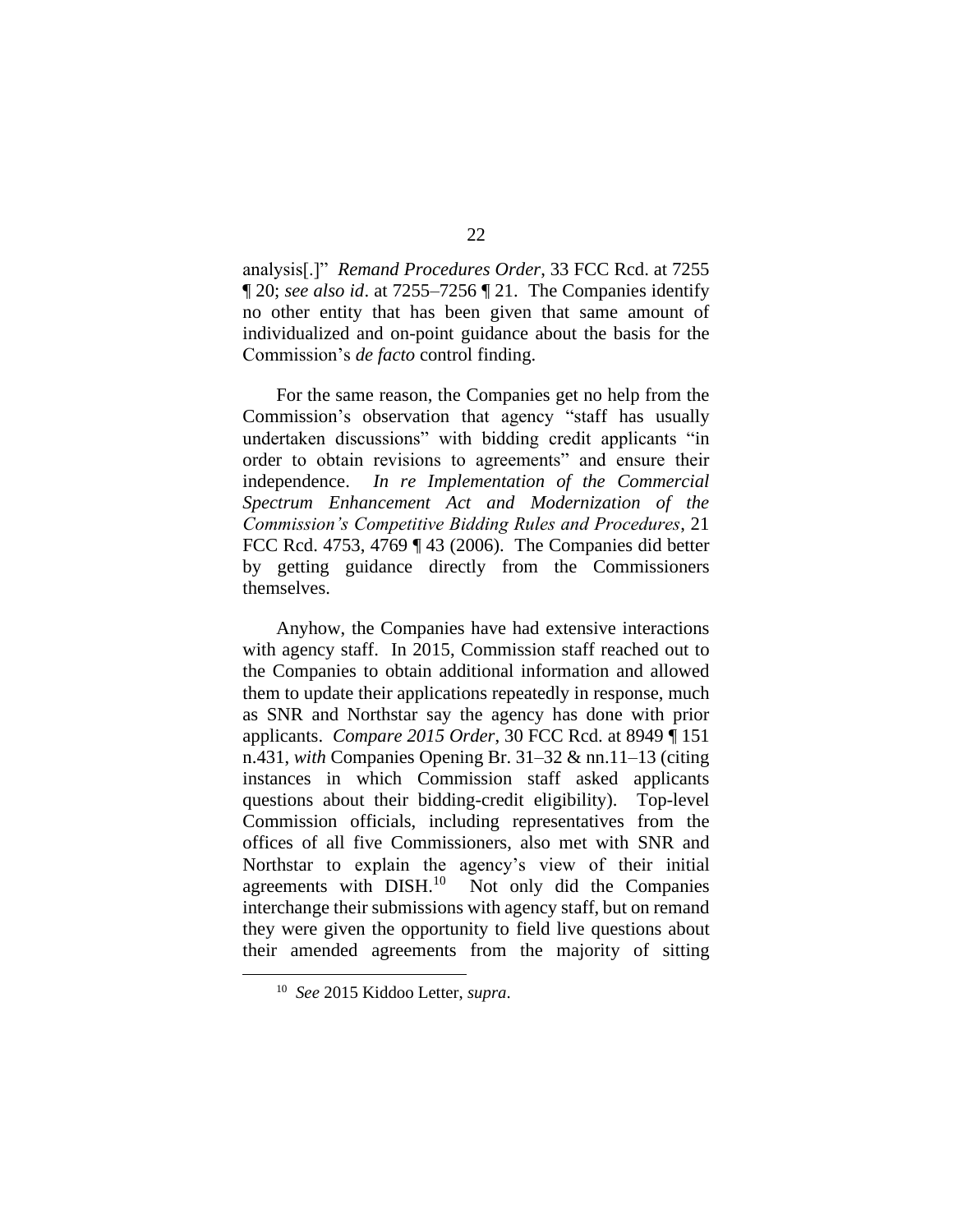Commissioners. <sup>11</sup> The Companies were hardly shortchanged in Commission attention and advice.

At bottom, the Companies' argument presupposes an obligation on the part of the Commission to map out the precise details of an arrangement with DISH that would pass muster. That is not how the process works. The Companies bid at the auction only after first agreeing to pay the full price for acquired spectrum licenses even if they were ultimately denied very-small-business bidding credits. *See* 47 C.F.R. §§ 1.2104(g)(2), 1.2109(c); *2014 Auction Notice*, 29 FCC Rcd. at 8417 ¶ 101 n.180; Oral Arg. Tr. 32:19–22. They then bore the burden of proving their status as genuinely independent very small businesses to obtain bidding credits. Having failed in that task, *SNR Wireless*, 868 F.3d at 1025, they were entitled on remand only to a second opportunity to themselves cure the problems identified. Nothing in the regulatory scheme, past agency practice with other parties, or this court's prior opinion obligated the Commission to work hand in glove with the Companies to draft their blueprint for independence.

**B**

On the merits, the Commission reasonably found that DISH continues to exercise *de facto* control over the Companies. The agency grounded its decision on three settled agency rulings. First, under *Baker Creek*, DISH's veto powers, though trimmed from the prior agreements, continued to materially dominate the Companies' business decisions. *See 2020 Order*, 35 FCC Rcd. at 13340 ¶¶ 70–71. Second, under the Commission's *Fifth Memorandum Opinion & Order*, SNR and Northstar were still financially compelled to sell

<sup>&</sup>lt;sup>11</sup> Compare November 4 Meeting Letter, *supra*, and November 17 Meeting Letter, *supra*, *with* Companies Opening Br. 31–32 & nn.11–13.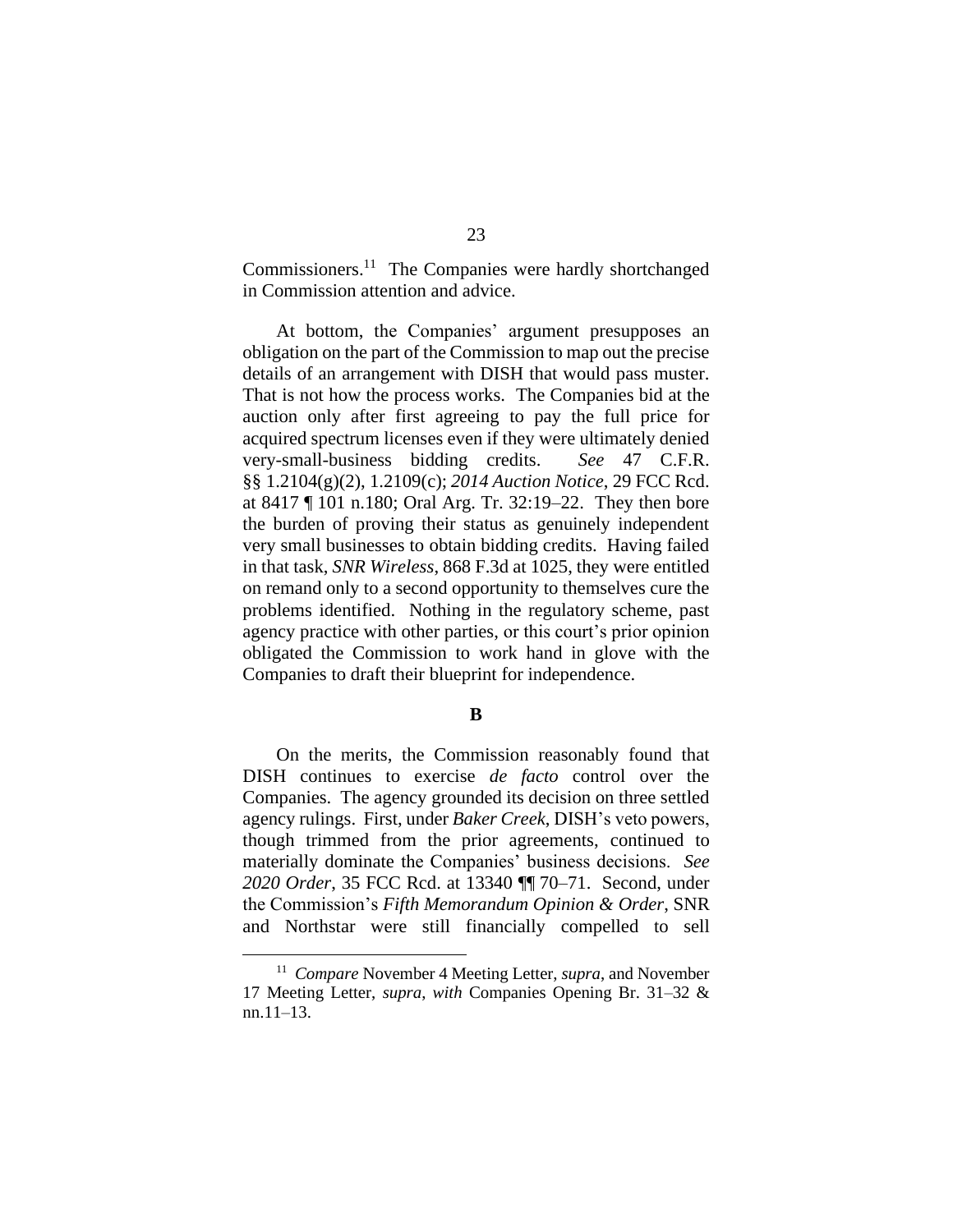themselves to DISH. *Id*. at 13357–13362 ¶¶ 124–146. Third, the *Intermountain Microwave* factors again pointed to DISH's *de facto* control. *Id.* at 13341–13357 ¶¶ 72–123. Those conclusions by the Commission were reasoned, supported by substantial evidence, and consistent with agency precedent.

**1**

The Commission's conclusion that DISH's revised investor protections "reinforce[d]" its control over the Companies was sound. *2020 Order*, 35 FCC Rcd. at 13340 ¶ 69. The Commission acknowledged that SNR and Northstar's new agreements had whittled down the number of DISH's veto powers over the Companies' business decisionmaking. *Id.* at 13338–13339 ¶ 65. But focusing on quality rather than quantity, the Commission concluded that DISH retained—and, in one critical respect, expanded—its power to control vital business decisions going to the Companies' *raison d'etre*: developing and using the wireless spectrum they had purchased. *Id.* at 13340–13341 ¶¶ 69–71.

Under *Baker Creek*, the agency may deem a small company independent even if an investor retains "a decisionmaking role \*\*\* in major corporate decisions that fundamentally affect<sup>[s]</sup> [the investor's] interests." 13 FCC Rcd. at 18714–18715 ¶ 9. *Baker Creek* identified six business decisions in which investors in small businesses typically "may" participate without being found in *de facto* control:

(1) [the] issuance or reclassification of stock; (2) setting compensation for senior management; (3) expenditures that significantly affect market capitalization; (4) incurring significant corporate debt or otherwise encumbering corporate assets; (5) sale of major corporate assets; [and] (6) fundamental changes in corporate structure.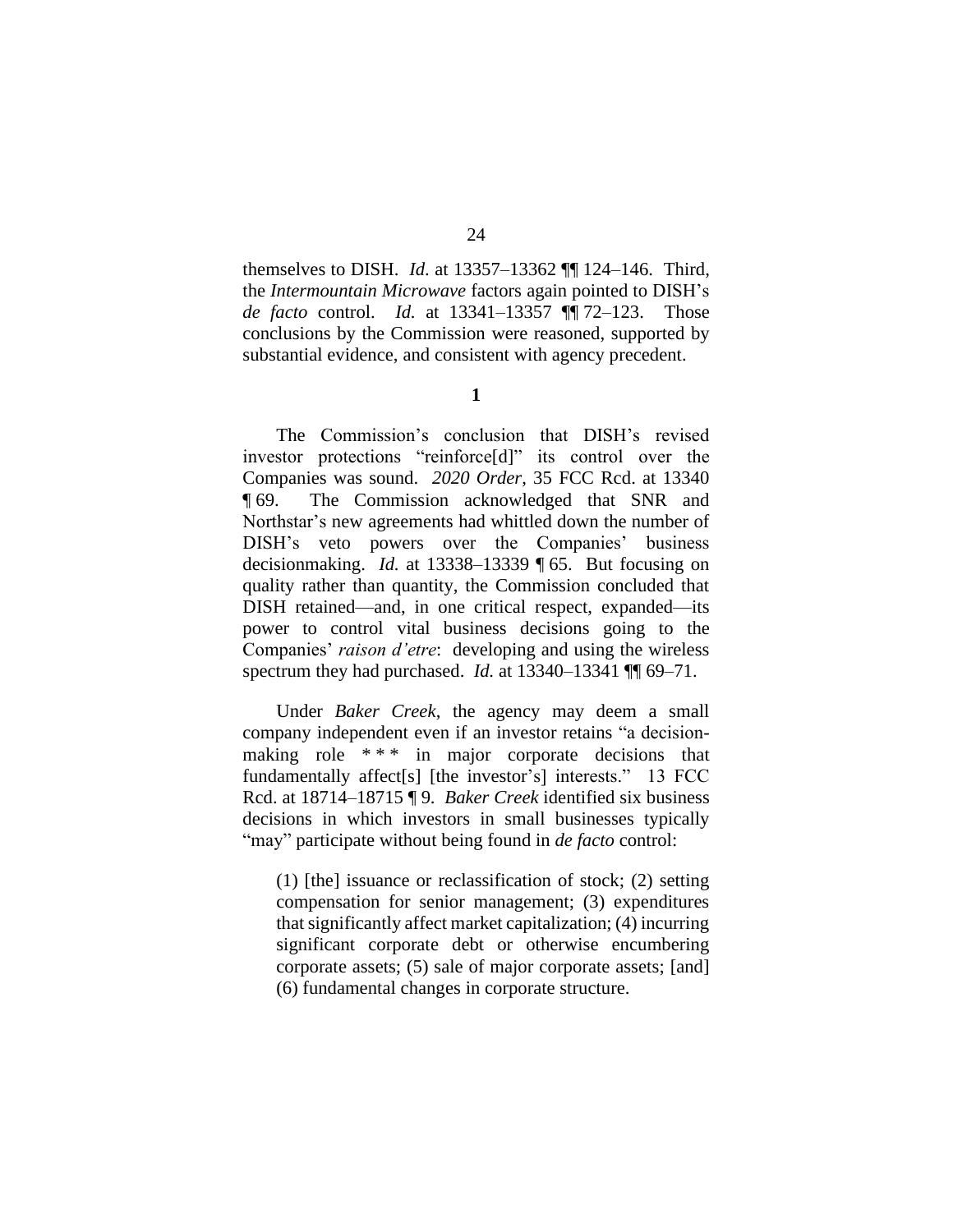*Baker Creek*, 13 FCC Rcd. at 18715 ¶ 9; *see also 2015 Order*, 30 FCC Rcd. at 8913 ¶ 60.

The *Baker Creek* decision cautioned, though, that "[i]nvestment protection provisions may confer actual control upon [an investor] where they give it the power to dominate the management of corporate affairs." 13 FCC Rcd. at 18714 ¶ 9.

The Commission acknowledged that many of DISH's veto powers under the amended agreements mirror the six identified in *Baker Creek*. *See 2020 Order*, 35 FCC Rcd. at 13339 ¶ 66. And the agency noted that the contracts purported to limit DISH's authority to veto the Companies' decisions only as "consistent with \* \* \* *Baker Creek*[.]" *Id.* at 13339 ¶ 68 (citation omitted).

But the Commission found that DISH's protections, when paired with other restrictions, went too far, in two respects. *See 2020 Order*, 35 FCC Rcd*.* at 13340–13341 ¶¶ 69–71.

First, under the new agreements, DISH had the authority to block the Companies from "incurring any significant indebtedness[.]" *2020 Order*, 35 FCC Rcd. at 13340 ¶ 70 (internal quotation marks and citation omitted). That power "could operate to restrict the [Companies] from obtaining additional funding that is necessary for their business plans." *Id.* Constructing a nationwide wireless network is expensive, so the Commission reasonably found that these provisions empowered DISH to roadblock any of the Companies' buildout plans for the spectrum acquired at auction, unless they met with DISH's approval. *See id.* That left the Companies dependent on DISH if they wanted to use a wireless network to survive as independent businesses.

Second, the Commission found that the amendments gave DISH a whole new power—the ability to prevent the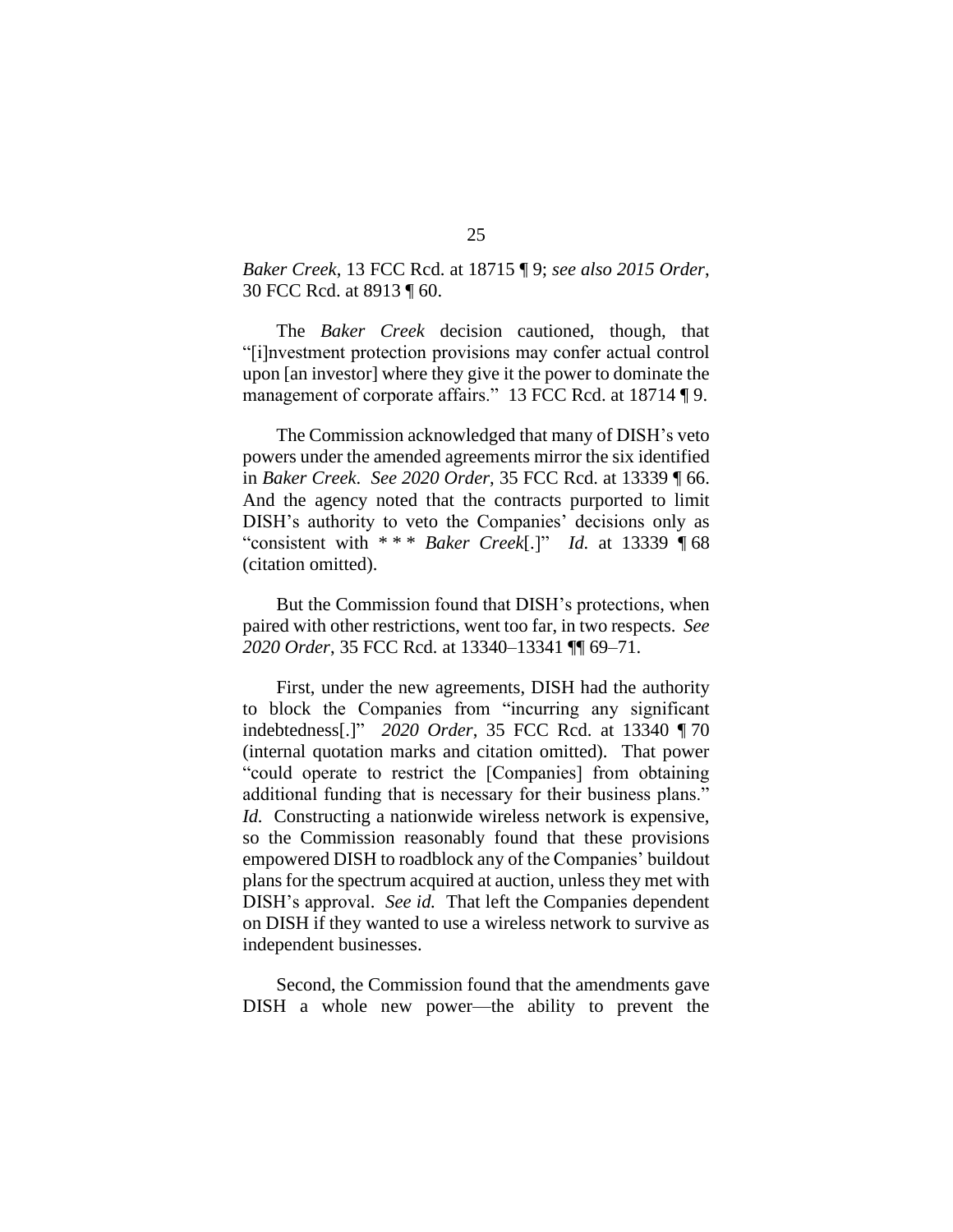Companies from leasing their licenses. *See 2020 Order*, 35 FCC Rcd. at 13340–13341 ¶ 71. Under the old agreements, the Companies were permitted to lease their "property or assets \*\*\* in the ordinary course of business" without DISH's consent, as long as they did not lease "all or substantially all" of their "business or property[.]" J.A. 183, 180 (Northstar 2014 Credit Agreement  $\S$ § 6.18, 6.11(c)).<sup>12</sup>

Under the new amendments, by contrast, the Companies need DISH's written permission to lease any "major asset[,]" including spectrum licenses, and DISH is free to deny a request "for any reason or no reason[.]" J.A. 644, 670 (Northstar 2018 LLC Agreement §§ 6.3, 1.1); *accord* J.A. 1158, 1109 (SNR parallels). That, the Commission said, is "a critical *new* index of DISH's *de facto* control over the [Companies'] business opportunities." *2020 Order*, 35 FCC Rcd. at 13340 ¶ 71. Not only is this investor protection beyond the scope of the provisions listed in *Baker Creek*, but it also allows DISH to foreclose a critical route for the Companies to raise money: spectrum leasing. Notably, spectrum leasing is one of the approaches that the Companies' own economic expert highlighted as a pathway for SNR and Northstar to achieve their independence. *See id.* Yet that path is closed without DISH's approval.

<sup>&</sup>lt;sup>12</sup> *Accord* First Amended and Restated Credit Agreement By and Among American AWS-3 Wireless III L.L.C. (as Lender) and SNR Wireless LicenseCo, LLC (as Borrower) and SNR Wireless HoldCo, LLC (as Guarantor), §§ 6.18, 6.11(c), FCC (Oct. 13, 2014), https://wireless2.fcc.gov/UlsEntry/attachments/attachmentViewRD. jsp?applType=search&fileKey=919232078&attachmentKey=19626 515&attachmentInd=applAttach, at 33, 30 (last accessed June 13, 2022) ("SNR 2014 Credit Agreement").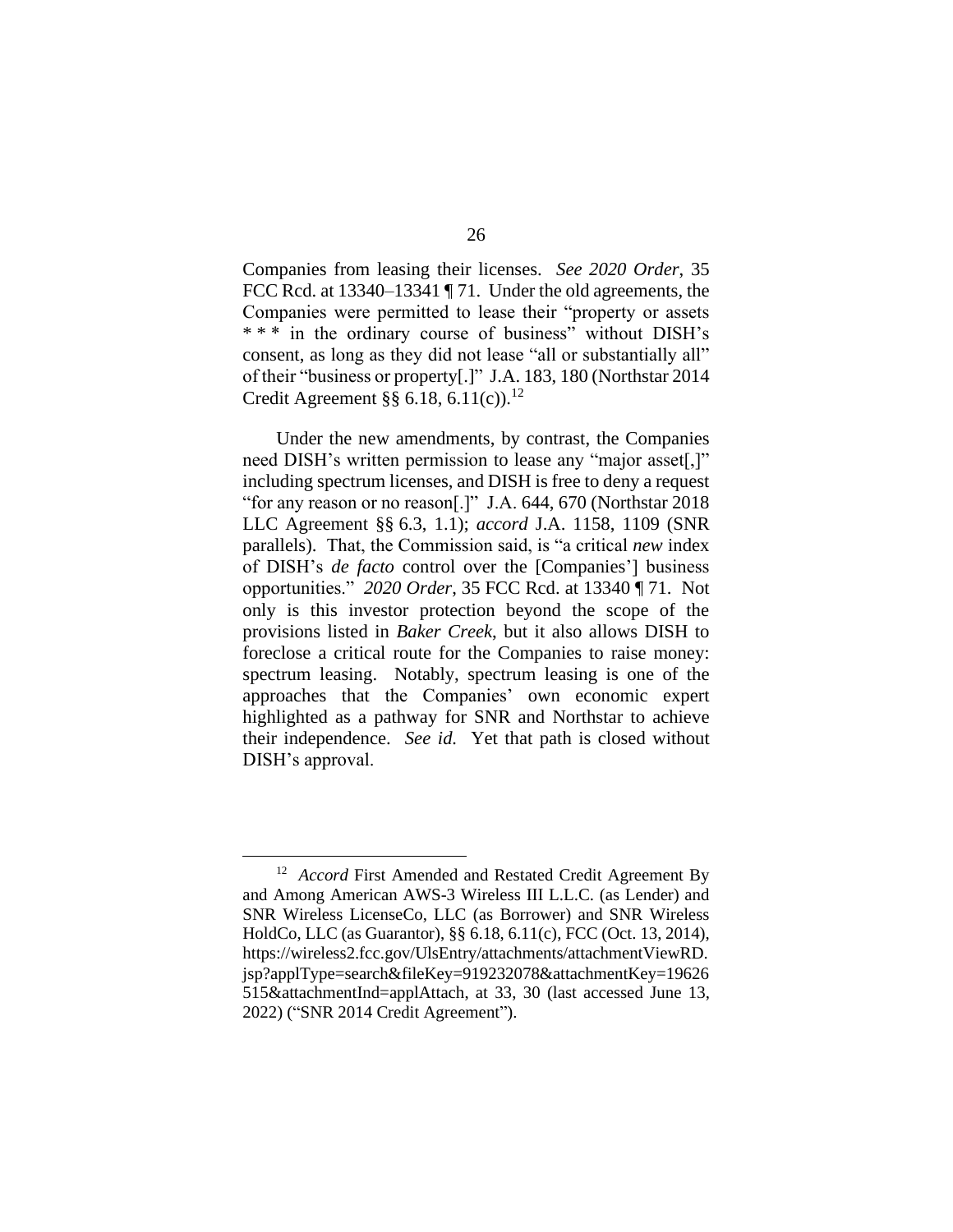The Companies have three main responses, none of which succeeds.

First, the Companies contend that the amended investor protections comport with *Baker Creek*. The Commission, though, adequately explained why the agreements actually cemented DISH's *de facto* control over SNR and Northstar. In its initial 2015 decision finding *de facto* control, the Commission was concerned about limitations on the Companies' ability to borrow from third parties. *See 2015 Order*, 30 FCC Rcd. at 8924 ¶ 85. While some restrictions on raising debt "have been considered acceptable investor protections in some circumstances," the Commission reasonably found that general rule inapplicable here because the Companies' original agreements allowed them to borrow only "trivial" amounts "in comparison to the value of the [ir] spectrum[.]" *Id.*; *see also SNR Wireless*, 868 F.3d at 1033.

True, under the agreements at issue here, the parties removed the hard limit on the Companies' unsecured debt. *See 2020 Order*, 35 FCC Rcd. at 13340 ¶ 70, 13347–13348 ¶ 91. But the Commission sensibly concluded that DISH's new veto over significant debt—the lifeblood of wireless network development—"blunt[ed] the impact" of that change. *Id.* at 13340 ¶ 70.

In addition, the new leasing provisions went "beyond those identified as typical in *Baker Creek*[.]" *2020 Order*, 35 FCC Rcd. at 13340 ¶ 71. To be sure, *Baker Creek* held that it is generally permissible for non-controlling investors to be involved in a small business's decisions to sell "major corporate assets[.]" *Baker Creek*, 13 FCC Rcd. at 18715 ¶ 9. But the Commission reasonably found that DISH imposed even broader restrictions on the Companies' power to lease or assign licenses, which went too far. When combined with other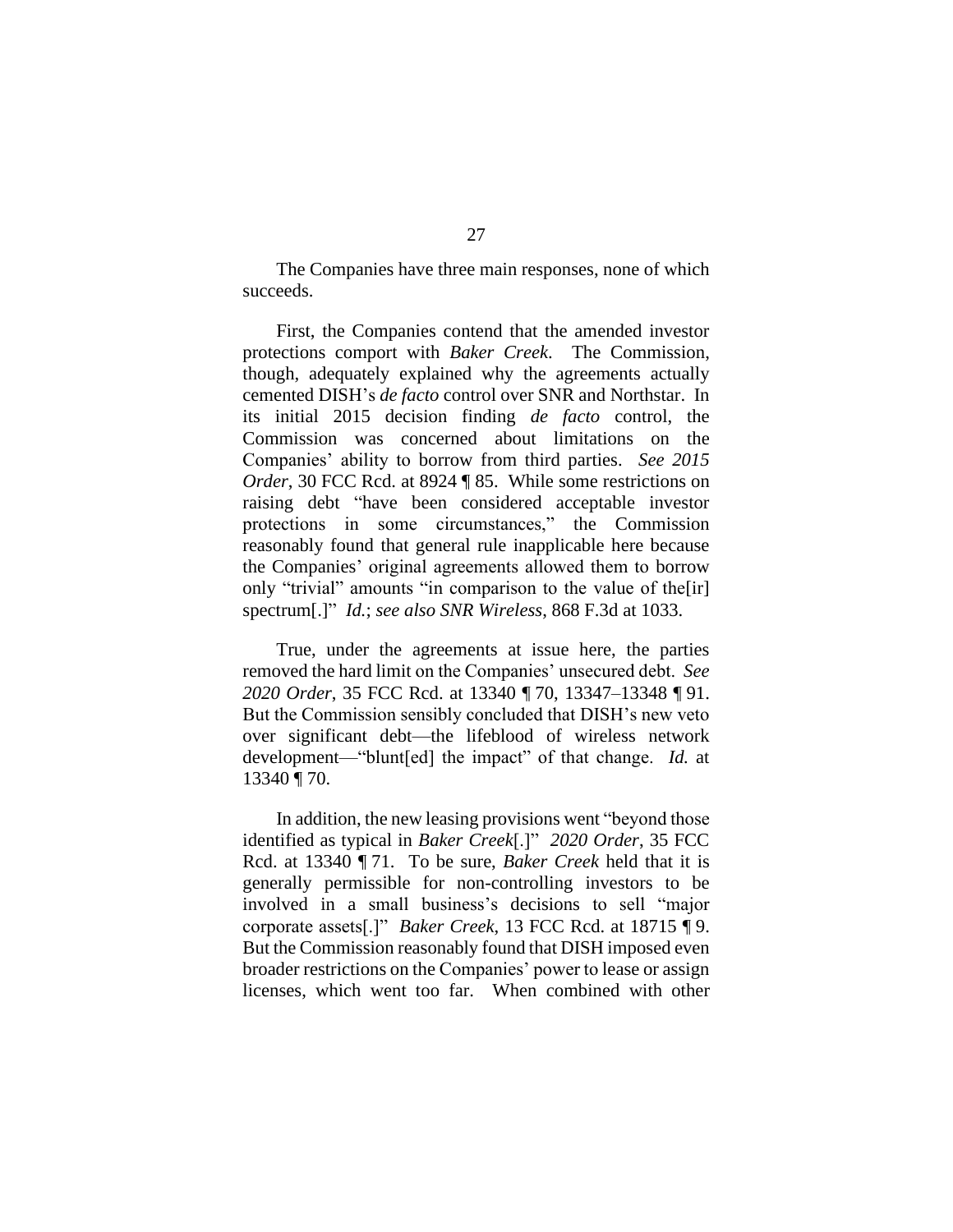contractual conditions, DISH's new control over spectrum leasing gave it "the ability to frustrate or prevent the [Companies] from building out their networks[] [or] leasing their spectrum in any significant amount[.]" *2020 Order*, 35 FCC Rcd. at 13340 ¶ 71.

The Companies' argument that the amended agreements did not expand DISH's power to nix their leasing decisions fares no better. The prior agreements had allowed the Companies independently to lease "property or assets \* \* \* in the ordinary course of business," though SNR and Northstar could not lease "all or substantially all" of their "business or property" without DISH's approval. J.A. 183, 180 (Northstar 2014 Credit Agreement  $\S § 6.18, 6.11(c).$ <sup>13</sup> Under the amendments, the parties have materially narrowed the "ordinary course of business" exception by giving DISH a unilateral veto over the lease or transfer of any "major asset" including spectrum licenses. J.A. 644, 670 (Northstar 2018 LLC Agreement §§ 1.1, 6.3); *accord* J.A. 1109, 1158 (SNR parallels).

The Companies contend that the 2018 agreements did not substantively change their ability to lease licenses without DISH's consent. They point to the fact that the new agreements retained the "ordinary course of business" exception and just added on the new restriction on leasing "major asset[s.]" *See* Companies Reply Br. 16–17; J.A. 644, 670 (Northstar 2018 LLC Agreement §§ 1.1, 6.3); *accord* J.A. 1109, 1158 (SNR parallels). This, the Companies argue, shows that leasing a major asset such as a spectrum license was unlikely ever to be within the ordinary course of business.

<sup>13</sup> *Accord* SNR 2014 Credit Agreement §§ 6.18, 6.11(c), at 33, 30.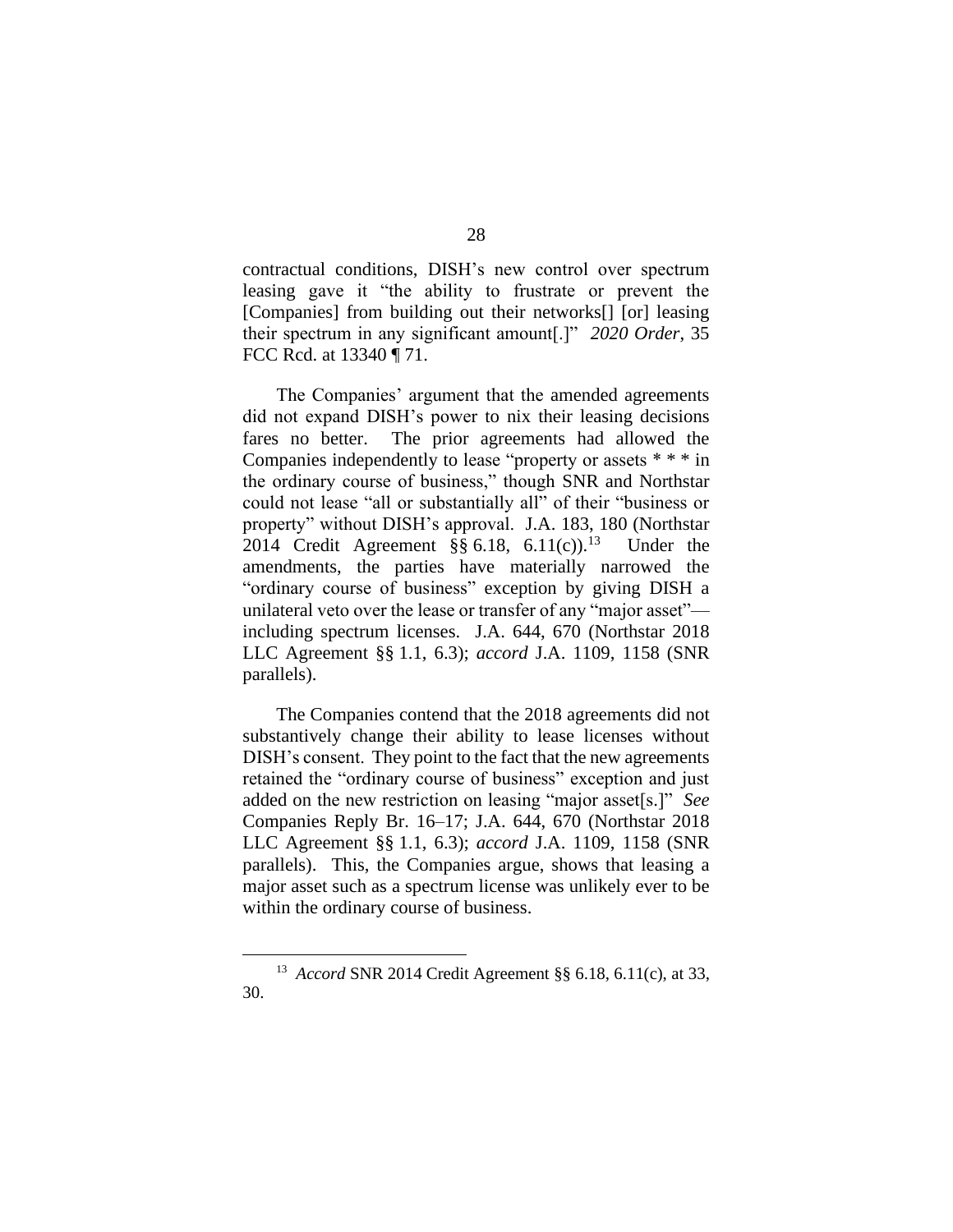But DISH's right hand took away what the left hand gave: Its sweeping new veto power over the lease of any major asset extinguished the force of the previously viable "ordinary course of business" exception. So the Commission reasonably concluded that the leasing restriction was a new and material form of control. *See 2020 Order*, 35 FCC Rcd. at 13340–13341  $\P 71.14$ 

Finally, the Companies are not saved by the clauses in their agreements limiting DISH's investor protections to those "consistent with the [agency's] decision in *Baker Creek*[.]" J.A. 641 (Northstar 2018 LLC Agreement § 1.1); *accord* J.A. 1107 (SNR parallel). What matters in the Commission's *de facto* control analysis is "the substance of the terms of DISH's control"—where the rubber meets the road in DISH's actual reserved authority—not "formal recitations of compliance" with the generic language of Commission orders. *SNR* 

<sup>14</sup> The Companies' own expert declarant undermines their argument that leasing licenses would "almost certainly" have been outside of the ordinary course of business. Companies Reply Br. 17. She averred that leasing spectrum was a leading business option for SNR and Northstar, *see* J.A. 1550 (Taylor Decl.), as did the Companies' agreements with DISH, *see* J.A. 632 (Northstar 2018 LLC Agreement § 1.1, defining "Business"); J.A. 1093 (SNR parallel). As the Companies' own statements indicate, such basic business opportunities are part of the "ordinary course of business" of spectrum license holders. Or so the Commission could reasonably conclude. *See* U.C.C. § 1-201(b)(9) (American Law Inst. & Uniform Law Comm'n 2021) (Uniform Commercial Code stating that "[a] person buys goods in the ordinary course" when a purchase "comports with the usual or customary practices in the kind of business in which the seller is engaged or with the seller's own usual or customary practices"); BLACK'S LAW DICTIONARY 404 (9th ed. 2009) (defining "course of business" as the "normal routine in managing a trade or business"); 3 COLLIER ON BANKRUPTCY ¶ 364.02 (16th ed. 2022).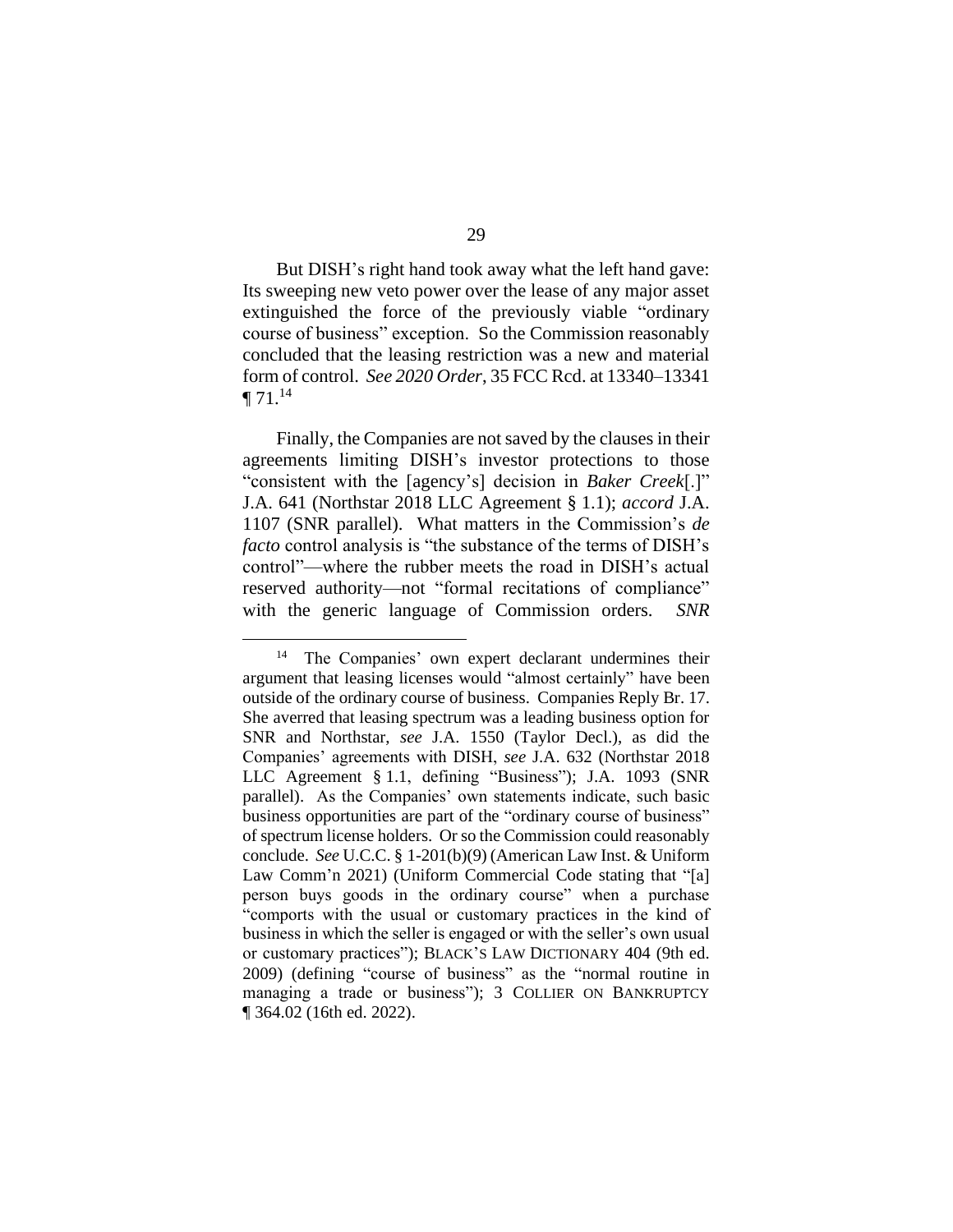*Wireless*, 868 F.3d at 1033; *see also 2020 Order*, 35 FCC Rcd. at 13339 ¶ 68. Tellingly, the Companies' counsel conceded at argument that, even with this clause in place, they expected the Commission, in its bidding credits decision, to do the enforcing for them by bringing the contracts into compliance with *Baker Creek*. *See* Oral Arg. Tr. 34–38. Because the Commission was not required "to permit a cure[,]" let alone to craft it for them, the Companies could not reasonably expect the agency to devote its energies to securing their independence through an ongoing process of superintending DISH through piecemeal enforcement actions. *SNR Wireless*, 868 F.3d at 1046.

**2**

The Commission also reasonably grounded its finding of *de facto* control in its *Fifth Memorandum Opinion & Order*. In that Order, the Commission explained that when a company is "financially  $**$ " forced" to sell itself to an investor, the investor has *de facto* control. *See SNR Wireless*, 868 F.3d at 1034–1035, 1040 (formatting modified) (quoting *Fifth MO&O*, 10 FCC Rcd. at 456 ¶ 96). The record supports the Commission's conclusion that the revised agreements, while moderated in some respects, nevertheless continued to apply unrelenting financial pressure on SNR and Northstar to sell themselves to DISH.

Under the new agreements, the Companies each had two 90-day windows—one starting in 2020 and the second in 2021—during which they could require DISH to buy them for handsome profits. *See 2020 Order*, 35 FCC Rcd. at 13358– 13359 ¶¶ 128–130. After that, the Companies only had a right to request that DISH buy them at their fair market value. And DISH could refuse.

Those two purchase windows were keyed to the point in time when Commission rules would require the Companies to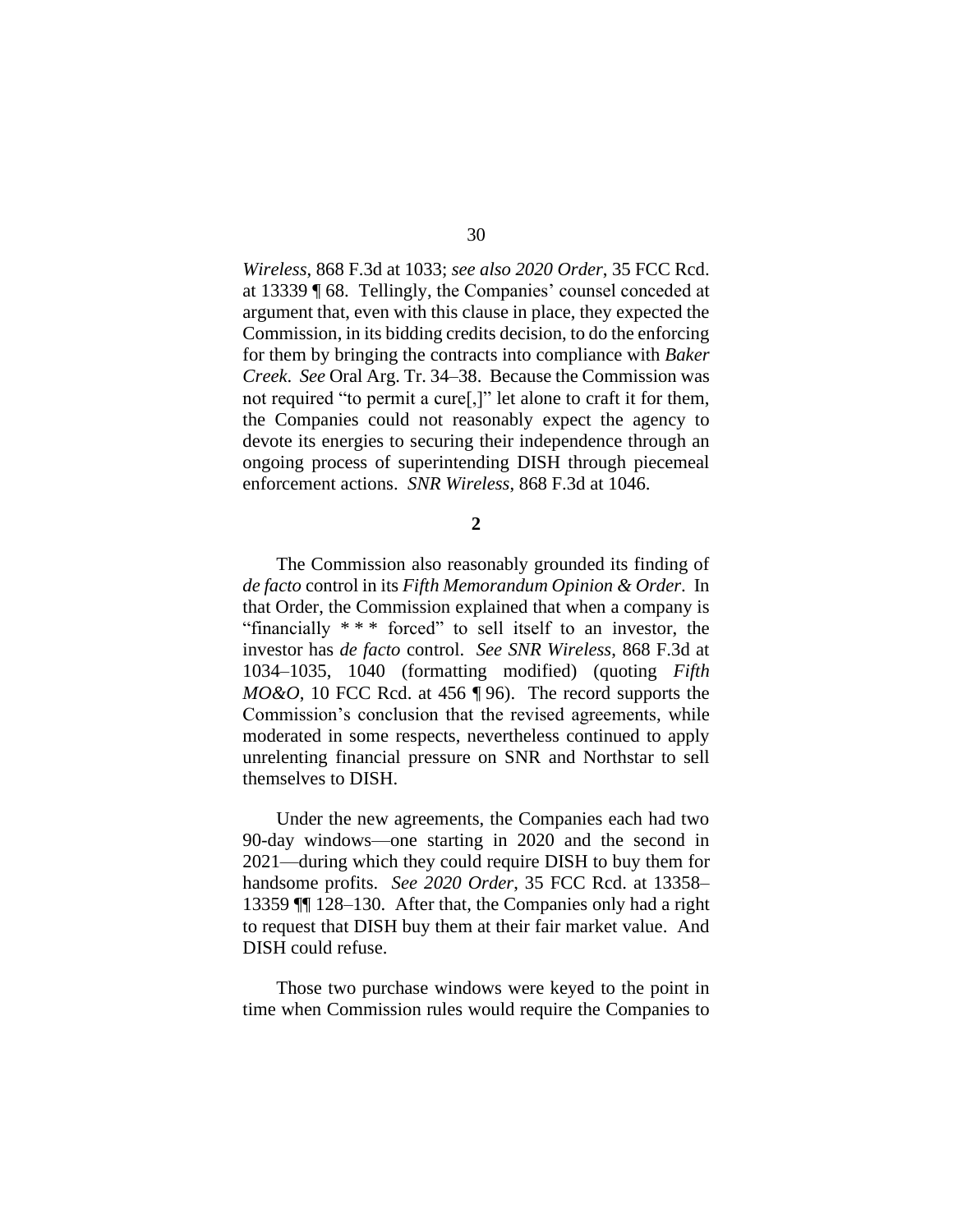make use of their spectrum licenses or face weighty and escalating financial consequences. As the Commission explained, its regulations require that licensees in relevant bands provide "reliable signal coverage" to at least 40% of the population in their regions within six years of receiving their licenses. 47 C.F.R. § 27.14(s)(1); *see also 2020 Order*, 35 FCC Rcd. at 13347 ¶ 90 & n.207. That means that the Companies had to offer extensive wireless coverage in many of their license areas by 2021, right at the start of their second put window. If they failed to meet that deadline, the Companies' timeline for providing service to 75% of the population in their coverage area would accelerate by two years, to 2025. *See 2020 Order*, 35 FCC Rcd. at 13347 ¶ 90 & n.207; *see also* 47 C.F.R.  $\S 27.14(s)(2)–(3)$ . If the Companies missed that target, their licenses would be revoked. *See* 47 C.F.R. § 27.14(s)(2)– (4); *cf. 2015 Order*, 30 FCC Rcd. at 8930 ¶ 104 n.313 (Commission citing this rule in its 2015 put-option analysis). Each of the Companies' \$500 million in debt plus accrued interest was also to come due in 2025. *See 2020 Order*, 35 FCC Rcd. at 13349–13350 ¶ 99. And throughout, the Companies have owed DISH at least 8% annual dividends on billions of dollars in preferred equity, which they either had to pay in cash or add to their already sizable final tab due immediately upon a merger with any party other than DISH. *Id.* at 13350 ¶¶ 99– 100, 13354–13355 ¶ 114.

Through the amended agreements, DISH presented both Companies a financial lifeline in the face of acute financial pressure: A "generous" price offered in both windows of time for exercising their puts that guaranteed investors "healthy, above-market returns even if they have not constructed networks or repaid their loans (*i.e.*, with virtually zero risk)." *2020 Order*, 35 FCC Rcd. at 13358–13359 ¶ 130.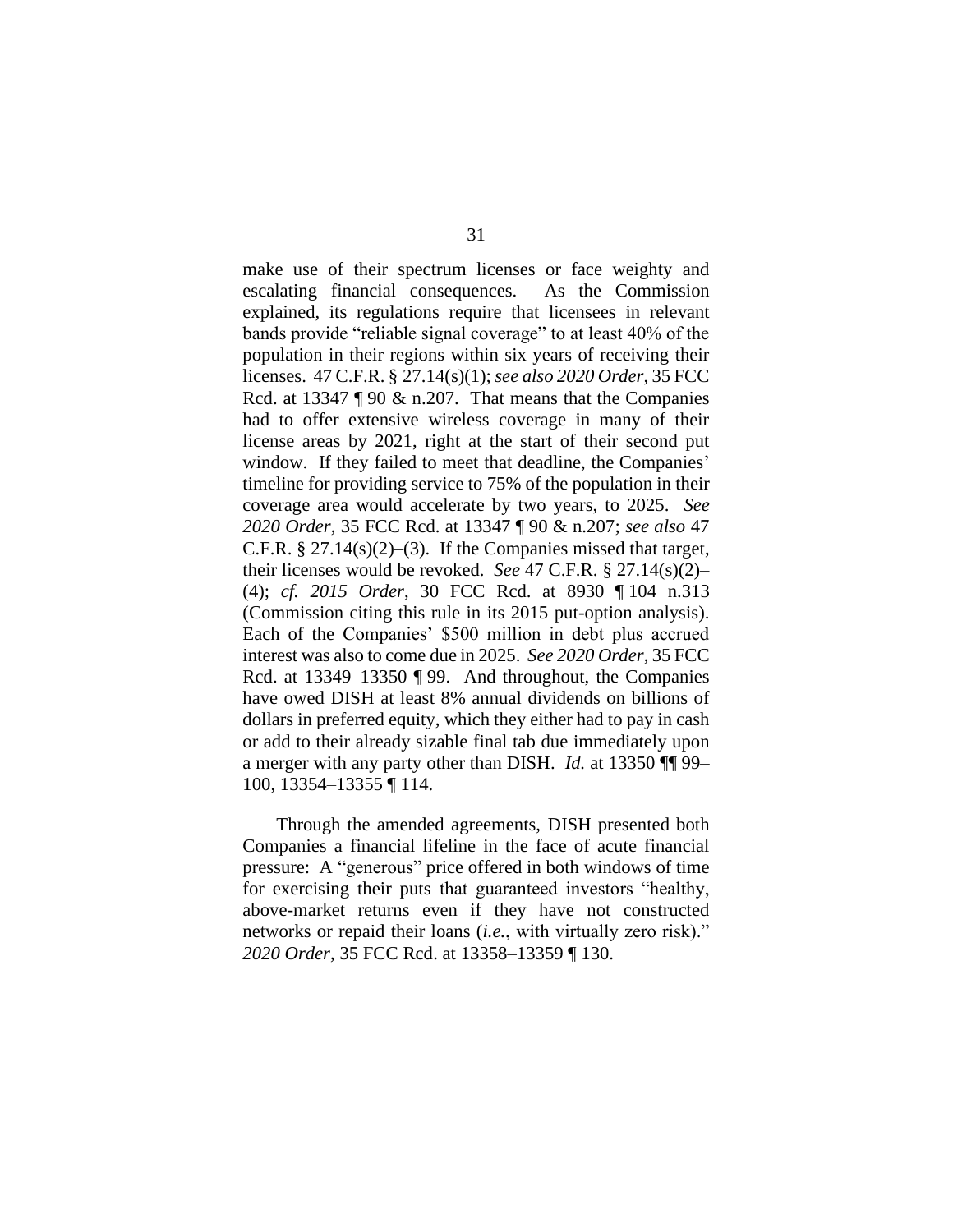And DISH threw that lifeline out right when a flood of operational obligations would arise, with accumulating debt hard on their heels. If they declined the rescue, the Companies faced a formidable stick in the form of massive financial and regulatory obligations that DISH could prevent them from meeting by blocking both Companies' ability to build a wireless network or lease spectrum. In other words, DISH's powers set the Companies up to be financially stranded with no viable route to pay off their debts other than selling out to DISH. *See 2020 Order*, 35 FCC Rcd*.* at 13359 ¶¶ 131, 133– 134.

Nor could the Companies realistically sell themselves to anyone else. The agreements empowered DISH to veto sales to the most likely buyers—its own competitors. *See 2020 Order*, 35 FCC Rcd. at 13359–13360 ¶ 135. Further shrinking the prospects of a non-DISH merger, the agreements also provided that if either SNR or Northstar sold itself to anyone but DISH, it would immediately owe DISH the full multibillion-dollar value of its outstanding debt and preferred equity. *See id.*; *see also id*. at 13354–13355 ¶ 114.

As the Commission adequately explained, the Companies' slightly longer windows to obtain a DISH buyout under the revised agreements did not change the fundamental economics of the pressure to sell, and to sell to DISH alone. *See 2020 Order*, 35 FCC Rcd. at 13360 ¶ 136. The agreements left the Companies with the Hobson's choice of making a riskless sale with above-market returns, or else attempting a risky, debtladen venture over which DISH had essential veto powers. *See id.* at 13358–13360 ¶¶ 130–136.

The amended contracts' new option for DISH to buy the Companies starting in 2022 at fair market value did nothing to lessen the pressure. By that point, the Commission reasoned,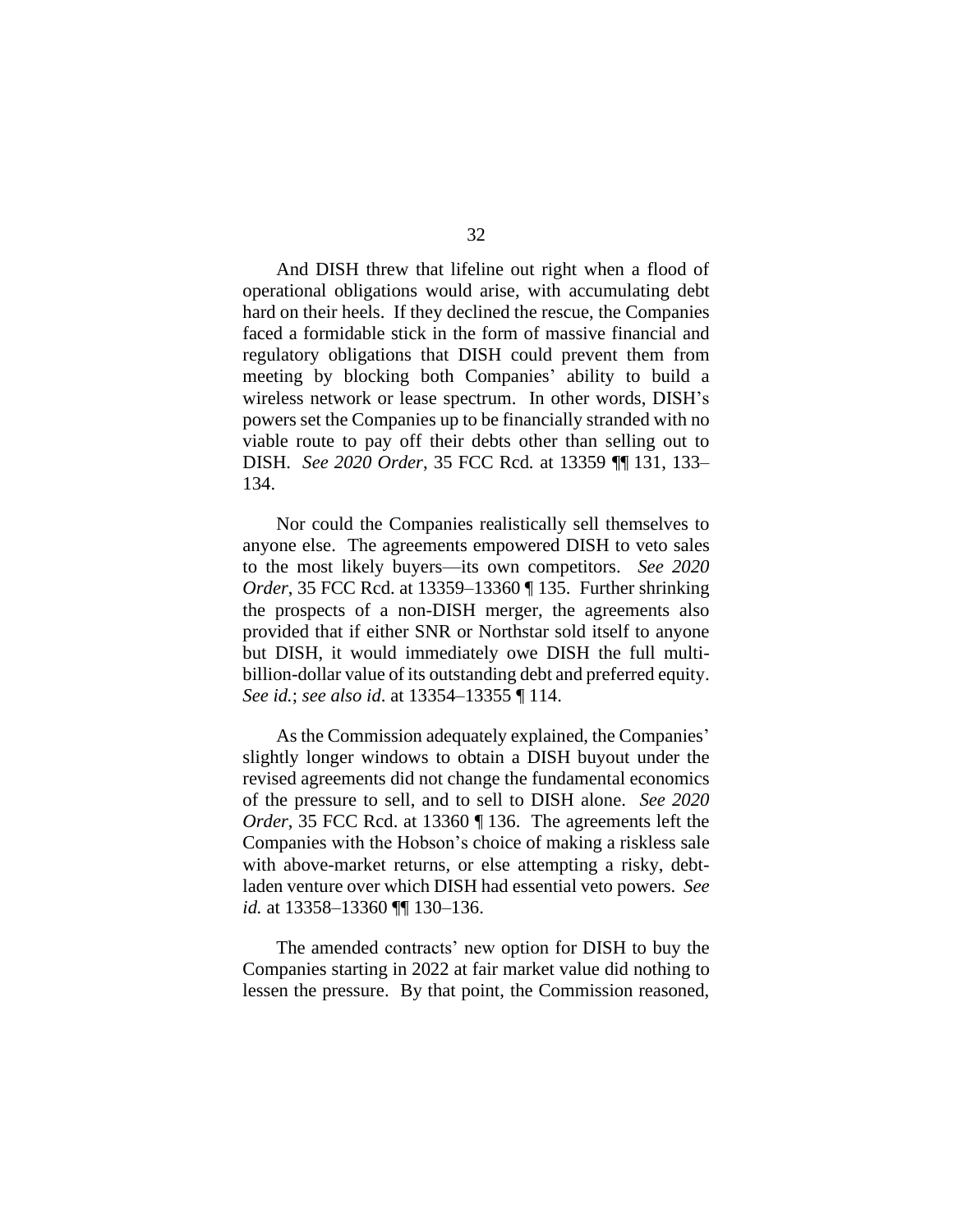DISH would have no obligation to buy the Companies—it could simply walk away. So that provision hardly reduced the financial pressure on the Companies to take one of the earlierexpiring, generous, and risk-free buyouts. *See 2020 Order*, 35 FCC Rcd. at 13360 ¶ 137. The Commission sensibly found that the contractual provisions once more gave SNR and Northstar "every incentive simply to sell their interests \* \* \* to DISH in exchange for complete forgiveness of th[eir] loans plus a guaranteed cash payment." *SNR Wireless*, 868 F.3d at 1040.

The Companies respond that the Commission gave scant heed to their ability to become successful independent businesses, and so to avoid the temptation to sell themselves. Not so. The Commission fully explained its contrary judgment. *2020 Order*, 35 FCC Rcd. at 13360–13362 ¶¶ 138– 146.

The Companies' argument relies heavily on the analysis of their expert, Carlyn Taylor. She posited that SNR and Northstar had three "viable potential business options" to pursue other than selling themselves to DISH. J.A. 1548. Those were (i) "deploying a wireless network"; (ii) "offering access to the[ir] spectrum \* \* \* via a spectrum sharing model, including spectrum leasing"; and (iii) "offering wireless network capacity or roaming on a wholesale basis[.]" J.A. 1550. Taylor concluded that if the value of the Companies' spectrum licenses grew faster than their financial obligations to DISH, they could reasonably decide not to exercise their put options. J.A. 1549–1550. Taylor added that about half of the Companies' licenses were in bands that had grown in value and could fruitfully be paired with spectrum controlled by DISH. J.A. 1552.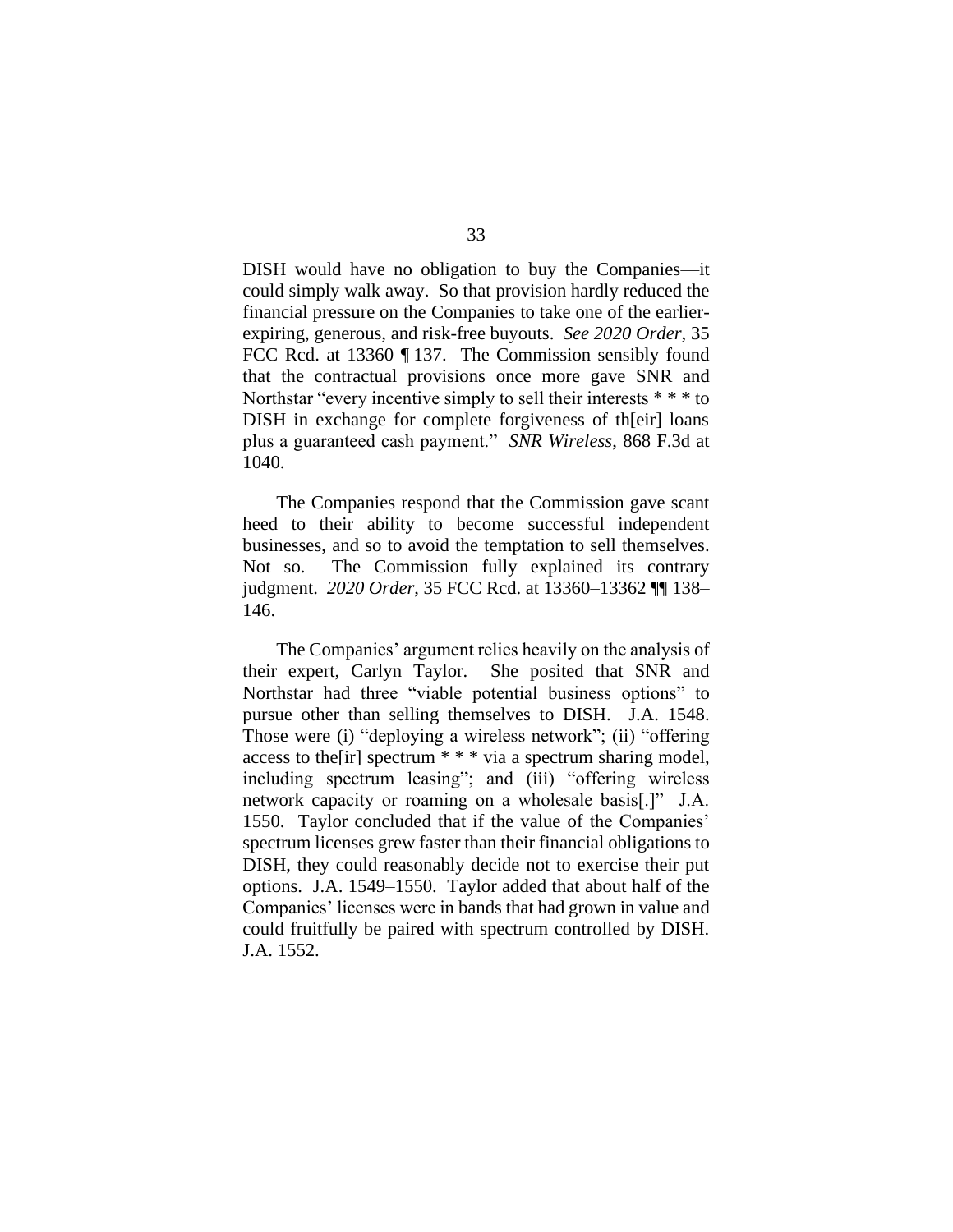The Commission was unpersuaded, and for good reason. It explained that Taylor had not considered the Companies' failure to monetize their assets even as their financial obligations had piled up. *See 2020 Order*, 35 FCC Rcd. at 13361 ¶ 141. If the Companies believed they could rationally pay their dues to DISH, they would presumably be looking for money to do so. But there was no evidence they had taken any steps to generate income. *Id.* Instead, both firms had left their valuable spectrum "lying fallow[.]" *Id.* at 13361–13362 ¶ 144 n.294 (citation omitted).

The Commission also pointed out that Taylor underplayed DISH's power to hobble the Companies' business prospects, and, in that way, coerce them into selling. *2020 Order*, 35 FCC Rcd. at 13361–13362 ¶¶ 142, 146. If SNR or Northstar tried to construct a network or lease their spectrum to other carriers as all three of Taylor's options assumed they could do—DISH could cut them off, either by starving them of buildout funds or vetoing their leasing decisions. *Id.* at 13361–13362 ¶¶ 143– 145; *see also id.* at 13353 ¶ 109.

Lastly, the Commission pointed out that Taylor's finding that the Companies' licenses paired particularly well with DISH's spectrum hardly suggested that they had the capacity to go it alone. *2020 Order*, 35 FCC Rcd. at 13361–13362 ¶ 144.

SNR and Northstar object that the Commission ignored a path to profitability that did not involve leasing their spectrum. But the Commission sufficiently examined the Companies' business options. One possibility the Companies raise in their briefing—making money by pairing their licenses with broadcasters' spectrum—was mentioned by their expert only in a cursory footnote. And the agency adequately explained that if either SNR or Northstar tried this approach, DISH could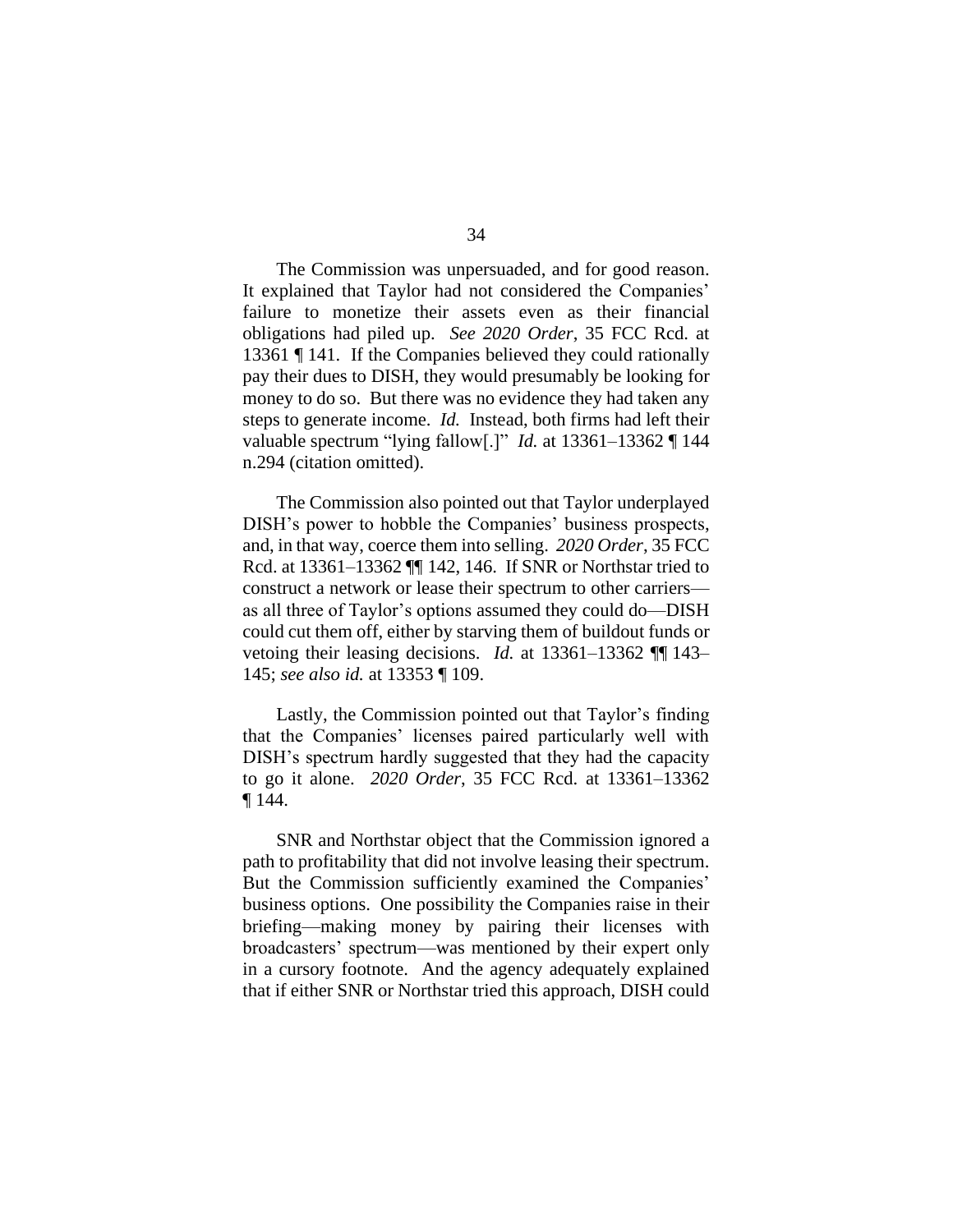veto it too. *See 2020 Order*, 35 FCC Rcd. at 13362 ¶ 144 n.297.

Neither did the Commission need to say more about the Companies' claim that they could pursue a "spectrum sharing model" without leasing. Companies Opening Br. 47 (quoting J.A. 1550). The only mechanism Taylor mentioned for sharing spectrum was leasing, which DISH could quash. And the Companies' attempt to supplement Taylor's report in their briefing is too little too late as our review is confined to the record before the agency at the time of its decision. *See EarthReports, Inc. v. FERC*, 828 F.3d 949, 959 (D.C. Cir. 2016).

In any event, the only question before us is whether the Commission's decision fell within the realm of reason, not whether other judgments could have been made. *See EarthLink, Inc. v. FCC*, 462 F.3d 1, 12 (D.C. Cir. 2006). The Commission's conclusions meet that mark. 15

## **3**

The Commission's conclusion that, taken together, the six *Intermountain Microwave* factors indicated *de facto* control was likewise proper. Those factors are:

(1) who controls the daily operations of the small business;

(2) who employs, supervises, and dismisses the small

<sup>&</sup>lt;sup>15</sup> The Companies argue that the Commission arbitrarily foreclosed consideration of Taylor's testimony. While the Commission initially found the arguments in Taylor's put-option analysis precluded by *SNR Wireless*, it went on to explain over eight paragraphs why it found Taylor's report "both speculative and conclusory—and ultimately unpersuasive." *2020 Order*, 35 FCC Rcd. at 13360–13362 ¶ 139–146. That is sufficient consideration.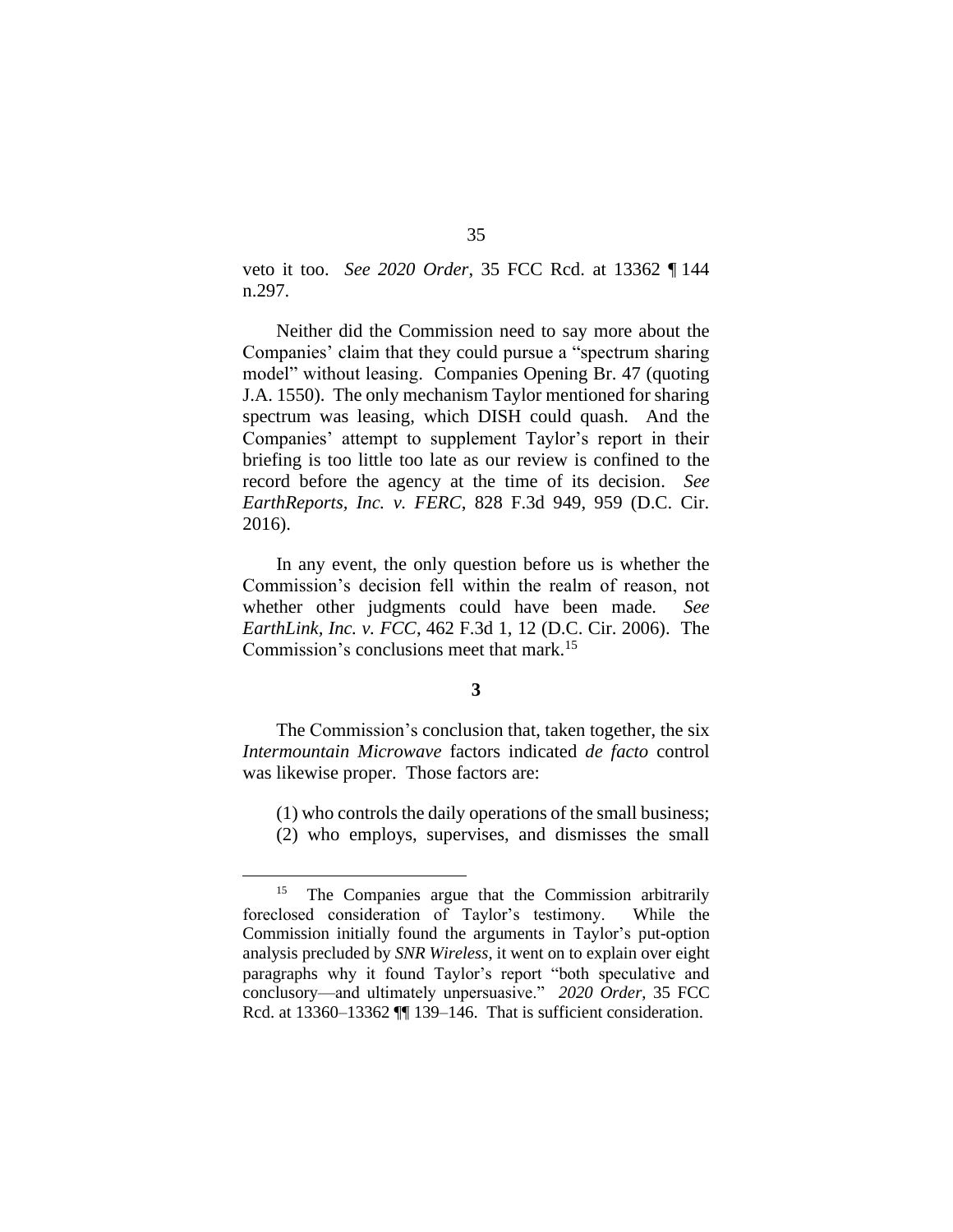business's employees; (3) whether the small business has "unfettered" use of all its facilities and equipment; (4) who covers the small business's expenses, including its operating costs; (5) who receives the small business's revenues and profits; and (6) who makes and carries out the policy decisions of the small business.

*SNR Wireless*, 868 F.3d at 1031.

On the first factor, the Commission held that the Companies had not "fully resolved" its concern that DISH controlled their daily operations. *2020 Order*, 35 FCC Rcd. at 13341 ¶ 75. The revised contracts did eliminate some of the Commission's earlier concerns by ending the Management Services Agreements, scrapping the mandatory business plan consultations with DISH, and "clarif[ying]" that the management fee provisions did not limit employee compensation. *Id.* at 13341 ¶ 74.

The problem is, as the Commission explained, that the revised agreements perpetuated five-year business plans that had been crafted under DISH's supervision and which were still in force at the time of the amendments. *See 2020 Order*, 35 FCC Rcd. at 13342 ¶ 75. Because the parties could only modify the five-year plans if a "material change<sup>[]</sup> affecting" the Companies occurred, the Commission concluded that SNR and Northstar remained "locked in to the business plans prepared during DISH's *de facto* control." *Id.* at 13341–13342 ¶ 75.

The Companies counter that by the time the agency issued its decision in 2020, those business plans had lapsed. That is true. The Companies further argue that the prior business plans did not predetermine future plans because the revised

**a**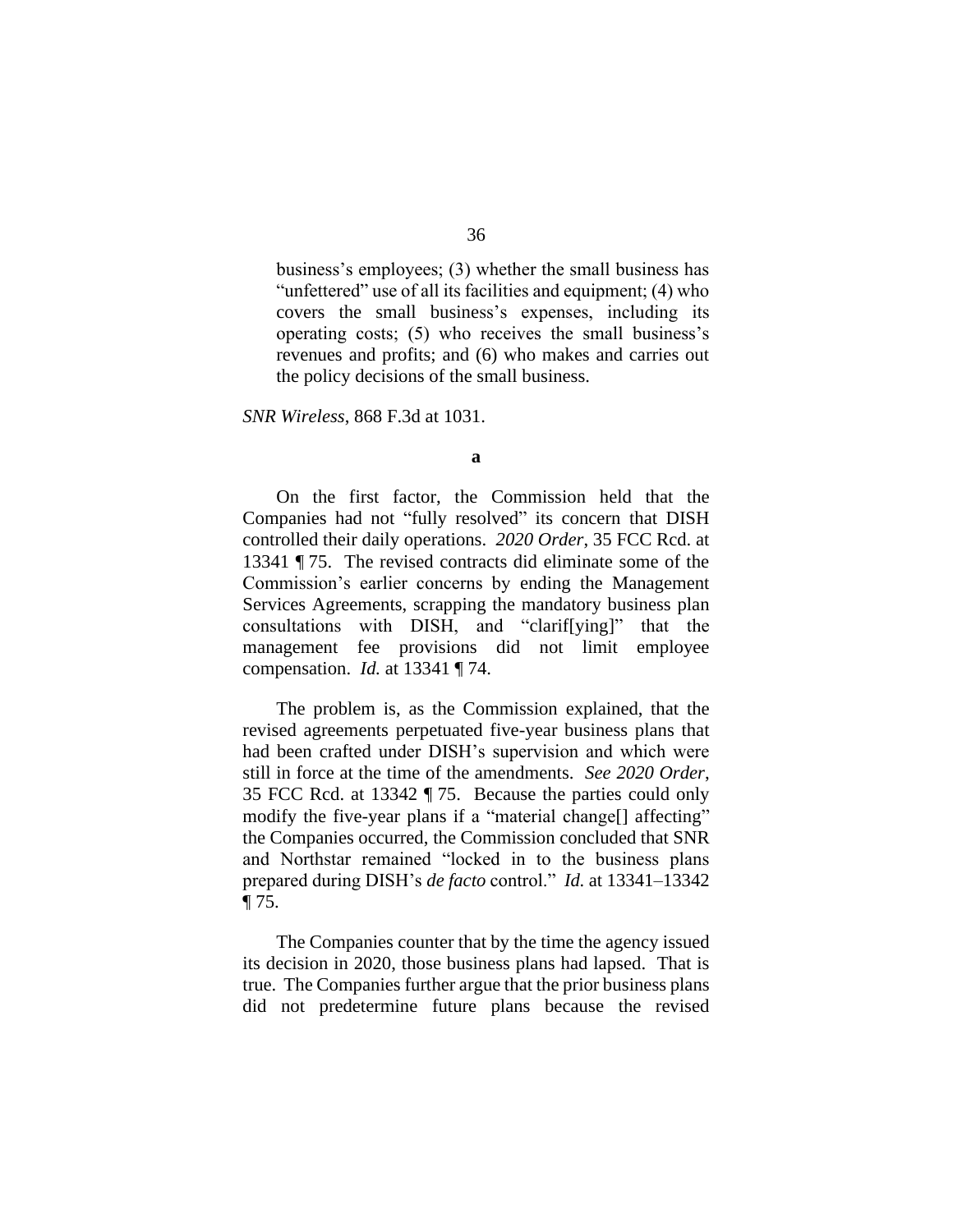agreements deleted a provision requiring that new plans "be as consistent as practicable with the prior" document. J.A. 671– 672 (Northstar 2018 LLC Agreement § 6.5(a)); *accord* J.A. 1162 (SNR parallel). Also true. We agree with the Companies that the agency was mistaken when it said that they were "locked in" to business plans prepared under the old regime. *2020 Order*, 35 FCC Rcd. at 13342 ¶ 75.

Still, it was reasonable for the Commission to find that DISH continued to materially influence the Companies' daily operations in the period between the 2018 amendments and the termination of the old business plans. And we cannot say that it was arbitrary for the agency to find it significant that the Companies had chosen not to unwind those old plans.

In any event, the Commission did not lean on this dailycontrol prong when finding *de facto* control. It said instead that this factor did not "support[] the [Companies'] position." *2020 Order*, 35 FCC Rcd. at 13342 ¶ 77; *see also id.* at 13338 ¶ 63 (recognizing that the Companies' amendments "eliminate some of the prior identified concerns regarding DISH's control over \* \* \* aspects of the [Companies'] daily operations"). So the agency's "relatively thin" reasoning here does not render its entire *Intermountain Microwave* analysis unreasonable, as its consideration and balancing of the other factors shows. *SNR Wireless*, 868 F.3d at 1032; *see also* 5 U.S.C. § 706 (in Administrative Procedure Act review, the court shall take "due account \* \* \* of the rule of prejudicial error").

#### **b**

On the second and third factors, the Commission agreed with the Companies that the revised agreements had addressed its prior concerns by ending the management agreements and deleting provisions giving DISH authority over employment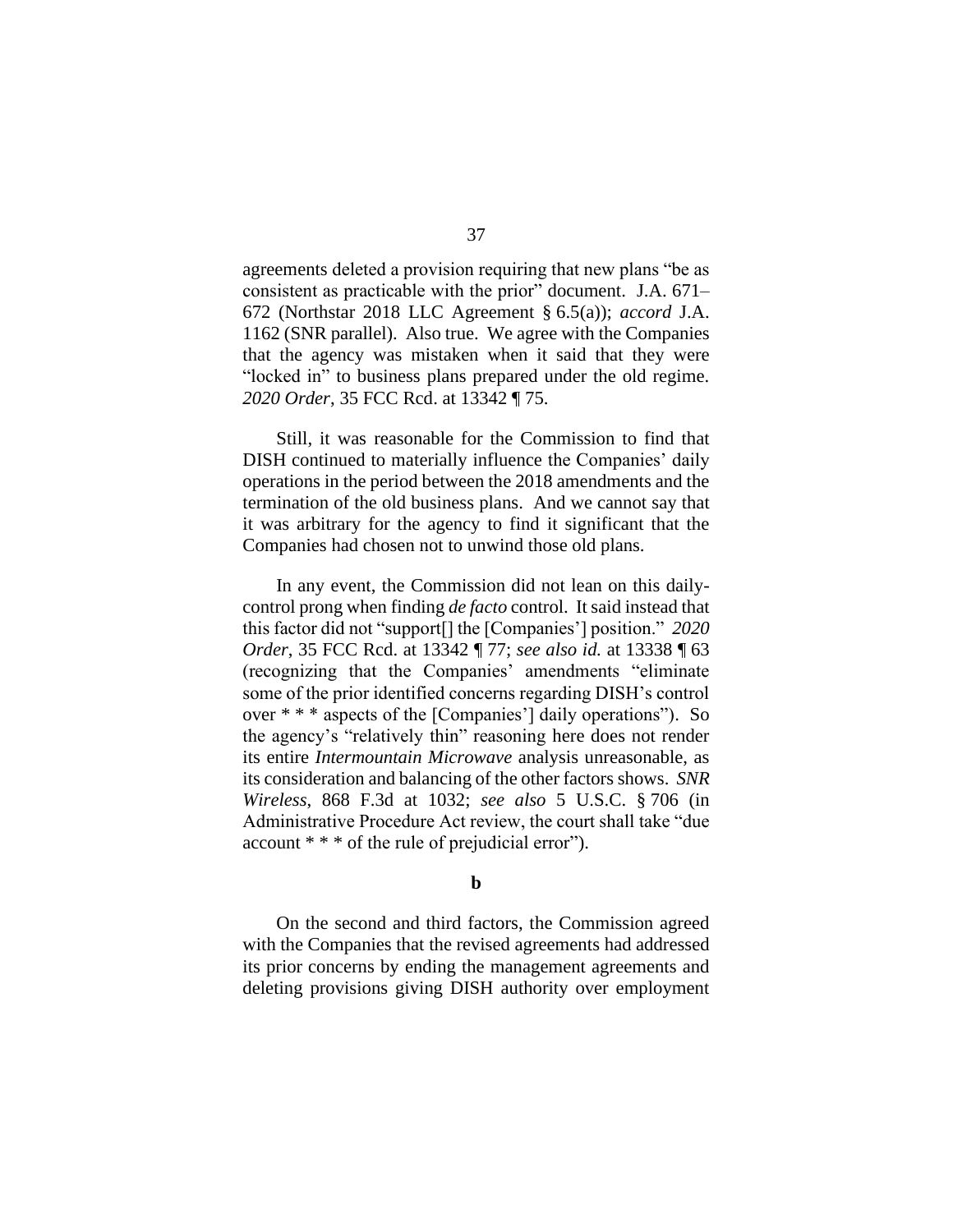decisions and technology choices. *See 2020 Order*, 35 FCC Rcd. at 13342–13343 ¶¶ 77–78, 13357 ¶¶ 121–123.

**c**

The Commission found that, under the fourth *Intermountain Microwave* factor, DISH continued to dominate the Companies' finances. *See 2020 Order*, 35 FCC Rcd. at 13343–13348 ¶¶ 80–92. Even though the amendments eliminated some of the problems in the original agreements, the Commission reasonably concluded that the Companies remain fundamentally dependent on DISH for financing because DISH controls whether the Companies can access sufficient funds to build a national network and from whom they can seek that funding. *Id.* at 13344 ¶¶ 82–83.

To start, DISH committed to lending the Companies "reasonable" sums to build a telecommunications system, but then capped its financing obligations at an amount that the Commission found grossly unequal to the task. *See 2020 Order*, 35 FCC Rcd. at 13345–13346 ¶¶ 84, 86–89. To be sure, for Northstar—but not for SNR—DISH also agreed to lend the company enough money to meet its "Working Capital requirements." *Id.* at 13346 ¶ 88 (quoting Northstar 2018 Credit Agreement § 2.2(b)(i)). The Commission explained that such support was not enough because working capital loans are typically used for short-term needs, not to finance long-term investments like a wireless network. *See id.* Those provisions left the Companies unable to rely on DISH to fund the construction of the national networks that provided a critical path to paying off their debt and making profitable use of their spectrum licenses. *Id.* at 13346 ¶¶ 88–89.

The Commission also sensibly found that DISH's new power to block the Companies from incurring "significant" indebtedness financially tethered SNR and Northstar to DISH.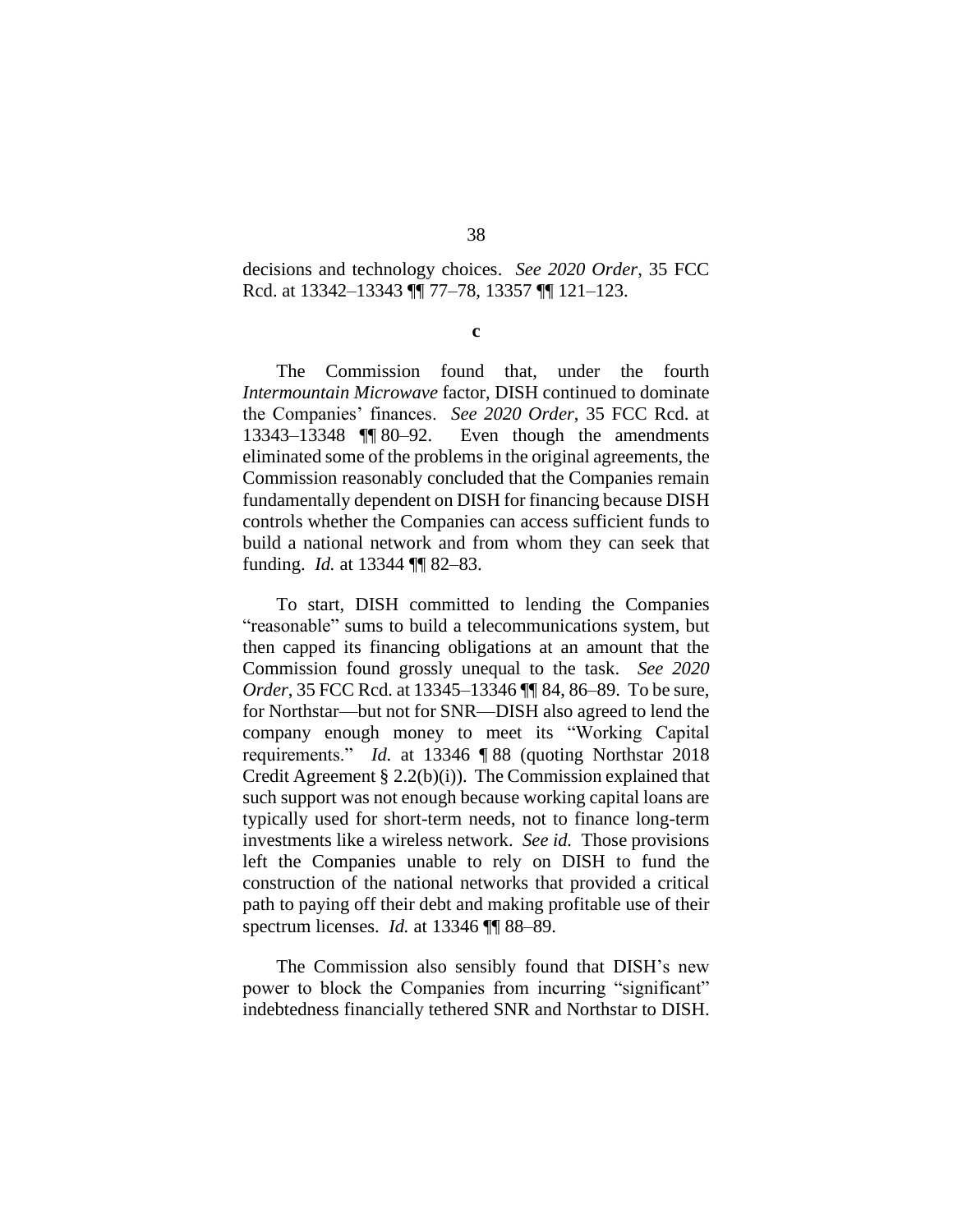*2020 Order*, 35 FCC Rcd. at 13347–13348 ¶¶ 91–92 (citation omitted).

The Commission also found that the funding framework adopted by the Companies mirrored that in *Baker Creek*. *See 2020 Order*, 35 FCC Rcd. at 13348 ¶ 92. There, the agency found that an investor exercised *de facto* control over a small company's finances because it was the source of almost all the small business's capital, and it could control both who funded it and in what amounts. *See Baker Creek*, 13 FCC Rcd. at 18721–18723 ¶¶ 23–25. So too here: Under the revised agreements, DISH can block the Companies from most outside borrowing and need not lend to the Companies in adequate amounts itself. *See 2020 Order*, 35 FCC Rcd. at 13348 ¶ 92.

#### **d**

Turning to the fifth *Intermountain Microwave* factor, the Commission's finding that DISH was likely to vacuum up the Companies' revenues and profits was well-supported in the record. *See 2020 Order*, 35 FCC Rcd. at 13348–13351 ¶¶ 93– 103. In looking at the changes made by the amended contracts, the Commission "conclude[d] that the parties [had] changed the form but not the controlling nature of DISH's financial interests[.]" *Id.* at ¶ 98.

Critically, in 2020, the Companies still faced massive debt obligations to DISH. *2020 Order*, 35 FCC Rcd. at 13349– 13350 ¶¶ 97–100. And DISH held the ability to prevent the Companies from "generat[ing] revenues to pay down their debt and make their required dividend payments." *Id.* at 13351 ¶ 102. If the Companies could not make their payments, any profits they generated would likely benefit only DISH, which could force SNR and Northstar to sell themselves to it. *Id.* at ¶¶ 102–103 & n.237.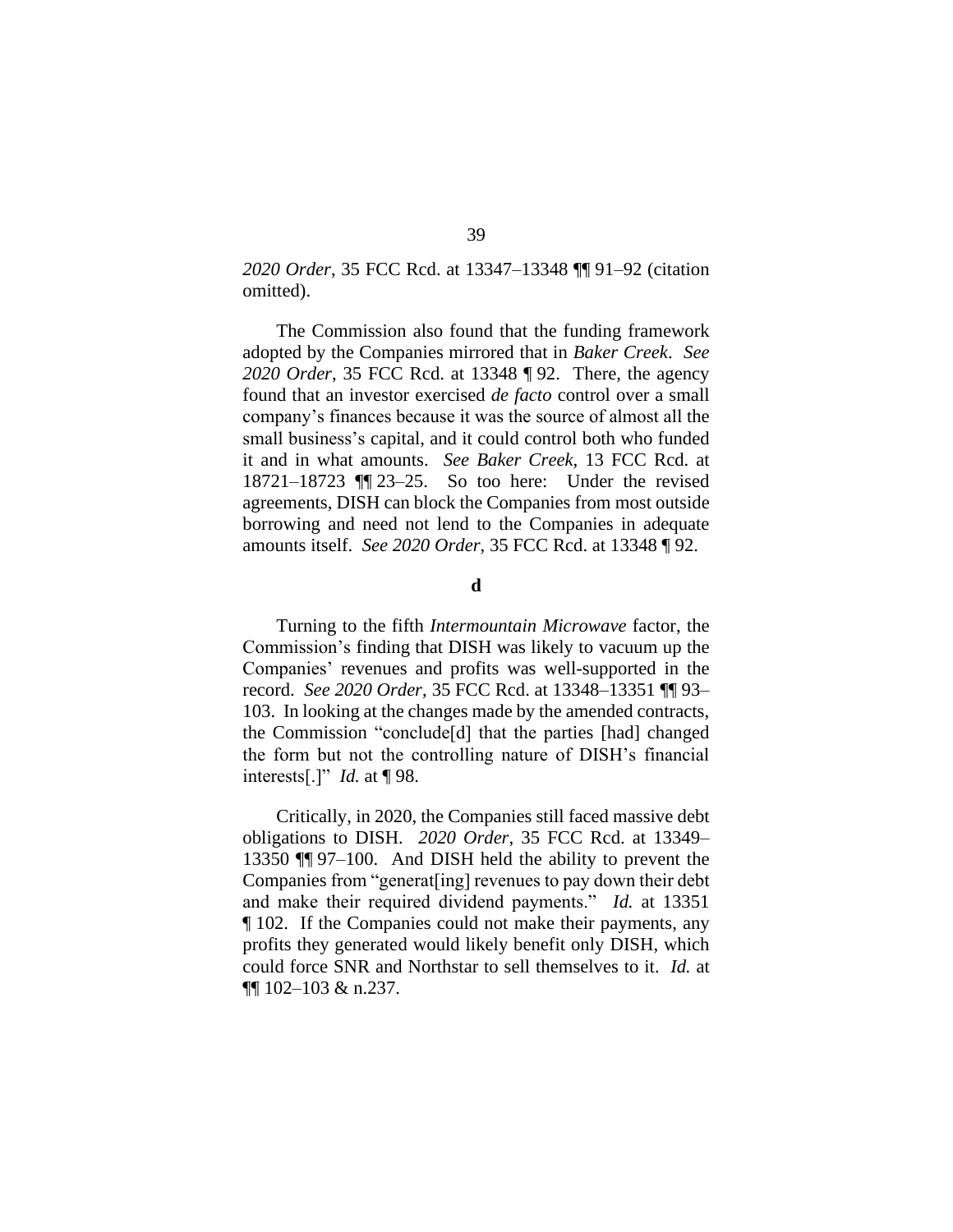The Companies contend that the Commission ignored the relative modesty of their debts compared to the value of their licenses, and so exaggerated DISH's ability to seize their profits. But the Commission adequately considered the value of those licenses, explaining that (i) DISH can prevent the Companies from profiting from, or significantly borrowing based on, their spectrum, making the \$500 million loans difficult or impossible to pay back, and (ii) if either firm wishes to merge with a party other than DISH, it will immediately have to repay DISH billions of dollars. *See 2020 Order*, 35 FCC Rcd. at 13340 ¶ 70, 13350–13351 ¶¶ 100–103, 13354–13355 ¶ 114.

**e**

As to the last *Intermountain Microwave* factor, the Commission found that DISH continued to dominate the Companies' decisionmaking. *See 2020 Order*, 35 FCC Rcd. at 13351–13357 ¶¶ 104–120. While the amended agreements addressed some of the Commission's prior concerns about DISH's control, the agency concluded that SNR and Northstar's new "rights [were] mere fig leaves" because DISH could, by blocking their credit lines and leasing revenue, prevent them from making money. *Id.* at 13353–13354 ¶¶ 109–110. The Commission also found that DISH could still "influence if, how, [and] when  $**$   $*$  [the Companies and their managing investors] exit the business" because the Companies would have little choice but to take the generous guaranteed buyouts offered under the agreements. *2020 Order*, 35 FCC Rcd. at 13354 ¶¶ 111–112 (emphasis omitted).

Finally, the Commission determined that the Companies were still "functioning as arms of DISH, rather than as independent small companies[.]" *2020 Order*, 35 FCC Rcd. at 13355 ¶ 115 (formatting modified; quoting *SNR Wireless*, 868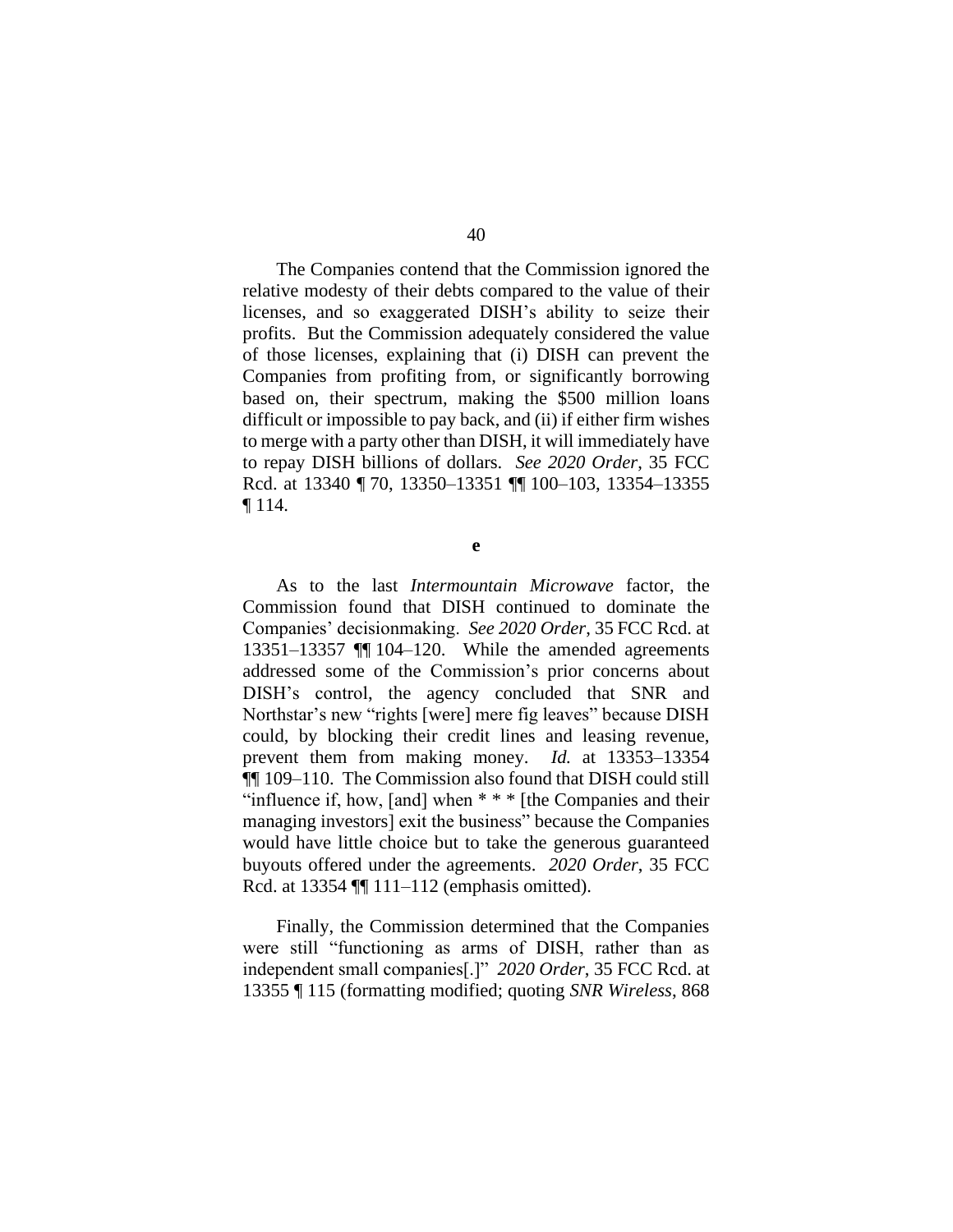F.3d at 1025). In 2015, the Commission was troubled by the Companies' joint bidding behavior in the spectrum auction. *SNR Wireless*, 868 F.3d at 1042. Yet nothing seemed to change on remand. SNR and Northstar continued to act in concert by amending their agreements with DISH in "virtually identical" fashion. *2020 Order*, 35 FCC Rcd. at 13355–13356 ¶¶ 115– 119. Though Northstar had borrowed almost \$2 billion more from DISH than SNR had, both reduced their DISH debts to exactly \$500 million apiece in exchange for preferred equity. *Id.* at 13356 ¶ 118.

On top of that, despite Northstar's more valuable spectrum holdings, the Companies agreed to similar limits on their ability to borrow from DISH to finance network construction. *See 2020 Order*, 35 FCC Rcd. at 13356 ¶ 118. The Companies' put rights were also virtually identical, and both firms gave DISH the same expanded veto over spectrum leasing. *See id.* at ¶ 119 & n.264. On this record, the Commission reasonably found that SNR and Northstar, rather than acting like individual businesses with their own interests and identities, only pantomimed independence, while functionally operating at DISH's beck and call.

The Companies argue that it was natural to amend their agreements with DISH in similar ways. That is because the Commission and this court found their previous agreements wanting for identical reasons, so a common response was appropriate.

While that could explain the Companies'similar *structural* changes to their agreements, it does not address their acquiescence in identical numerical amendments, such as converting all but \$500 million in debt into preferred equity. *See 2020 Order*, 35 FCC Rcd. at 13356 ¶ 118. That entailed converting approximately \$1.8 billion more of Northstar's debt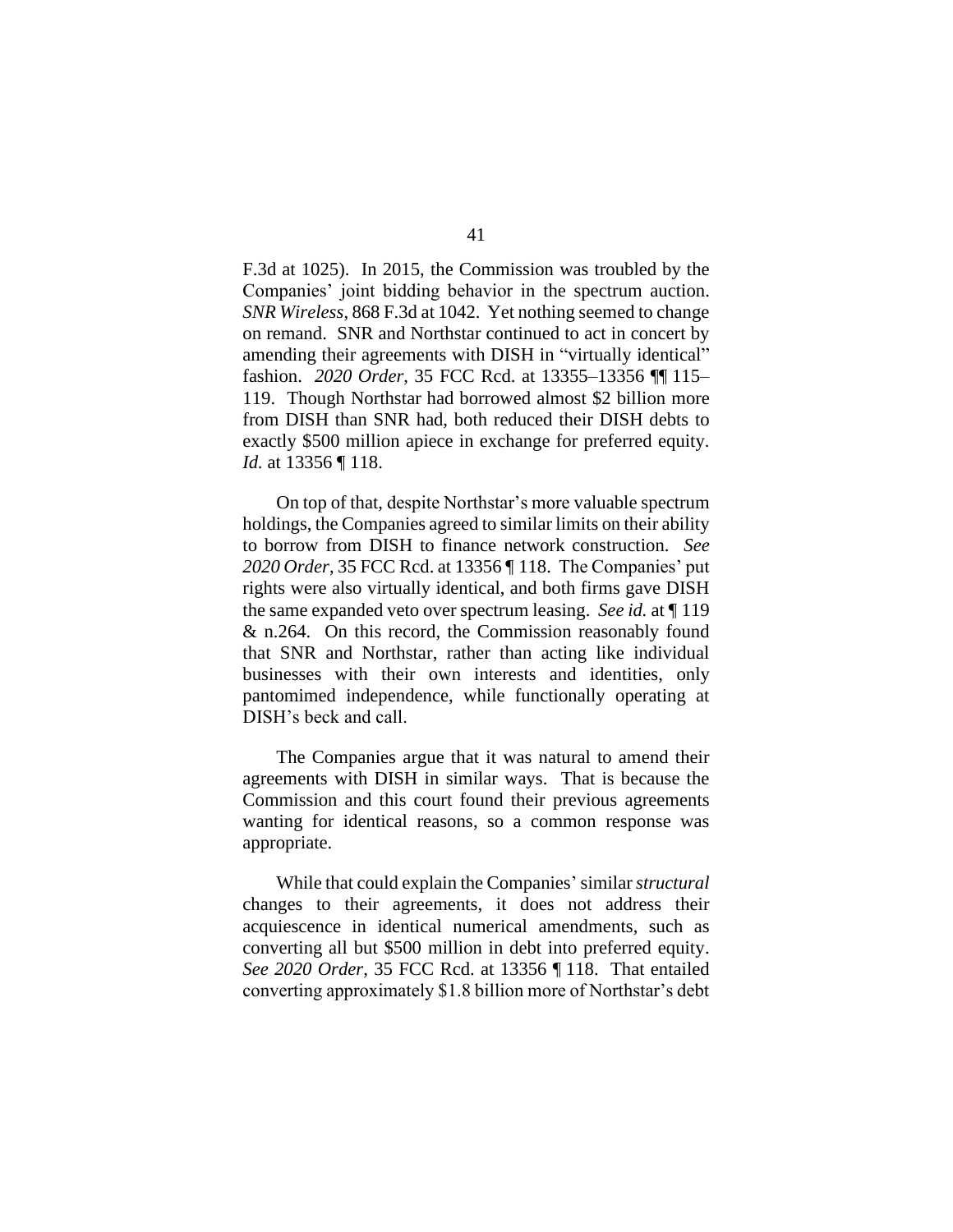to equity than SNR's. Yet the Companies offer no reason for slashing their differing debts to the exact same dollar amount.

The Companies' second explanation for proceeding in lockstep—that they could jointly "deploy a nationwide network"—also falls flat. Companies Opening Br. 53 (citation omitted). Even if the Companies were planning such a joint venture—and they point to no evidence that they were—they fail to explain why that would motivate them to craft nearly mirror-image agreements with DISH.

**f**

SNR and Northstar mount two more general attacks on the Commission's *Intermountain Microwave* analysis. Neither is persuasive.

First, the Companies complain that the Commission's decision was arbitrary because it did not find that all six *Intermountain Microwave* factors favored its ultimate control finding. The Commission, though, has not required "a finding of control with regard to all *Intermountain Microwave* factors" to conclude that a small company is *de facto* controlled by another entity. *2015 Order*, 30 FCC Rcd. at 8911 ¶ 56 n.202. Instead, the agency "carefully examines the totality of the facts and circumstances of each case" and "view[s] [the *Intermountain Microwave* factors] together[.]" *Id*. at 8909– 8910 ¶ 50, 8911 ¶ 56 n.202.

Second, SNR and Northstar contend that the Commission's *Intermountain Microwave* analysis rested on the false premise that DISH's right to veto leases was materially different from the initial contracts. As already explained, the record fully supports the Commission's conclusion that the constraints on leasing were newly and consequentially expanded. *See* Section III.B.1, *supra*.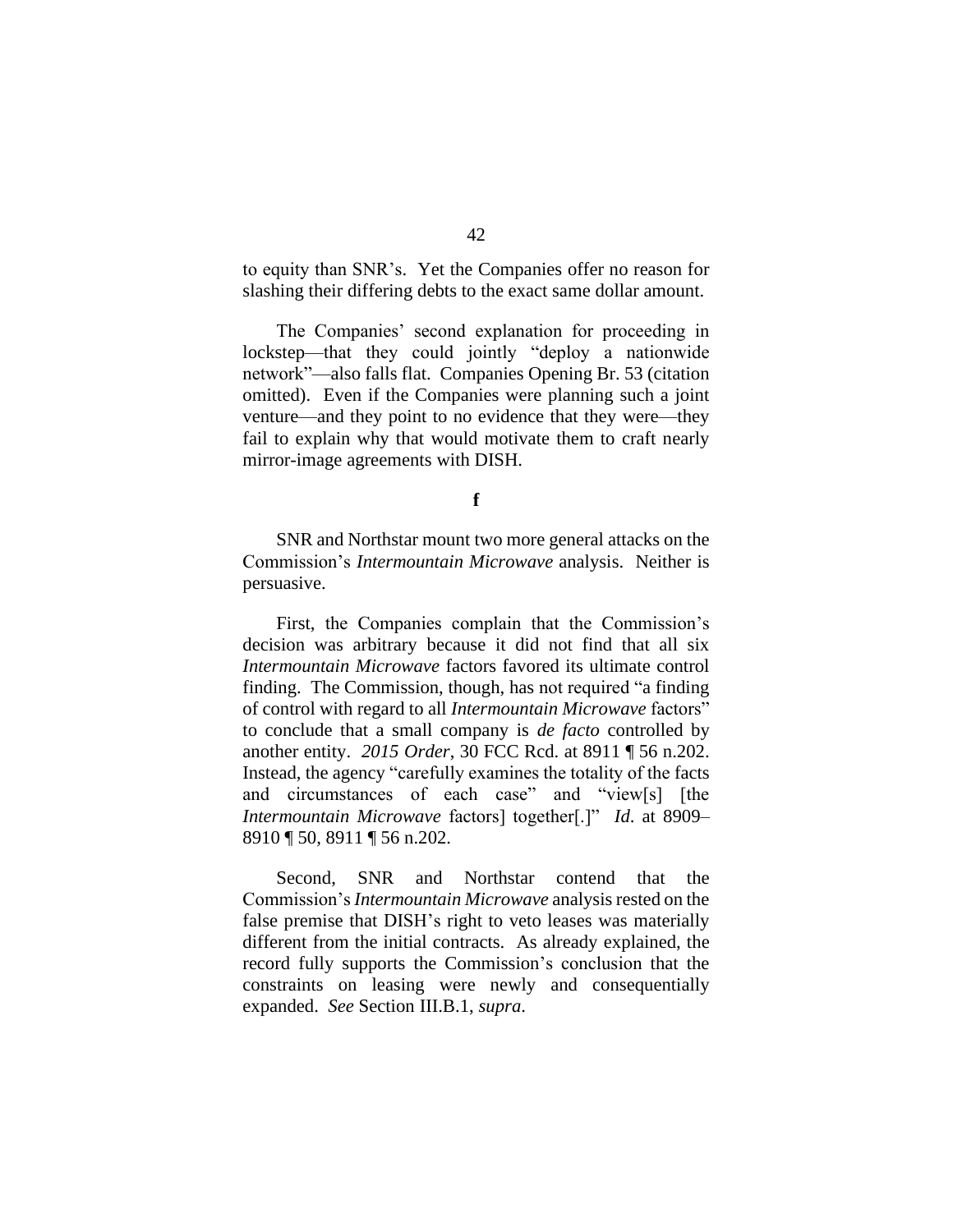#### \* \* \* \* \*

As we held in the Companies' prior appeal, so too here the Commission closely examined the Companies' agreements, applied settled agency precedent, and, after weighing the prescribed factors, reasonably explained its conclusion that DISH continues to "control and benefit from virtually all critical aspects of SNR and Northstar's businesses." *SNR Wireless*, 868 F.3d at 1033. To put the point more simply, the Commission's finding that the Companies are not entitled to very-small-business bidding credits was reasoned and squarely grounded in the record.

#### **C**

### **1**

The Companies separately argue that they lacked fair notice of the standards that the Commission applied in finding DISH's *de facto* control, and so they should not be subject to the agency's denial of their bidding credits and default penalties. They point out that they removed the contractual provisions of greatest concern to the Commission in 2015, and so could not have reasonably predicted the agency's adverse decision.

For the record, the Companies did not just subtract provisions of concern. They also added new ones, some of which the Commission reasonably found to substantially solidify DISH's control. *See 2020 Order*, 35 FCC Rcd. at 13340–13341 ¶ 71, 13355 ¶ 115.

In any case, a party has fair notice when, "by reviewing the regulations and other public statements issued by the agency," it can "identify, with ascertainable certainty, the standards with which the agency expects parties to conform."

## 43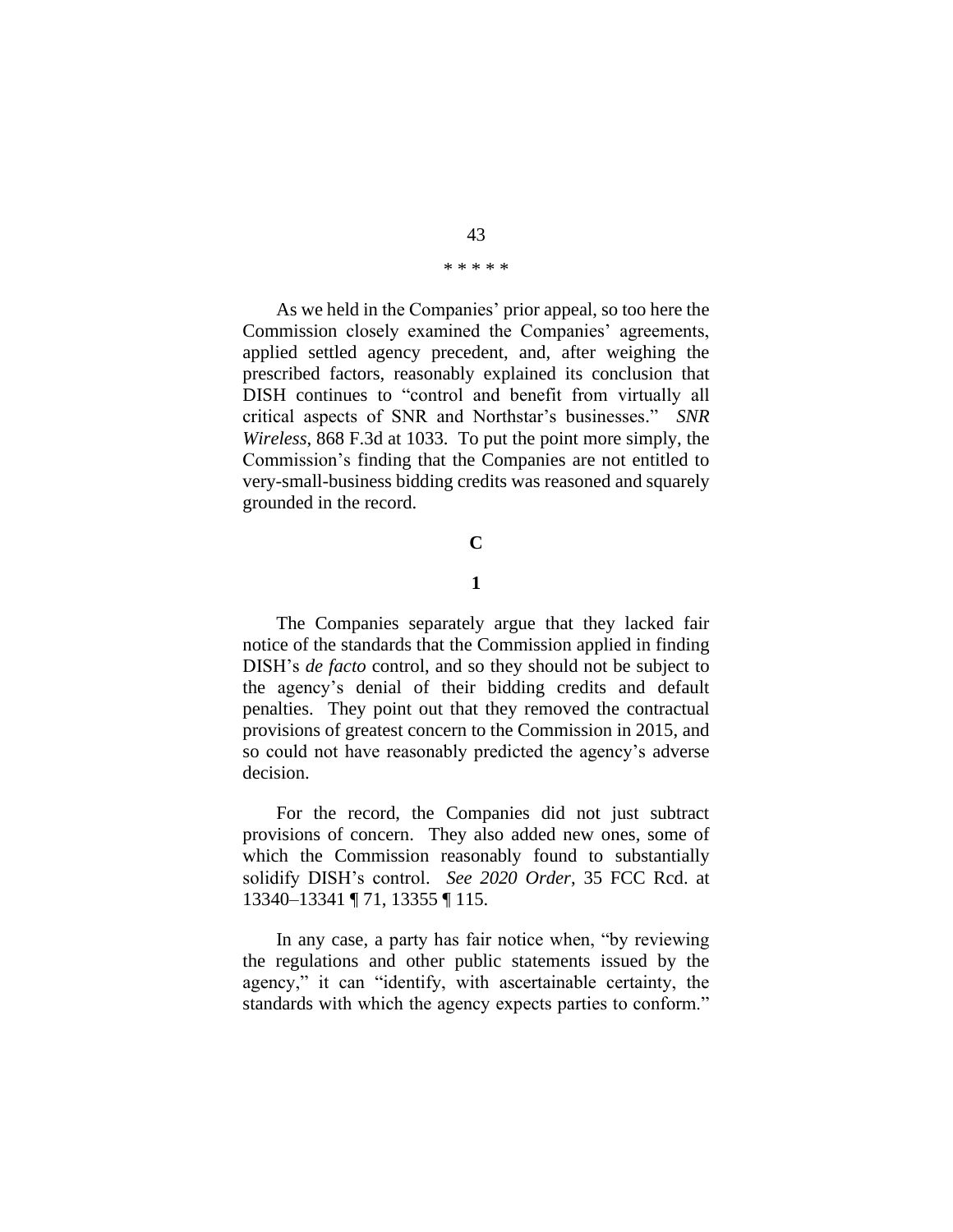*General Elec. Co. v. Environmental Protection Agency*, 53 F.3d 1324, 1329 (D.C. Cir. 1995) (internal quotation marks and citation omitted); *see also Otis Elevator Co. v. Secretary of Lab.*, 762 F.3d 116, 125 (D.C. Cir. 2014). The record in this case establishes that the Companies had fair notice of the legal rules and factors that led to the Commission's finding of *de facto* control.<sup>16</sup>

First, as we previously held, the Commission's decision was "clearly presaged" by the *Fifth Memorandum Opinion & Order* issued in 1994. *SNR Wireless*, 868 F.3d at 1035. In that Order, the Commission was direct and explicit that "agreements between [small businesses] and strategic investors that involve terms  $***$  that cumulatively are designed financially to force the [small business] into a sale \* \* \* *will* constitute a transfer of control under our rules." *Fifth MO&O*, 10 FCC Rcd. at 456 ¶ 96 (emphasis added). The Commission's paradigm example of such ensnaring conditions was a contract that offered the small business a temporary right to sell itself debt-free to its large investor around the time it would otherwise have to start paying back its loans. *Id.* at 455–456 ¶ 95; *see also* 47 C.F.R. § 1.2110(c)(2)(ii)(A)(*2*) (providing that the Commission will analyze put options as if already exercised when "such ownership interests, in combination with other terms \* \* \* deprive an otherwise qualified applicant \* \* \* of *de facto* control" over its own operations). The agreements at issue here parallel that model by combining brief windows for the Companies to take guaranteed payouts from their

<sup>16</sup> We need not decide whether the Commission's denial of bidding credits alone was a punishment because the default penalties—which the Commission has not rescinded—were. *See SNR Wireless*, 868 F.3d at 1045. So the agency was required to give the Companies fair notice before applying its remedy here. *See id.*  at 1043.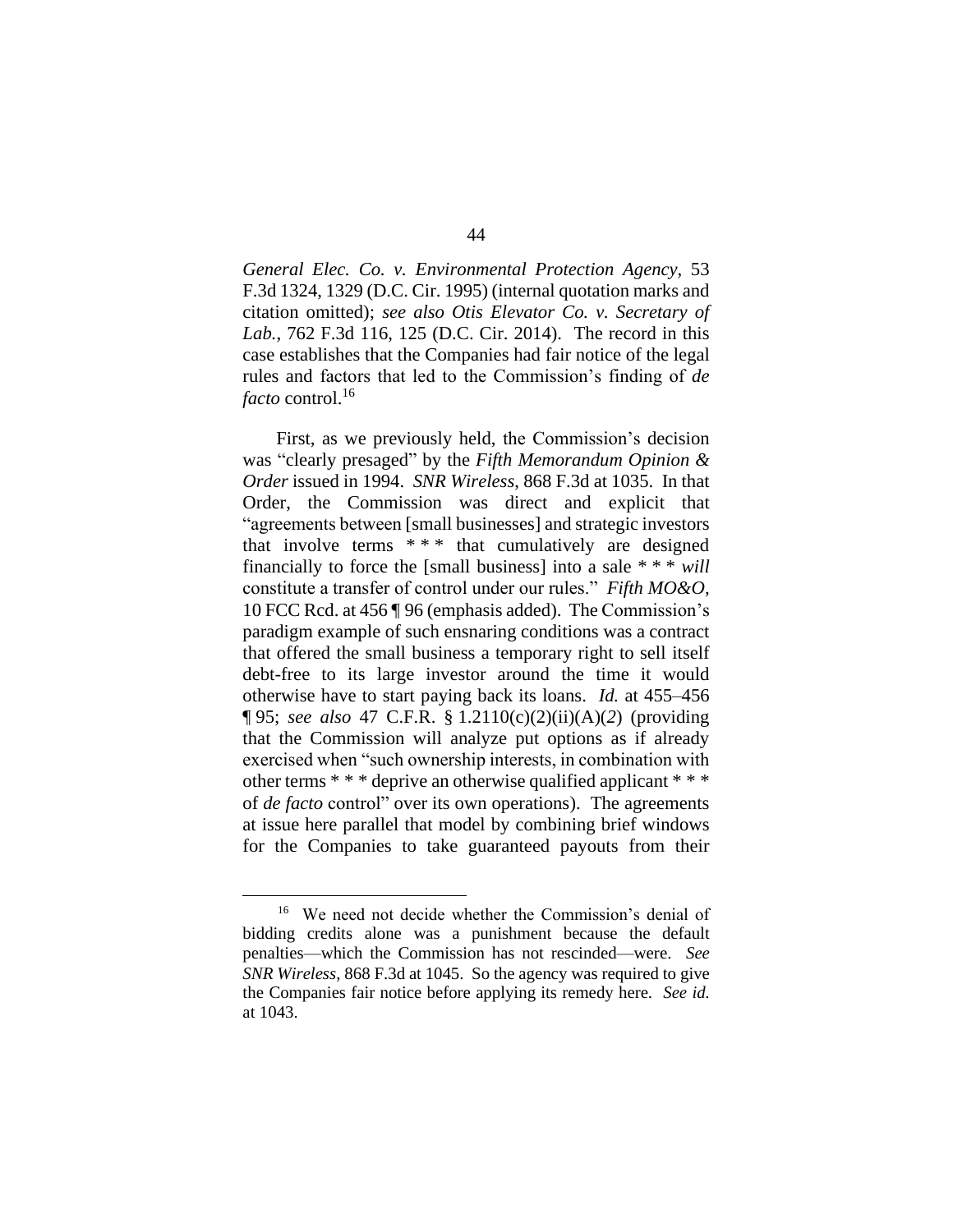dominant investor or face looming—and overwhelming financial obligations.

Second, the Commission doubled down on that point in its *2015 Order*. The agency stated directly that because the Companies were "committed to repayment terms that [would] be difficult, if not impossible to manage unless they exercise[d] their put option[s,]" the contracts placed undue pressure on Northstar and SNR "to refinance or exit the[ir] business[es]," and "thereby exhibit[ed] an unacceptable degree of control on DISH's part." *2015 Order*, 30 FCC Rcd. at 8930 ¶ 105. Also in 2015, as in 2020, the Commission cited the Companies' license-deployment deadlines—timed closely to the relevant put options—as adding pressure on SNR and Northstar to sell themselves to DISH. *Compare 2015 Order*, 30 FCC Rcd. at 8930 ¶ 104 n.313, *with 2020 Order*, 35 FCC Rcd. at 13347 ¶ 90 & n.207. So the Companies had ample notice that the agreements' pairing of an approaching and seemingly insurmountable financial commitment with irresistible get-outof-debt-free cards from DISH would lead to a finding of *de facto* control.

The Companies also had the benefit of our 2017 decision reinforcing that warning. We sustained the Commission's finding of *de facto* control there because DISH gave the Companies a non-choice between undertaking "the quixotic mission of generating enough revenue to pay back their multibillion dollar loans" within five to seven years—well before they could realistically earn sufficient sums by building out their networks—or selling themselves to DISH "in exchange for complete forgiveness of those loans plus a guaranteed cash payment." *SNR Wireless*, 868 F.3d at 1040. Under Commission precedent, those conditions "financially \* \* \* forced" the Companies to exercise their put options. *Id.* (formatting modified and citation omitted).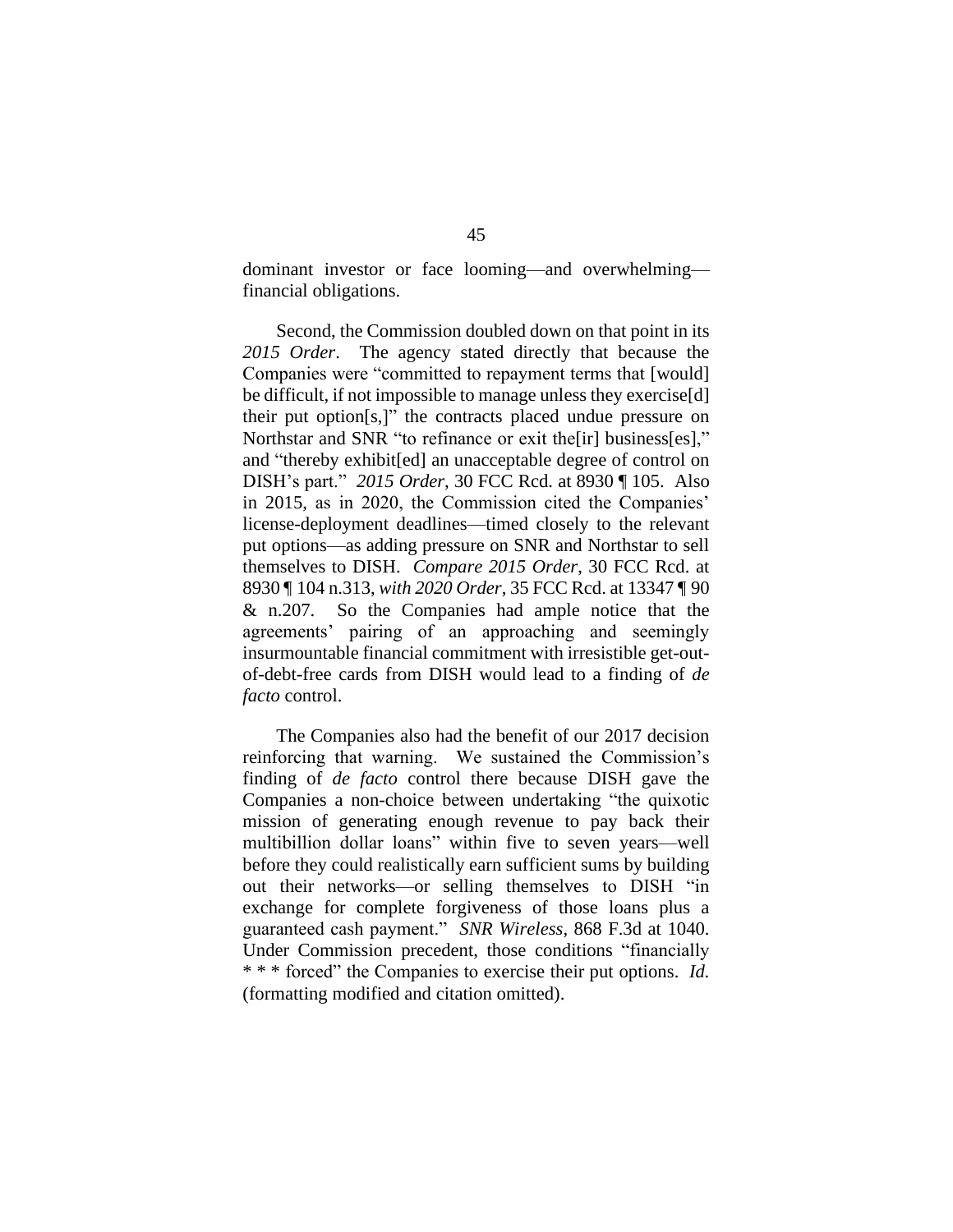Notably, the Commission's finding of control in 2020 turned on veto powers very similar to those that led the Commission to find *de facto* control by DISH just five years earlier. In its prior order, the Commission was concerned that DISH (i) could prevent the Companies from selling out to another buyer, (ii) had no obligation to lend them adequate financing, and (iii) could seize the Companies' licenses. *2015 Order*, 30 FCC Rcd. at 8930–8931 ¶ 105. Under the amended agreements, the Commission found that DISH still could thwart the Companies' ability to sell their interests to third parties, to access sufficient financing, or to profit from their spectrum rights. *See 2020 Order*, 35 FCC Rcd. at 13359– 13360 ¶¶ 131–137. So while the Companies and DISH had modified their contracts' bells and whistles, they retained the same essential structure that the Commission had long said and had just told them, with our affirmation—is a signature form of *de facto* control. *See Fifth MO&O*, 10 FCC Rcd. at 455–456 ¶¶ 95–96.

Third, the Commission's *Baker Creek* and *Intermountain Microwave* decisions provided further notice that the Companies' overwhelming financial and decisionmaking dependence on DISH, coupled with its restrictive investor protections, would support a finding that DISH is in *de facto*  control.

*Baker Creek* said that when investor protections provide "the power to dominate the management of corporate affairs[,]" such provisions "may confer actual control upon" the purportedly passive investor. *Baker Creek*, 13 FCC Rcd. at 18714–18715 ¶ 9. That decision expressed particular concern that the investor at issue, which was "the source of all but a negligible amount of [the small business's] capital[,]" could control how much the small business borrowed, and from whom. *Id.* at 18721–18722 ¶¶ 23–24. *Baker Creek* held that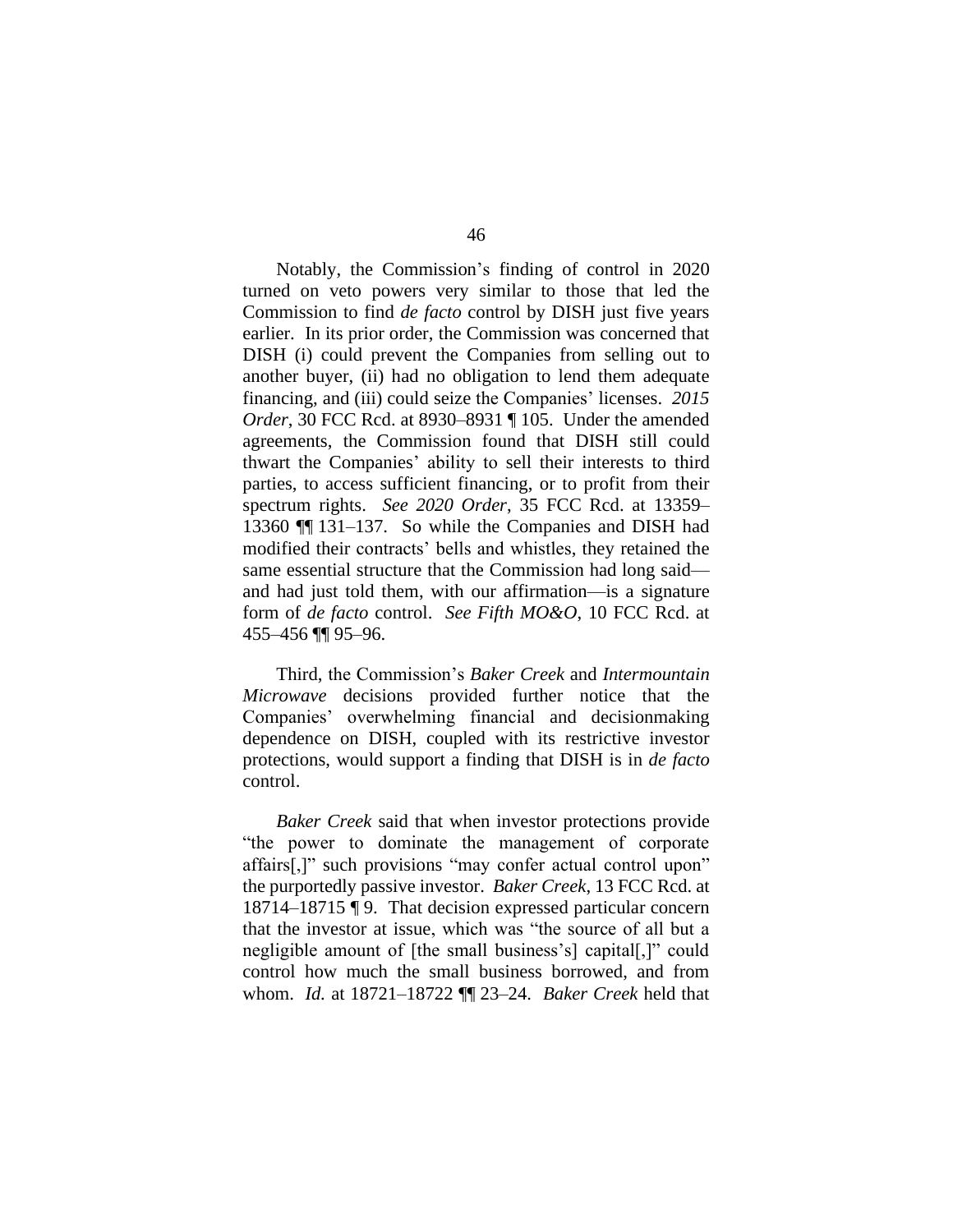terms barring the small business from taking out secured debt and giving the investor a right of first refusal over outside loans went "beyond permissible investment protections" when considered alongside other provisions. *Id.* at ¶ 24.

That gave fair notice of the Commission's similar finding here that the investor protection provisions in the Companies' agreements with DISH "reinforce[d]" its control over SNR and Northstar. *2020 Order*, 35 FCC Rcd. at 13340–13341 ¶¶ 69– 71. DISH's power to veto significant loans ensured that DISH, as the undisputed source of almost all the Companies' capital, kept their borrowing under its thumb. *Id.* at 13340 ¶ 70. And DISH's ability to prevent the Companies from leasing spectrum, which substantially increased their financial dependence and went "beyond [provisions] identified as typical in *Baker Creek*[,]" veered outside of the control lines drawn in Commission precedent. *Id.* at ¶ 71; *see also Fifth MO&O*, 10 FCC Rcd. at 449 ¶ 82 ("[W] hile certain provisions benefitting [purportedly passive] investors may not give rise to a transfer of control when considered individually, the aggregate effect of multiple provisions could be sufficient to [transfer] *de facto* control, particularly if the terms of such provisions vary from recognized standards.").

Likewise, the Commission's *2015 Order* in this case foreshadowed its application of the *Intermountain Microwave*  factors in its decision here. The *2015 Order* told SNR and Northstar that their abject financial dependence on DISH, paired with DISH's ability to dictate how they borrow money, use their licenses, build their networks, and sell their businesses, provided powerful evidence that they were not freestanding small companies. *See* 30 FCC Rcd. at 8911 ¶ 54, 8923–8925 ¶¶ 84–86, 8925–8926 ¶¶ 87–90, 8927–8929 ¶¶ 94– 101.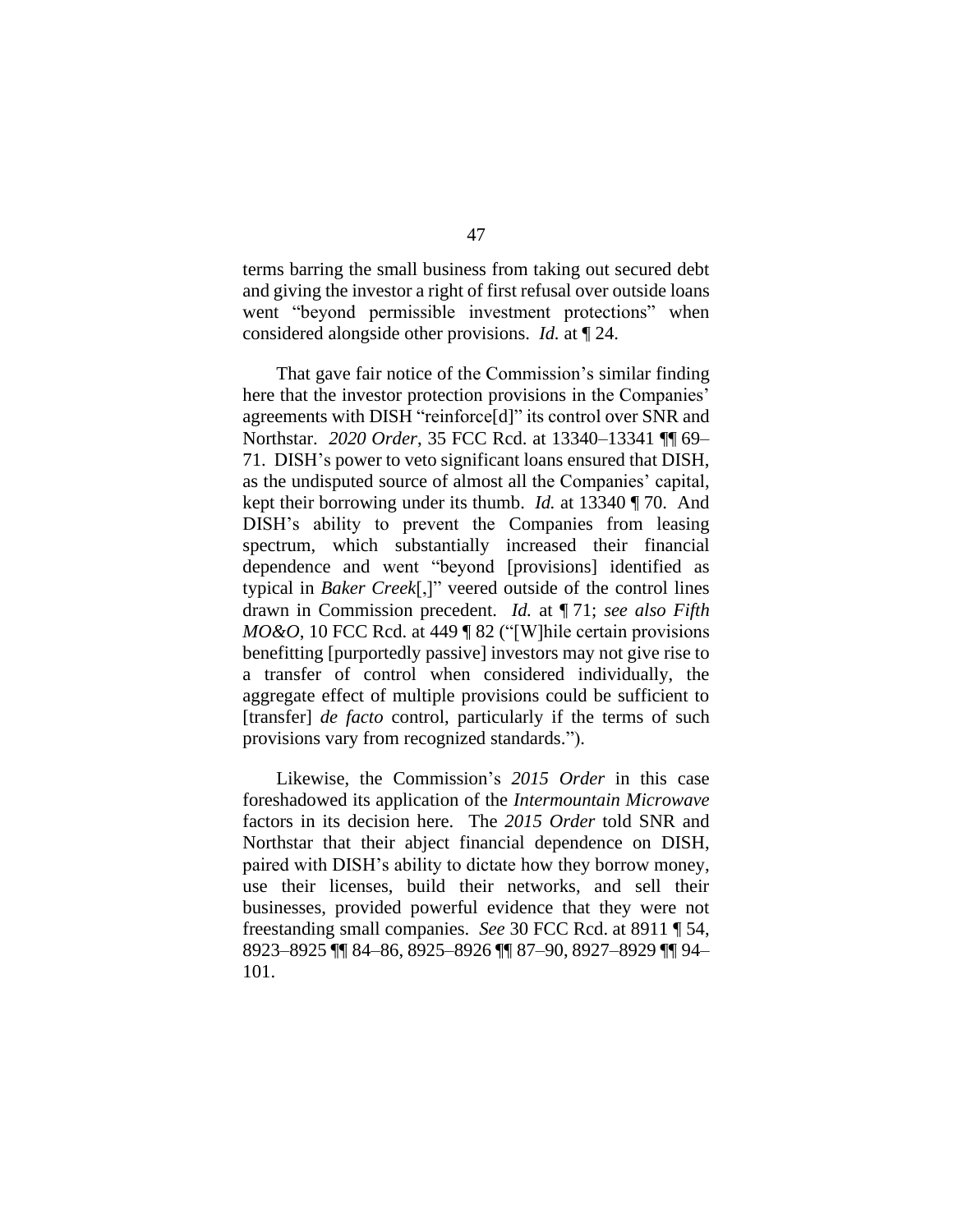On remand, the Commission found no material loosening of the Companies' financial handcuffs. *See 2020 Order*, 35 FCC Rcd. at 13343–13348 ¶¶ 80–92, 13349–13351 ¶¶ 98–103 & n.237, 13353 ¶ 108. The Commission had also warned the Companies in 2015 that if they furthered DISH's interest at their own expense, the natural inference was that they were its creatures. *See 2015 Order*, 30 FCC Rcd. at 8931–8932 ¶¶ 109– 114. Despite that advice, the Companies again marched to DISH's beat on remand, rewriting their contracts in preternaturally parallel fashion. *See 2020 Order*, 35 FCC Rcd. at 13355–13356 ¶¶ 115–119.

In short, the Commission gave the Companies comprehensible and actionable guidance about the standards it would apply to determine if they were independent, very small businesses or were instead under the *de facto* control of DISH. Fair notice requires no more. *See Maxcell Telecom Plus, Inc. v. FCC*, 815 F.2d 1551, 1558 (D.C. Cir. 1987) ("If a [regulated party] ignores or fails to understand reasonably comprehensible requirements, [it] cannot be heard to complain about lack of notice.") (citation omitted); *see also Abhe & Svoboda, Inc. v. Chao*, 508 F.3d 1052, 1060 (D.C. Cir. 2007). 17

To be clear, because the Commission's order independently rested on two grounds—the put-option analysis under the *Fifth Memorandum Opinion & Order* and the multifaceted considerations prescribed by *Intermountain Microwave* and *Baker Creek*—the Commission's decision would stand as long as the Companies were "able to identify, with ascertainable certainty" how either standard worked. *General Elec. Co.*, 53 F.3d at 1329 (internal quotation marks

<sup>17</sup> *Cf.* November 4 Meeting Letter, at J.A. 1596 n.17 (Companies' counsel citing *Maxcell Telecom* for this court's fair notice standard); *accord* November 17 Meeting Letter, at J.A. 1621 n.27.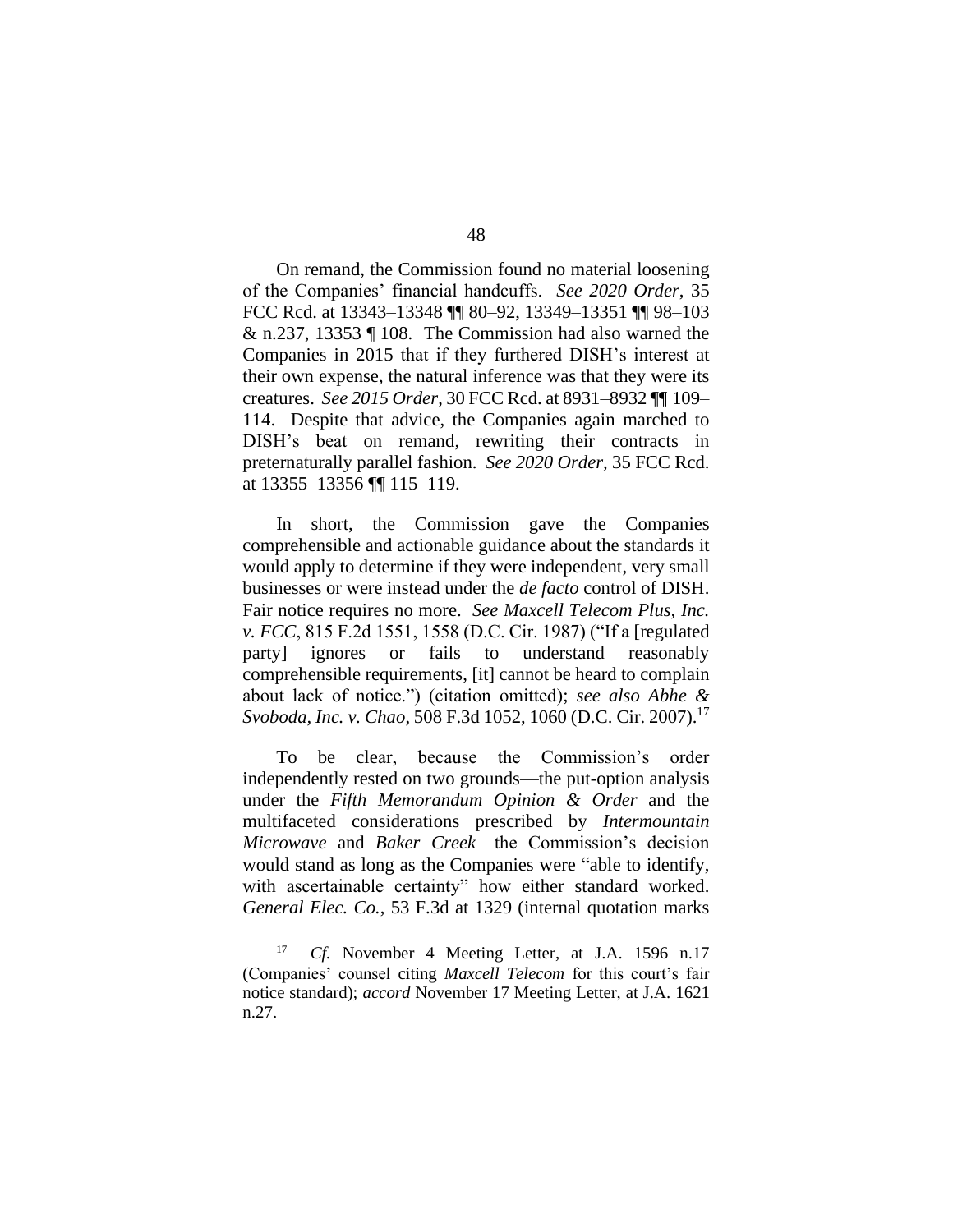and citation omitted); *see 2020 Order*, 35 FCC Rcd. at 13357 ¶ 124. That they had fair notice of both is icing on the cake.

#### **2**

The Companies press two more fair-notice arguments. Neither has merit.

#### **a**

To start, SNR and Northstar contend that, because the Commission has never before denied bidding credits to an entity lacking a management agreement with its large investor, they were not given fair notice that the agency would do so here. But no Commission precedent said that such an agreement was a necessary precondition to finding *de facto*  control. To the contrary, in the *Fifth Memorandum Opinion & Order*, the Commission illustrated its concern about put options with an example that did not involve management contracts at all. *See Fifth MO&O*, 10 FCC Rcd. at 455–456 ¶ 95.

More to the point, in the prior decisions as to these very parties, both the Commission and this court found that the Companies' put options, in combination with other terms, demonstrated DISH's *de facto* control—all without relying on the (now-defunct) Management Services Agreements. *See 2015 Order*, 30 FCC Rcd. at 8929–8931 ¶¶ 102–105; *SNR Wireless*, 868 F.3d at 1034–1035, 1040.

#### **b**

The Companies separately argue that a contradictory decision by the Wireless Bureau left them without fair notice. They point to the Bureau's decision to grant bidding credits to Advantage Spectrum, L.P., an entity bound by restrictive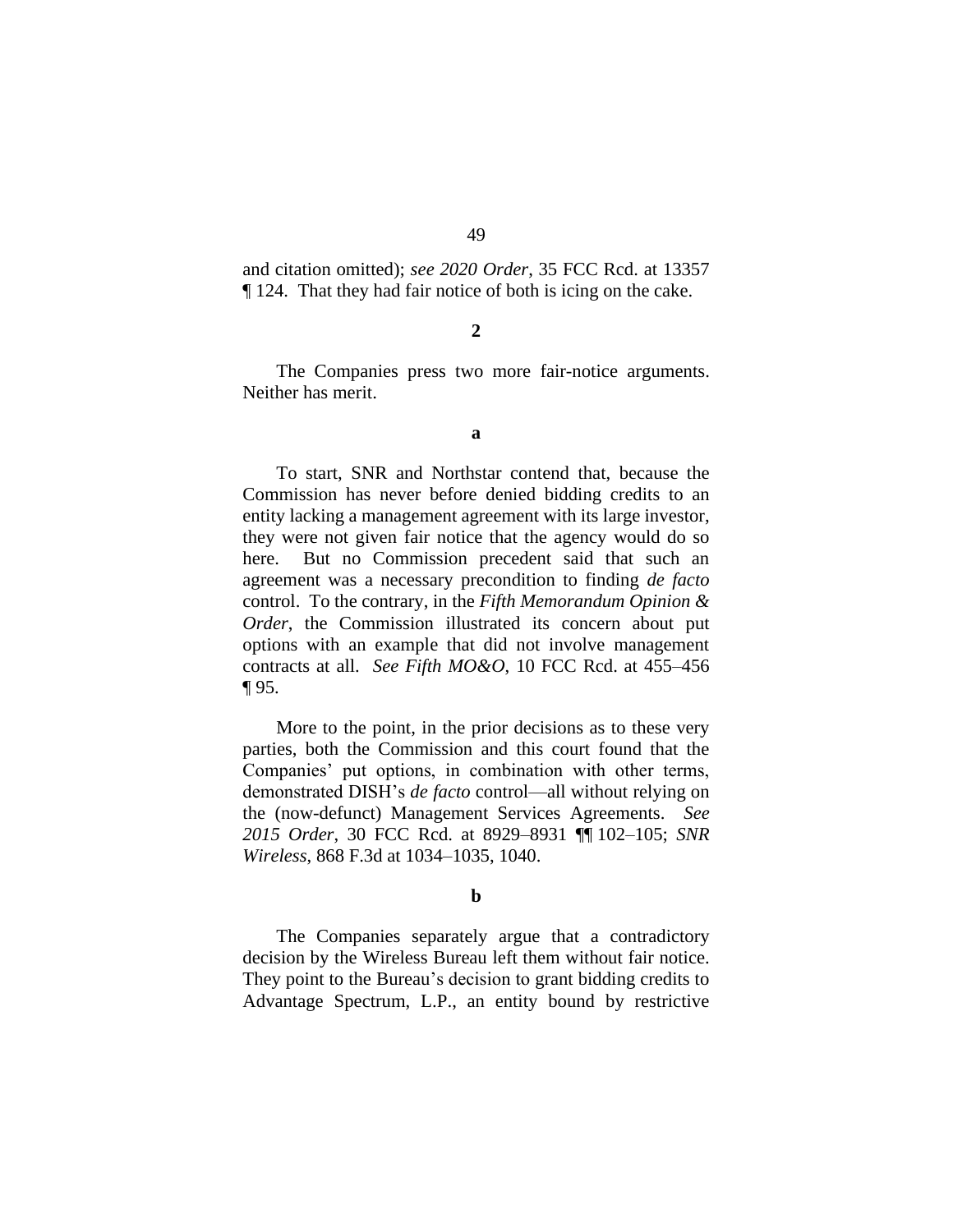agreements with a large investor, in an unexplained decision issued after the *2015 Order*. *See Wireless Telecommunications Bureau Grants AWS-3 Licenses in the 1695-1710 MHz, 1755- 1780 MHz and 2155-2180 MHz Bands*, 31 FCC Rcd. 7129 (2016); J.A. 1637–1642 (SNR and Northstar presentation to Commissioners comparing their agreements with those of other bidders). While they acknowledge that the Bureau's actions are not binding on the Commission, SNR and Northstar argue that the Advantage Spectrum decision shows the type of "confusion at the ground level" sometimes present when fair notice is lacking. *SNR Wireless*, 868 F.3d at 1045 (internal quotation marks and citation omitted).

The Commission responds that it is not bound by staff decisions, and parties should not count on it to follow the Wireless Bureau's lead. *See 2020 Order*, 35 FCC Rcd. at 13364–13365 ¶¶ 152–157.

On this record, that wholly unexplicated ruling by the Bureau does not change the fair notice calculus. The clarity of the Commission's precedent, as applied here, the concrete guidance in the *2015 Order* and *SNR Wireless*, and the absence of any contrary analysis in the Advantage Spectrum decision provided ample notice. In fact, because the Companies were afforded a chance to cure, the *2015 Order* (at the least) amounted to the type of "pre-enforcement effort[] to bring about compliance" that we have said typically "provide[s] adequate notice." *General Elec. Co.*, 53 F.3d at 1329; *accord SNR Wireless*, 868 F.3d at 1046.<sup>18</sup>

<sup>&</sup>lt;sup>18</sup> Remember, the Wireless Bureau granted bidding credits to Advantage Spectrum before our court decided *SNR Wireless*, which provided the Companies with yet more analysis of the relevant *de facto* control standard.